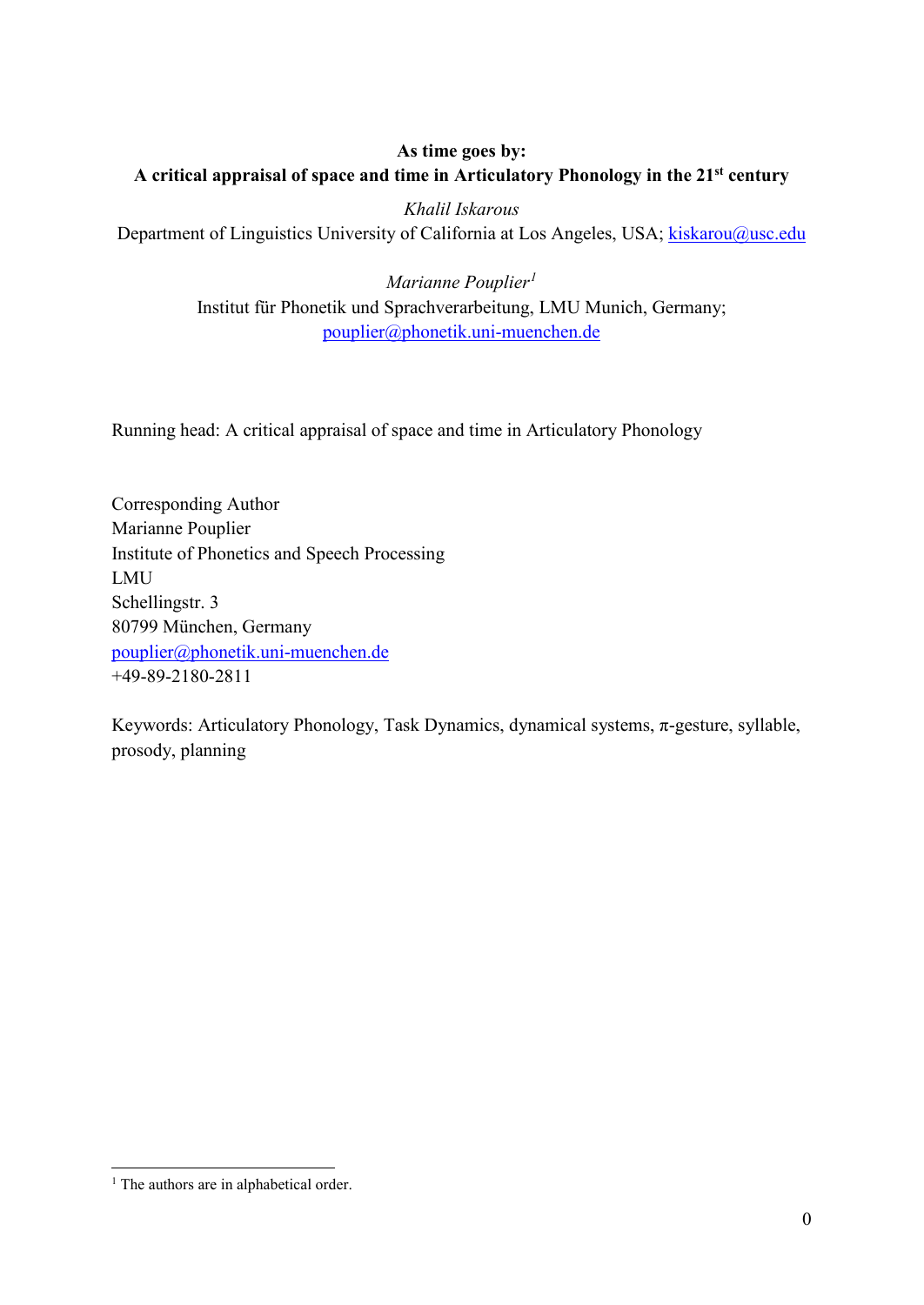## **Abstract**

Articulatory Phonology and Task Dynamics have modelled spoken language mathematically based on dynamical systems, expressing the view that speaking is contiguous in nature with many other biological phenomena that can be described in this way. In this paper, we present a critical appraisal of the developments in Articulatory Phonology and Task Dynamics in the 2<sup>1st</sup> century. Our paper identifies some of the key areas in which progress has been made, and others in which more progress is warranted. We thereby touch on recent work contributing to the empirical underpinning of some assumptions of the Task Dynamic model. We further consider recent proposals of how Articulatory Phonology can deal with linguistically structured macro- and microscopic variation in constriction gestures induced by syllabic and phrasal prosodic structure. Part and parcel of these developments is the integration of the dynamical expression of phonological contrast into a model of utterance planning. Central to our exposition is the integration of accounts for contrastive spatial goals with accounts for the prosodic structuring of time. We finish our overview with a discussion on how a stronger link between articulation and acoustics could further enhance the dynamical approach to spoken language.

## **Highlights**

- Recent developments in Task Dynamics and Articulatory Phonology are critically exposed, including
- Proposals for time-varying versus nonlinear stiffness
- Prosodic modulation gestures
- Models of planning dynamics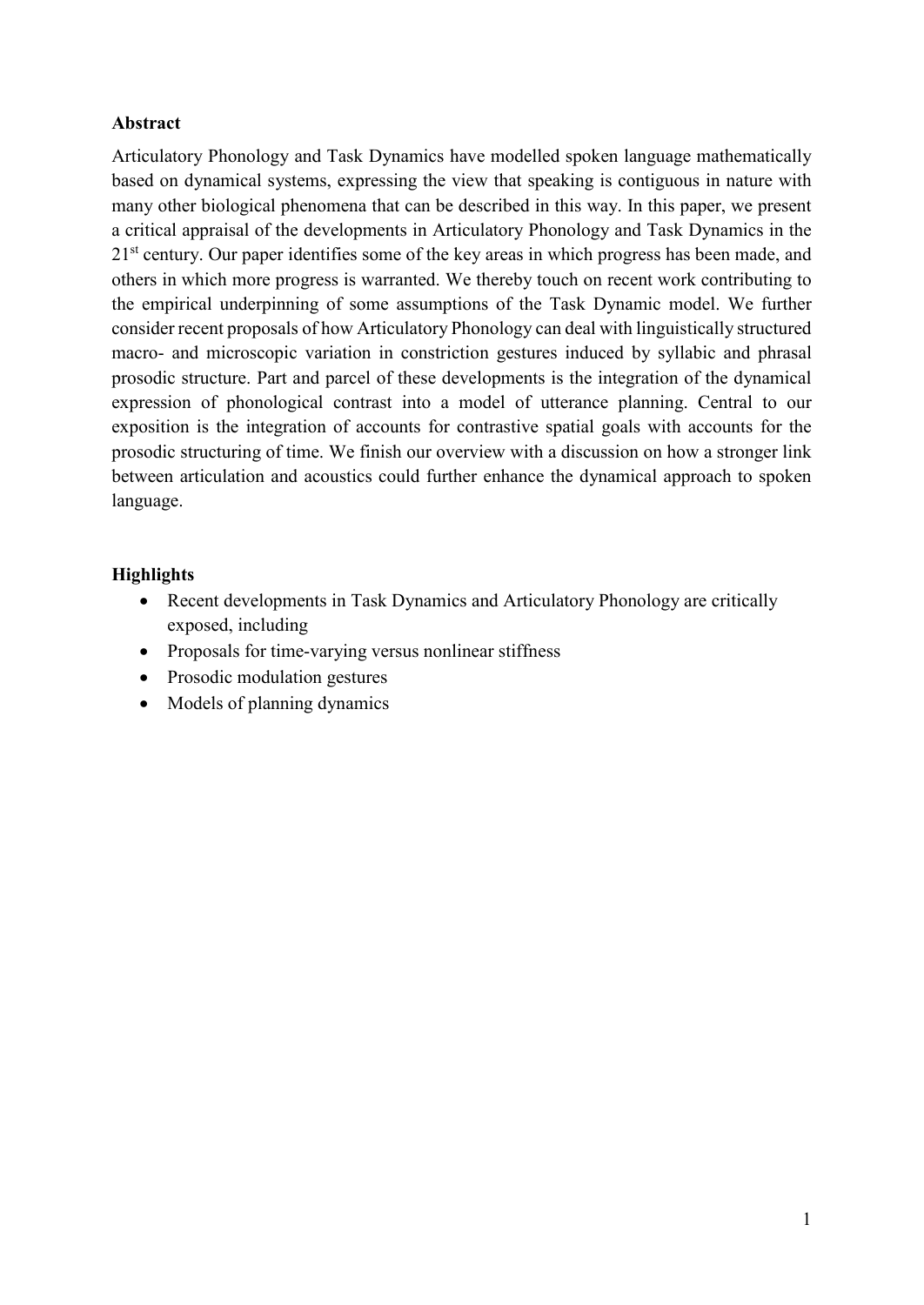### **1. Introduction**

Articulatory Phonology is a framework that attempts to answer two central questions at the basis of Linguistic Phonetics: For one, how do the planning and performance of language integrate into one skill of linguistic speech production? Secondly, how do the empirical generalizations regrading complex spatiotemporal phonetic signals follow from the linguistic structuring of speech? Articulatory Phonology attempts to answer both questions for the study of spoken language<sup>[2](#page-2-0)</sup> through the idea that language provides the speech motor control system with a set of spatial or temporal *goals*, which could be defined at various levels: a constriction gesture, syllable structure, or prosodic boundaries. The many intricate details of phonetics then drop out of how these goals are achieved in a variable, yet organized, fashion. What sets Articulatory Phonology apart from other approaches to spoken language is the aim to integrate the cognitive and physical aspects of speech into one unified theory by defining these goals based on the mathematics of dynamical systems (among others, Fowler et al., 1980; Browman & Goldstein, 1986, 1989; Saltzman & Munhall, 1989; Byrd & Saltzman, 2003; Tilsen 2019; Sorenson & Gafos, 2016). The reason that dynamical systems, invented to explain the movement of celestial objects and developed further to describe many aspects of the natural world, are useful for describing speech is that the cognitive concept of a discrete linguistic goal can be mapped to the dynamical concept of a *stable equilibrium* or *attractor*. Many systems in nature have an equilibrium position, to which they return, or are attracted to, if perturbed. As an example, consider the viscoelastic tissue on your forearm; if you pull, it goes back, and if you push it, it goes back to its static attractor state. Heart pumping at a particular rate is a dynamic attractor goal that usually resists all kinds of perturbations, and the mathematics of dynamical systems is used to formalize these behaviors. Inspired by dynamical theoretical accounts of many complex phenomena in nature, the proponents of Articulatory Phonology have sought to apply dynamical systems theory to model spoken linguistic communication in a non-dualistic fashion, seeking to overcome the traditional split between the disciplines of phonology and phonetics.

Articulatory Phonology has evolved to have three major interconnected dynamical components which model speech as goal-seeking behavior at various levels: 1) contrast dynamics, focusing on how linguistic contrasts within a word are identified with the *spatial* goals, predicting in which way the actual production of words can be variable within and across languages; 2) prosodic dynamics, focusing on how a language's syllabic, prominence, and grouping systems structure the *timing* of contrastive goals in word and phrase production; 3) planning dynamics, focusing on the temporal unfolding of utterance planning and feedback.

The aim of this current paper, in line with the theme of the special issue, is to render a critical appraisal of the developments this particular theoretical approach has taken since the turn of the millennium. To that effect, we will critically expose the contrast, prosody, and planning components of the theory, with an emphasis on the centrality of time to understanding linguistic phonetics, and we will point out places where additional theory needs to extend and connect existing theories within the framework. For readers not thoroughly familiar with Articulatory

<span id="page-2-0"></span><sup>-</sup> $2$  Even though most work in the framework has focused on spoken language, some work has started to look at signed language (Tyrone et al. 2010).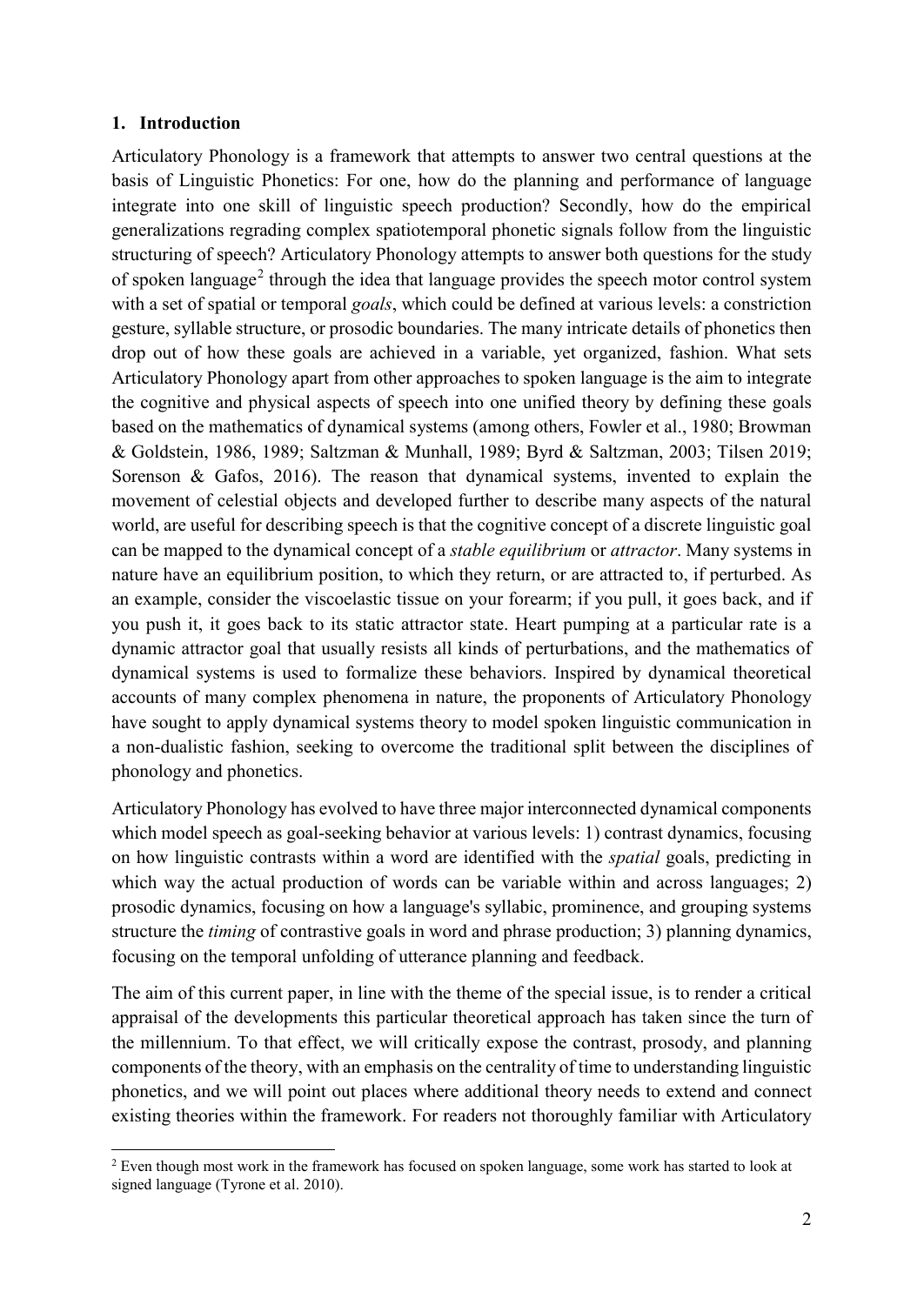Phonology, we provide brief conceptual overviews of central aspects to allow for full appreciation of our review of recent themes and issues, some of it in Appendices. Detailed introductory overviews can be found, for instance, in Gafos & Goldstein (2012), Pouplier (2011; 2020), Goldstein et al. (2006), Fowler & Iskarous (2012), and Iskarous (2017).

There have been many insightful studies conducted within the Articulatory Phonology framework since the dawn of the 21st century, and we do not have the space to discuss them all in detail. The main focus here will be on recent contributions to what we believe to be one of the largest novel conceptual proposals since the original development of Task Dynamics, and this concerns the question of how language structures temporal macro- and microscopic variation in constriction gestures at the levels of syllabic and phrasal prosodic structure. Part and parcel of this is the integration of the contrast dynamics part, which was at the heart of the first exposition of the theory, into a model of utterance planning. Prior to this, we will review recent developments in the contrast dynamics component which has raised new perspectives on how gestures should be defined mathematically and by which principles overlapping gestures interact. Highly interesting other developments, such as the incorporation of tonal systems and pitch gestures (Gao, 2009; Karlin, 2018), the split-gesture dynamics proposed by Nam (2007), or the FACTS model of speech motor control (Parrell et al, 2019) although by no means of lesser importance, will for space reasons not be covered in detail here.

### **2. Contrast and Spatial Goals**

We will start with new extensions to Task Dynamics, the 1989 theory of how contrasts are encoded dynamically (Saltzman & Munhall, 1989). Since the extensions necessitate some understanding of how the original theory works, we start with some general background to Task Dynamics and we additionally have provided Appendix A, which gives a conceptual understanding of what a differential equation or dynamical system is, and what the central equation of Task Dynamics means.

### **2.1. Goals in Task Dynamics**

Three developments in the scientific understanding of cognition paved the way for Task Dynamics and the particular way in which it seeks to integrate phonology and phonetics. The first development is the hypothesis that brain systems, and cognition itself, are continuous with the rest of nature, and therefore can use the same type of mathematical analysis as had been used before, differential equations. This is the view of Grossberg (1968, 1972, 1978), Wilson & Cowan (1973), and Amari (1977). And it is this view that made it felicitous to take the tools that describe celestial orbits, electromagnetic waves, and tissue morphogenesis and apply them to the cognitive process of phonological contrast. The second development, which occurred in the 1970's, is the philosophically and psychologically surprising finding that the human brain's inner structure and circuits are highly reflective of the structure of the world. For instance, Goldman-Rakic (1987) found that working-memory prefrontal circuits can maintain events in their temporal order and spatially in a way that reflected their layout in space, O'Keefe & Dostrovsky (1971), in Nobel-prize winning work, found place cells in the hippocampus that become active when an animal is in a particular location (O'Keefe & Nadel, 1978), and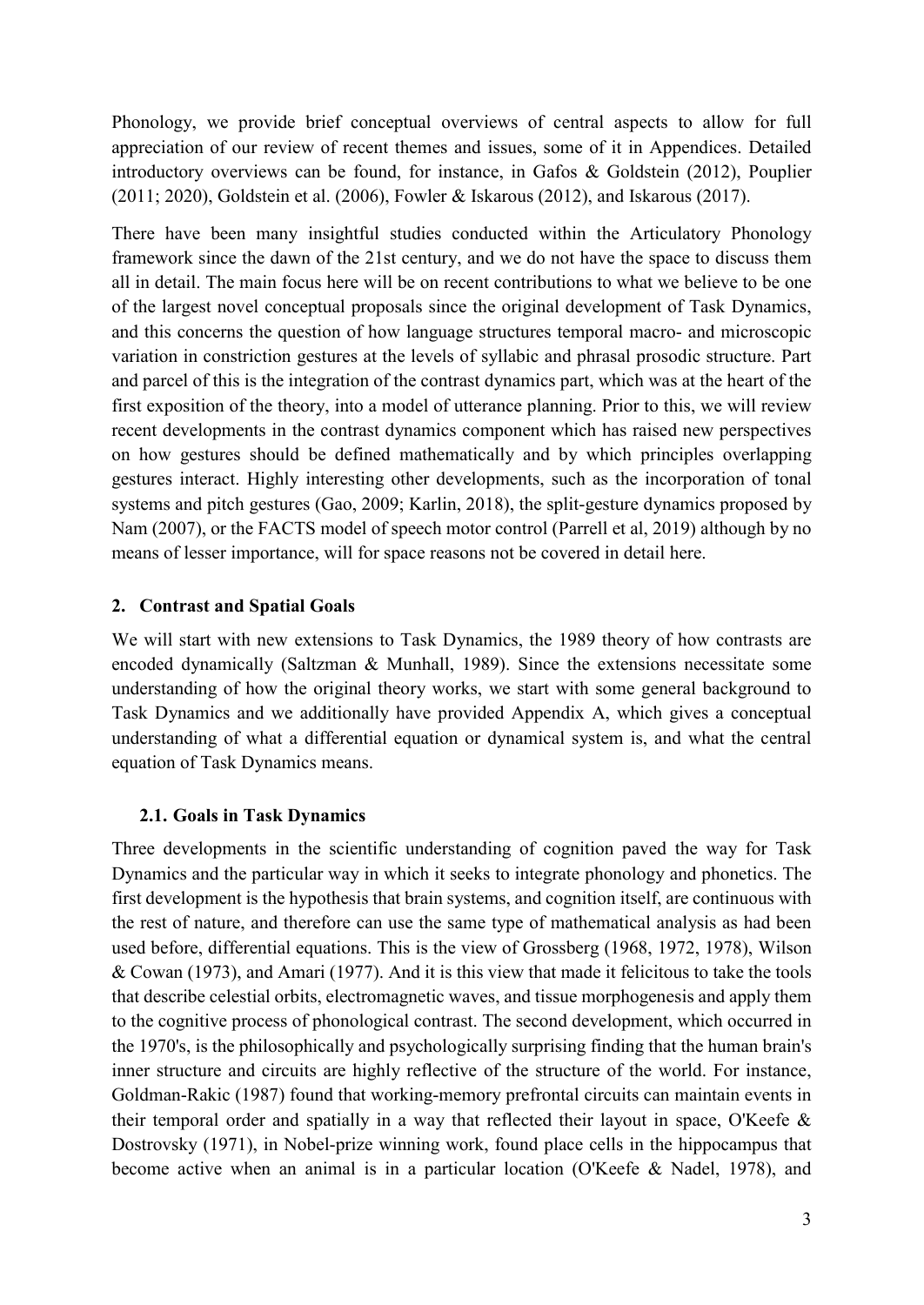Georgopoulos et al. (1986) found motor cortex cell populations that fire depending of the direction of reaching an animal performs. These results pointed to the degree that the structure of brain circuits that serve cognitive and movement tasks actually reflect the structure of the outside world. This then newly discovered parity of brain and world made it at least possible that something as cognitive as phonology could be related to the physiological system in the world that actually realizes it, articulation, making it possible to think of an *articulatory phonology* at all. The third development is the realization by Bernstein (1947), and later by Greene et al. (1972), as well as Turvey (1977) that animal movement is a hierarchical process where a higher-order goal is accomplished through the synergy of effectors, and that this can be studied using a dynamical systems approach in which the goals are equilibria that the system converges to, independently of the initial conditions or perturbations to its trajectory. (Saltzman, 1979; Fowler et al., 1980; Ostry & Munhall, 1985). And it is this hierarchical dynamical approach to movement that allows the integration of an abstract movement goal (for example, lip closure) and the synergy of effectors implementing the movement towards the goal (for example, upper and lower lip, jaw) into a single description. There are two main parts to Task Dynamics, which will be discussed in turn, each with its extensions since 1989. The first part is the dynamical behavior of tasks, and the second is how task changes organize articulator changes.

As discussed in detail in Appendix A, Task Dynamics proposes that a word consists of several *task variables*, called *gestures*, most describing a Constriction Location or Constriction Degree goal for a particular vocal organ (e.g., tongue tip constriction location/degree or glottal aperture), with each gesture being described mathematically by a critically damped secondorder dynamical linear system. The contrastive units of phonology are therefore defined with reference to spatio-temporal parameters. The constants of these dynamical systems are for one, the *target*, which specifies the constriction location or degree of a task/linguistic goal, and secondly, the *stiffness* which specifies how fast the equilibrium value/goal is achieved. It is in these constant values that speech sounds contrast, as both parameter values are set by the phonological system of the language. For instance, target constants for Lip Aperture (LA) for a labial stop and a labial fricative will be different, and stiffness values for consonants and vowels will be different, as the goals for the former are achieved faster. [3](#page-4-0) The solution to the differential equation for the task variable is then the phonetic task change, for instance the change in LA as a stop is approached in /ap/. The central equation of Task Dynamics, for an LA gesture as an example, can be written as:

(1)  $LA_{tt} + 2LA_{t} + k (LA - LA_{0}) = 0$ ,

-

where  $LA_{tt}$  is the acceleration,  $LA_{t}$  is the velocity, LA the current value of lip aperture, and  $LA<sub>0</sub>$  the goal (equilibrium position). The coefficient of velocity is 2, as that insures critical damping, as explained in Appendix A.

This equation relates the acceleration, velocity, and current value of LA with the constants *k* and  $LA<sub>0</sub>$  for the particular vowel or constant and in this way integrates phonological constants and time-varying phonetic change of tasks into one description: The constants of the equation

<span id="page-4-0"></span> $3$  Prosodic variation has sometimes also been linked to the stiffness parameter (see Section 4).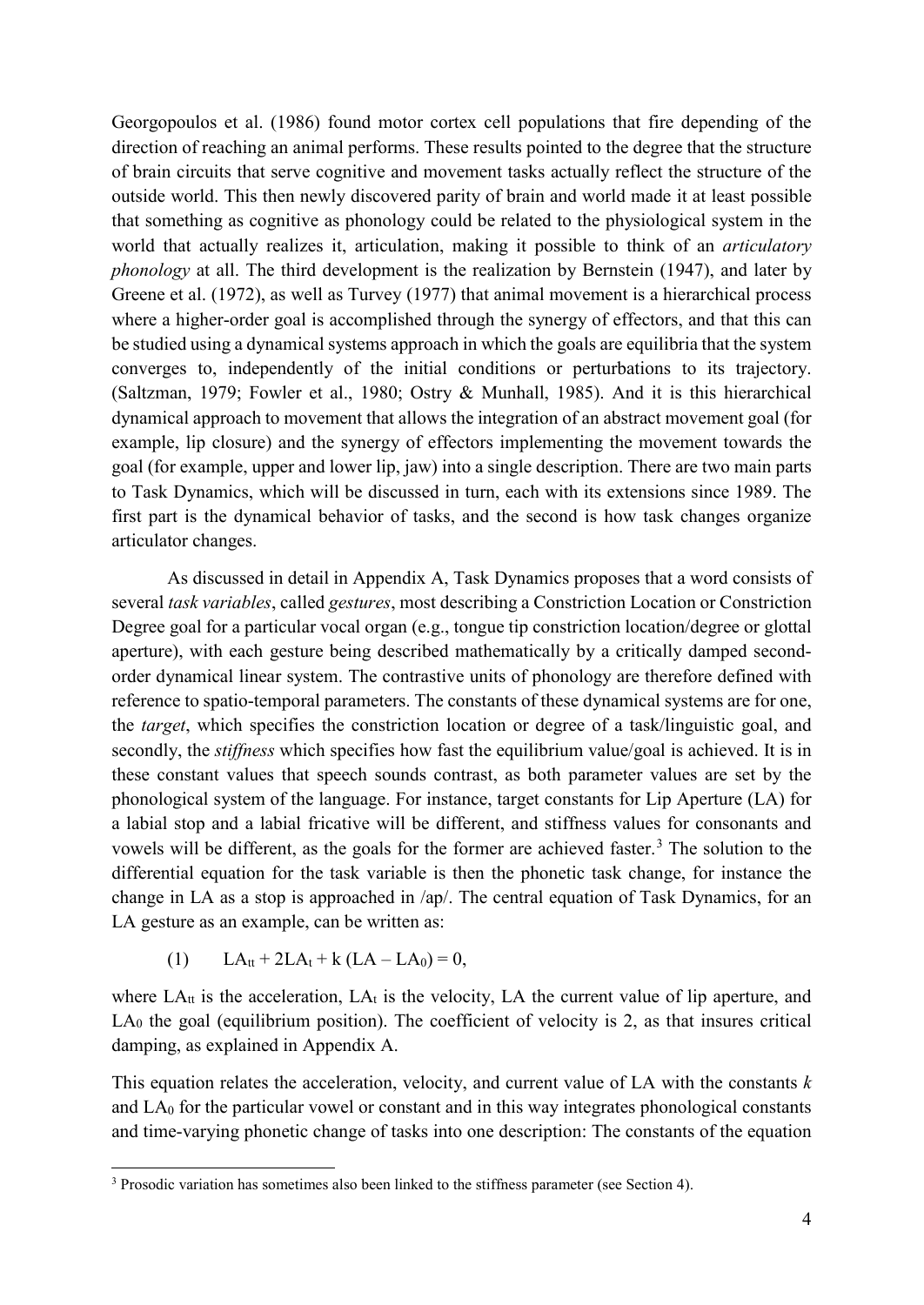are invariant while the given gesture is active, while they simultaneously encode how the gesture evolves in space and time. The timing and duration of these gestures was set by hand initially (but see later discussion of the syllable model, as well as the "Serial Dynamics" section of Saltzman & Munhall, 1989).

Since equation (1) applies at every point in time, meaning that whatever the acceleration, velocity, and value of LA are, their values as combined by  $k$  and  $LA<sub>0</sub>$  must sum to 0, the predictions of this mathematical statement are rigorously empirically testable. Indeed, quite early in the development of the theory, Perrier et al. (1988) noted that the critically damped system's peak velocity is predicted to be achieved much earlier than it does in real movement. Figure 1a shows the time change in the LA task variable (top) and its velocity (bottom) in changing from /a/ to /p/ in a natural production (obtained from the Euclidean distance of the upper and lower lip sensors in articulography data), while Figure 1b shows the 2<sup>nd</sup> order simulation of that motion. The early achievement of the velocity maximum was therefore seen as a failure of the predictions of the critically-damped second-order linear dynamical system model for tasks.



*Figure 1. Comparison of lip aperture (top) and velocity magnitude (bottom) of natural data (a), with simulations of a linear second order system (b), a system with time-varying stiffness (c), and nonlinear stiffness (d). The x-axis depicts time in all cases.*

There have been two approaches to modifying the dynamical model to delay the time at which the magnitude of velocity (speed) peaks, one of them older and one of them fairly recent. In the first, Perrier et al. (1988) proposed a solution which was further developed by Kröger et al. (1995) and Byrd & Saltzman (1998) where the stiffness *k* is no longer a constant, but varies in time. The consequence is a gradual waxing and waning of gestures at their on- and offset, instead of gestures being turned on and off as step-functions. This means that a gesture's activation strength gradually rises and falls at its edges. Introducing time-varying stiffness leads to a situation of so-called *non-autonomy* in dynamical systems theory. Non-autonomy refers to the system's behavior being no longer exclusively due to the dependence of the velocity on the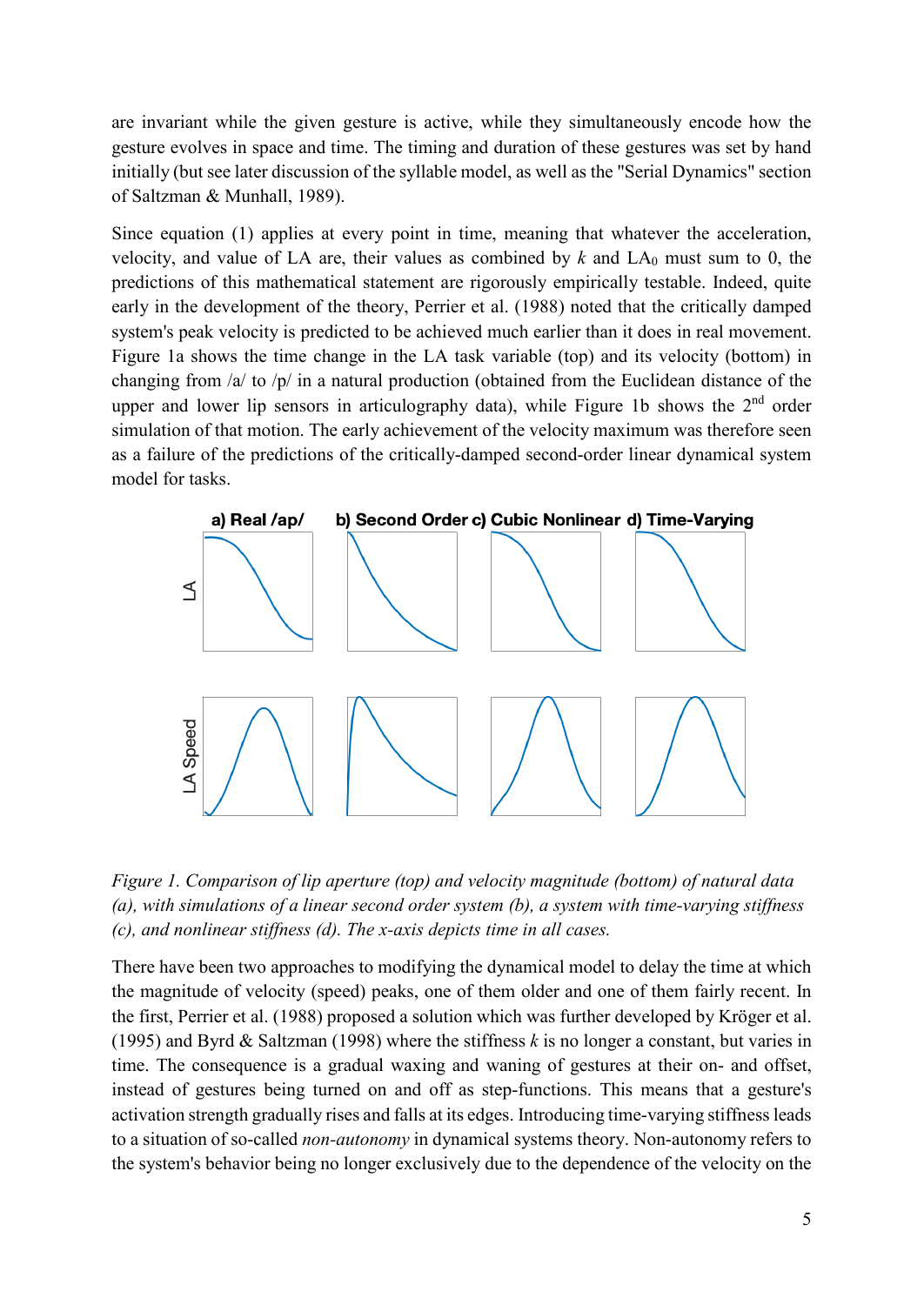position and acceleration of the system, and constants, but also on some externally imposed time-variation. In the non-autonomous account, *k* starts small, then increases, then decreases again. If *k* starts out very small, there will hardly be any change, then if *k* rises, there will be a sharp change, and if *k* decreases again, then we will be a slowing of change. This is exactly what happens in the natural data of /ap/ in Figure 1a: slow decrease, sharp decrease, then slow decrease. Therefore, the concept of stiffness increasing and decreasing over time was introduced. The specific model of Byrd & Saltzman (1998) predicts the change in Figure 1d which is highly reflective of the real change in Figure 1a.

The second approach, proposed recently by Sorenson & Gafos (2016) is, effectively, to make *k* depend not on time but on the task variable state itself and its distance to the target: if there is a large or small difference between the task state and the target, *k* will be small, and there is an intermediate difference, *k* will be large. Again, this achieves the desired result as seen in the simulation in Figure 1c. This is mathematically achieved by adding a term to the differential equation that is proportional to the cube of the task variable. The details can be found in Sorenson & Gafos (2016). This nonlinear approach is autonomous, since no outside factor determines the evolution of *k*. The latter solely depends on the state itself, making the system self-dependent. There has as of yet not been much of an empirical reason yet to decide between the two versions of the differential equation that yield a delayed velocity peak. But as Sorenson & Gafos (2016) argue, it is always preferrable to assume an autonomous dynamical system, since no recourse to some external time-varying force is necessary. When we discuss the dynamic modelling of prosody in terms of the π-gesture in Section 4, it will turn out that the time-varying nature of the gesture's activation is an important aspect of the model, with profound implications for the decrease in overlap of contrastive gestures observed at prosodic boundaries. Extending Sorensen & Gafos' (2016) proposal for contrastive gestures to the prosodic level has yet to be accomplished.

### **2.2. Synergy in Task Dynamics**

Saltzman & Munhall (1989) also proposed a mathematical relationship between each task variable velocity as a function of time and each articulator as a function of time. This relationship specifies how certain articulators synergize their efforts to achieve a task variable change. These synergies have also been called *coordinative structures* (Turvey, 1990). For instance, here is the relationship for lip aperture:

(2) 
$$
LA_t = w^{LA\_UL} U L_t + w^{LA\_LL} L L_t + w^{LA\_JW} J W_t
$$
.

which means that the velocity of change of the task variable LA is linearly related to the velocities of the Upper Lip (UL), Lower Lip (LL), and Jaw (JW), with given linear coefficients called weights *w*. These latter coefficients specify which articulators contribute the most to a particular tract variable 's achievement at any given instance. These coefficients incorporate the important concept of *motor equivalence* into the model. For instance, if the lower lip is observed to move the most for changing LA, the upper lip a bit less, with the jaw moving least, the weight for JW will be highest, the UL will be intermediate, and LL will have the smallest w. The weight coefficient may change flexibly depending on context. The total set of such relations mapping articulator velocities onto task variable velocities is called the *Jacobian*.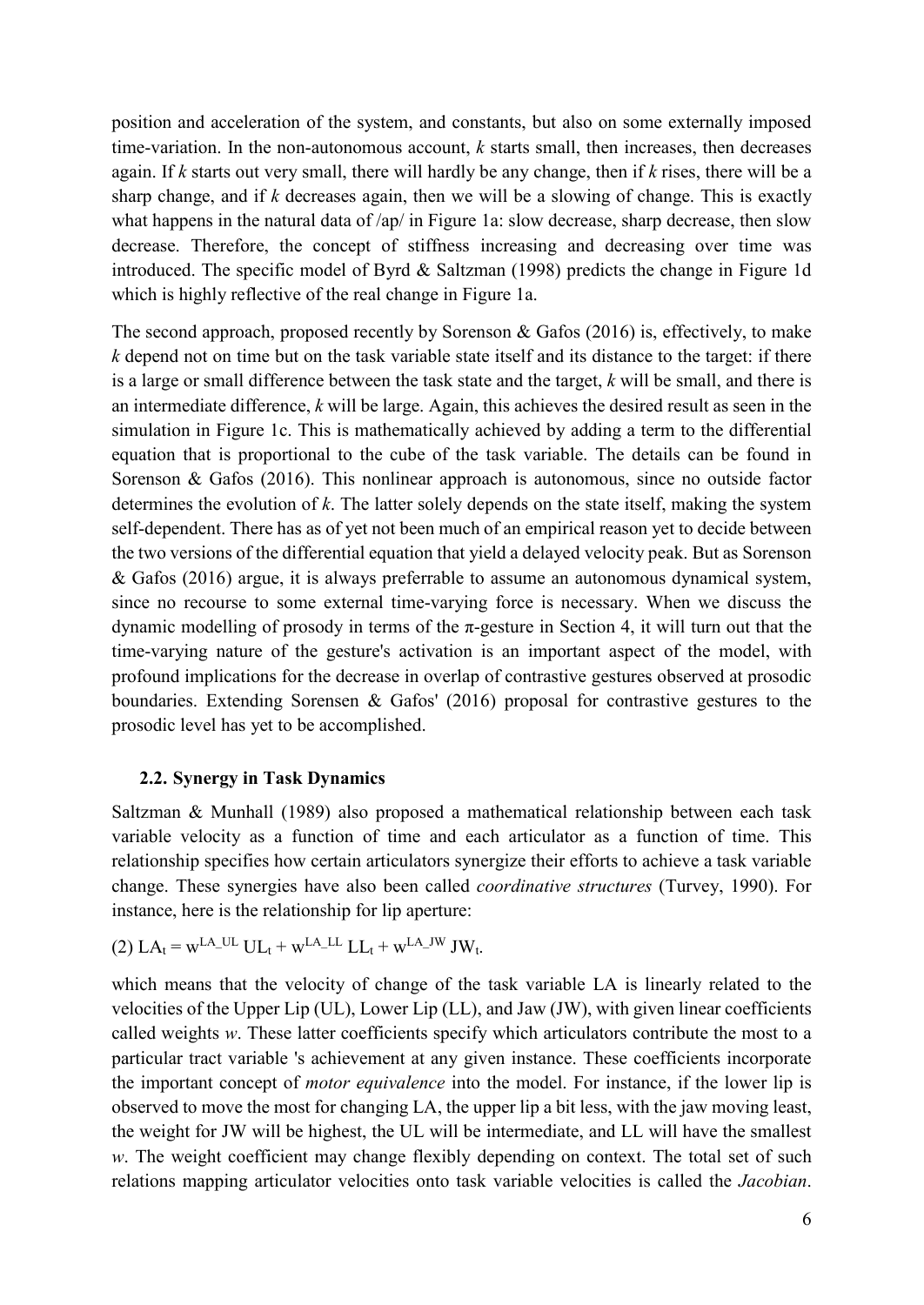Basic techniques form Calculus (chain rule) can then be used to the generation of differential equations for the velocities of articulators from the differential equations for the task variables. These equations can be solved to yield predictions about how the articulators will actually move, making the theory, again, thoroughly testable. These solutions will depend on both the phonologically-determined  $k$  and  $x_0$  for each task as well as the weights w, specifying the synergy. We would like to note here that it is in these equations for  $LL_t$ ,  $UL_t$ ,  $JW_t$ , etc., and their solutions that the unification of phonology and phonetics is achieved the most: phonological constants determine the phonetic movements of the movements of the articulators, but these phonological constants have reality only in how they actually structure the phonetic movements through the dynamical system. Therefore this is a model where phonetics and phonology define each other.

The weights were initially set by hand so that when the articulator differential equations are solved, the predicted articulator trajectories and simulated acoustics were qualitatively as natural as possible. Two strands of recent work have demonstrated how synergies can be inferred numerically from empirical data. For one, Iskarous et al. (2013) used the concept of *mutual information* (MI) from Information Theory to calculate the influence of different articulators on different task variables directly from data. X-ray microbeam data of speakers producing CV syllables were used to determine for each consonant, the degree to which its achievement necessitates each articulator. This was done by fixing the consonant, and varying the vowel, and measuring for each articulator, how well one can predict the articulator's position in the middle of the consonant from the articulator position in the middle of the vowel. This predictability was quantified through MI. If a consonant, e.g., /p/, has an LA task it was found that the tongue back position in the middle of the consonant was highly predictable from the position of the tongue back for the vowel, with MI quite high. But, the jaw and lower lip positions during the consonant have low MI with respect to the vowel, as the LA task for /p/ recruits these articulators, making them only limitedly available during /p/ to anticipate the articulation of the following vowel. Iskarous et al. (2013) therefore suggested that the weighting coefficients can be estimated from the MI values, precisely because these contain information about which articulators contribute the most for each task. Chen et al. (2015) extended the MI framework to fixing the consonant and varying the vowel to learn about the contributions of articulators to mostly vocalic tasks, and Abakarova et al. (2018) used the MI idea to study the development of coarticulation from children to adults, offering hope that this framework could lead to a deeper understanding of how synergies are learnt.

Secondly, Lammert et al. (2012) used artificial neural networks and locally-weighted regression to estimate the entire Jacobian from solutions of the differential equations discussed earlier, and then applied them to real time MRI data, showing that it is possible to estimate synergies directly from data. Using factor analysis, Sorenson et al. (2019) went further in estimating synergies from real time MRI data, leading to greater understanding, for instance, in the degree to which the jaw helps the accomplishment of different tasks. This study has also probed the degree to which synergies are speaker-independent, but there are still no clear results on this matter.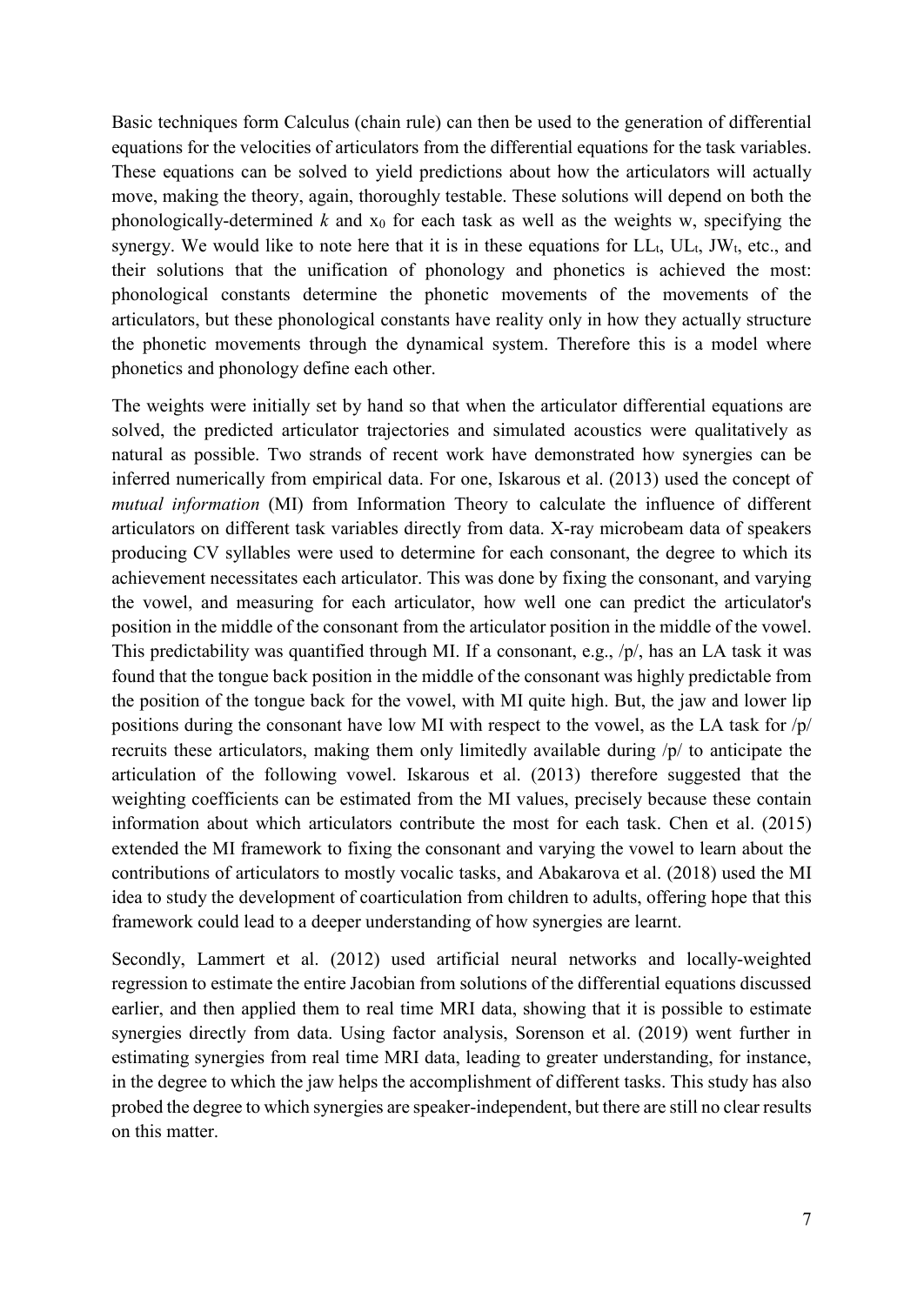One important issue on which there has not been much progress is how to model articulators and how to complement Task Dynamics with an actual biomechanical model. [4](#page-8-0) So far, the computationally implemented Task Dynamic model (TaDA) has used the Configurable Articulatory Synthesizer Model (Nam et al. 2004), which models articulators as mostly rigid geometric curves. This model has been quite useful due to its simplicity, but we know that most of the speech articulators, tongue, lips, and velum are extremely flexible muscular hydrostats. Therefore, if predictions from the Task Dynamic model are to be compared with articulatory data, especially from ultrasound and MRI, which capture a lot of this flexibility, there an actual biomechanical model of articulator motion is required. Such a model is available in the Artisynth muscle model of speech articulators (Lloyd et al., 2012, see also Buchaillard et al., 2006), but we are not aware of attempts to implement Task Dynamics using this flexible model of speech muscle deformation.

### **2.3. Gestural Overlap**

Browman & Goldstein (1989) proposed that linguistic contrasts (tasks) can occur at the same time, and therefore overlap. That contrasts are not purely sequential, but possibly parallel, had already been proposed within the framework of Autosegmental Phonology (Goldsmith, 1990; Clements, 1976). Articulatory Phonology brought time and space into phonology in a much deeper way, though, as it considered many local phonological alternations to be due to the sliding of gestures past one another, resulting in gestural blending and gestural hiding (Browman & Goldstein, 1995). One of the earliest arguments for continuous time in phonology, not just in the executed phonetic signals, is what Steriade (1989) called Dorsey 's Law, a phenomenon that occurs in many languages where a vowel is epenthesized, and has the same quality as a contiguous vowel in the word. Steriade argued that the temporally short consonantal gesture simply slides along a temporally longer vowel gesture, resulting in portions of the vowel gesture showing up on both sides of the sliding consonantal gesture. This is evidence that temporal fluidity is in the phonology itself, not just in an articulatory execution. This type of explanation would not be available in a theory with a *phonology-extrinsic timing*, as that proposed recently by Turk and Shattuck-Hufnagel (2021), since it is the manipulation

<span id="page-8-0"></span> <sup>4</sup> Šimko & Cummins (2010) suggested an "embodied Task Dynamics" that incorporates effector-specific cost functions for articulatory and perceptual effort at the task level, yet their model does not incorporate actual articulator biomechanics.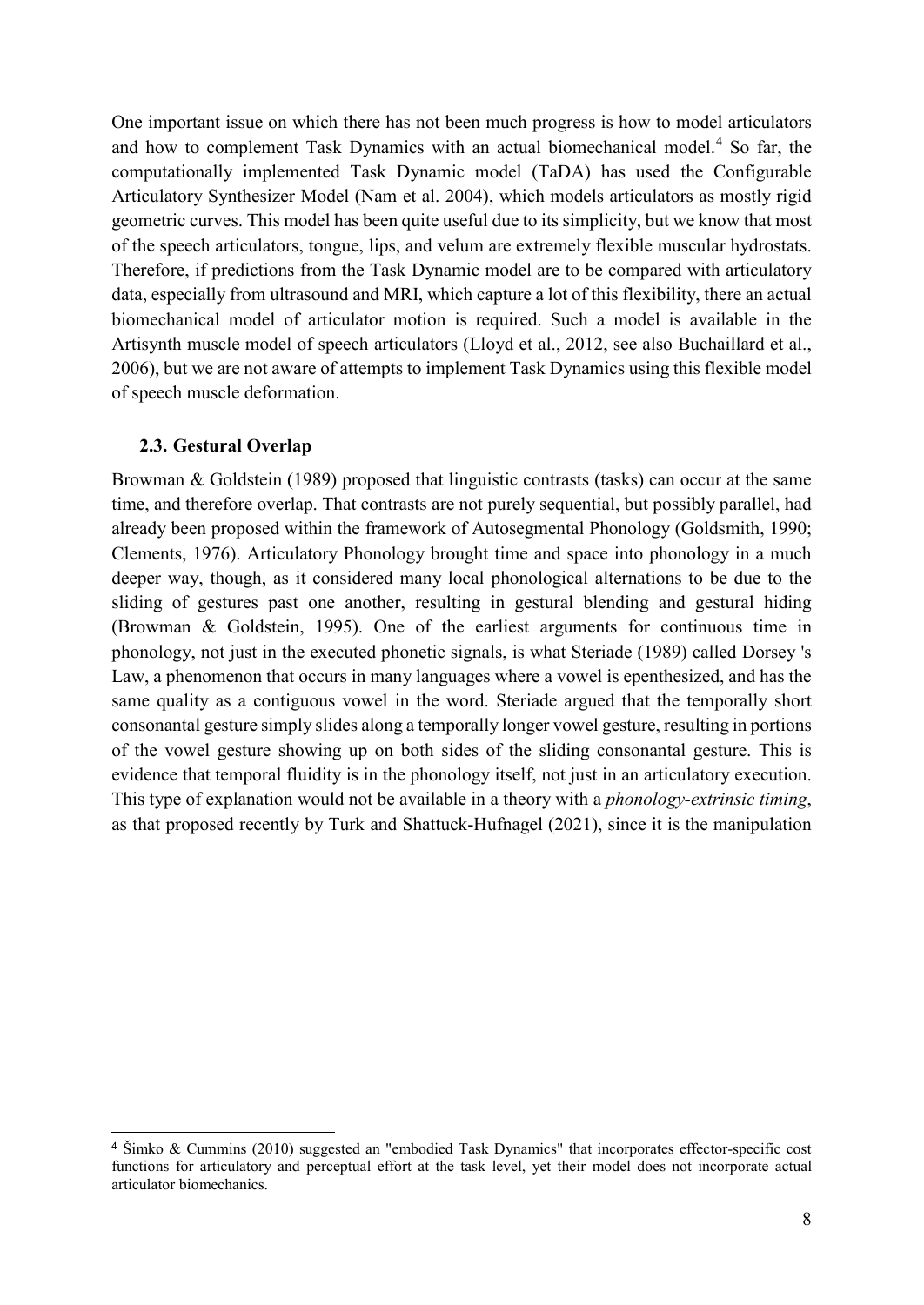of spatial goals in time *within the phonology* that is at the heart of the explanation.[5](#page-9-0) This fluidity of temporal and spatial goals was argued to be at the basis of many synchronic and diachronic alternations in phonology (Browman & Goldstein, 1989, 1991). There has for instance been considerable attention on how assimilation at word boundaries may be accounted for based on the temporal sliding of gestures (e.g. Pouplier et al., 2011; Pouplier & Hoole, 2016; Son et al., 2007).

Saltzman & Munhall (1989) proposed that when two gestures overlap, they have joint control of the vocal tract. In case they impose conflicting demands on the same articulators, their influence is blended. They proposed additional constants (weights for the blending parameters) in the model that determine which of the two gestures exerts greater control of the vocal tract. Iskarous et al. (2012) proposed that the blending principles in the case of overlap should be assumed to be language-specific which could account for differences in coarticulation between consonant and vowels in Navajo, Spanish, and English. They argued for treating the task variables constriction location and degree independently of each other in terms of blending as a way to account for language-specific vowel-induced consonantal variation. For English, velars undergo a pronounced change in place of articulation with vowel context, but constriction degree is resistant to coarticulation, since velar closure is invariably achieved. In Navajo, the velar fricative /x/ shows extreme variation in both constriction location and degree as a function of the following vowel. Iskarous and colleagues use the computational task dynamic synthesizer to show that a blending of the constriction location to equal parts between vowel and consonant gives rise to the English velar fronting effect. For constriction degree, an asymmetric blending with a complete dominance of the constriction degree parameter of the consonant is assumed – causing closure to be invariably achieved independently of vowel context. In Navajo, both constriction location and degree are averaged between consonant and vowel in the case of conflict, resulting in a blended place of articulation *as well as* a blended aperture value. Spanish uses yet a third pattern in which constriction degree, but not location is blended, leading to spirantization. This is an example of one of the few studies that have sought to apply the concept of spatial overlap built into Task Dynamics to account for crosslinguistic variation.

-

<span id="page-9-0"></span><sup>&</sup>lt;sup>5</sup> In their argument against the spatiotemporal phonology of Articulatory Phonology/Task Dynamics, Turk & Shattuck-Hufnagel (2020) have favored an autonomous symbolic phonology, which we understand to mean a module abiding by cognitive-linguistic laws quite separate from the spatiotemporal concerns of phonetic and motor-sensory modules. However, the incorporation of deep phonetic spatiotemporal notions into phonological representation is not unique to Articulatory Phonology. For instance, Chomsky & Halle (1968) in Chapter 9 of SPE argued that abstract phonology is too powerful if not phonetically constrained in that it predicts many phenomena that could never exist in the world's languages, and proposed a markedness theory that refers to the structure of the phonetic systems. Similarly, the authors of Optimality Theory have argued for the phonetic basis of one of the two types of phonological constraints: "If Phonology is the computational link between the lexicon and phonetic form, then Markedness is the advocate of the phonetic interface, Faithfulness the agent of the lexical interface" (Prince & Smolensky, 2003, p.2). Therefore, the assumption of a phonetics-free symbolic phonology is a difficult one, given the history of phonology itself.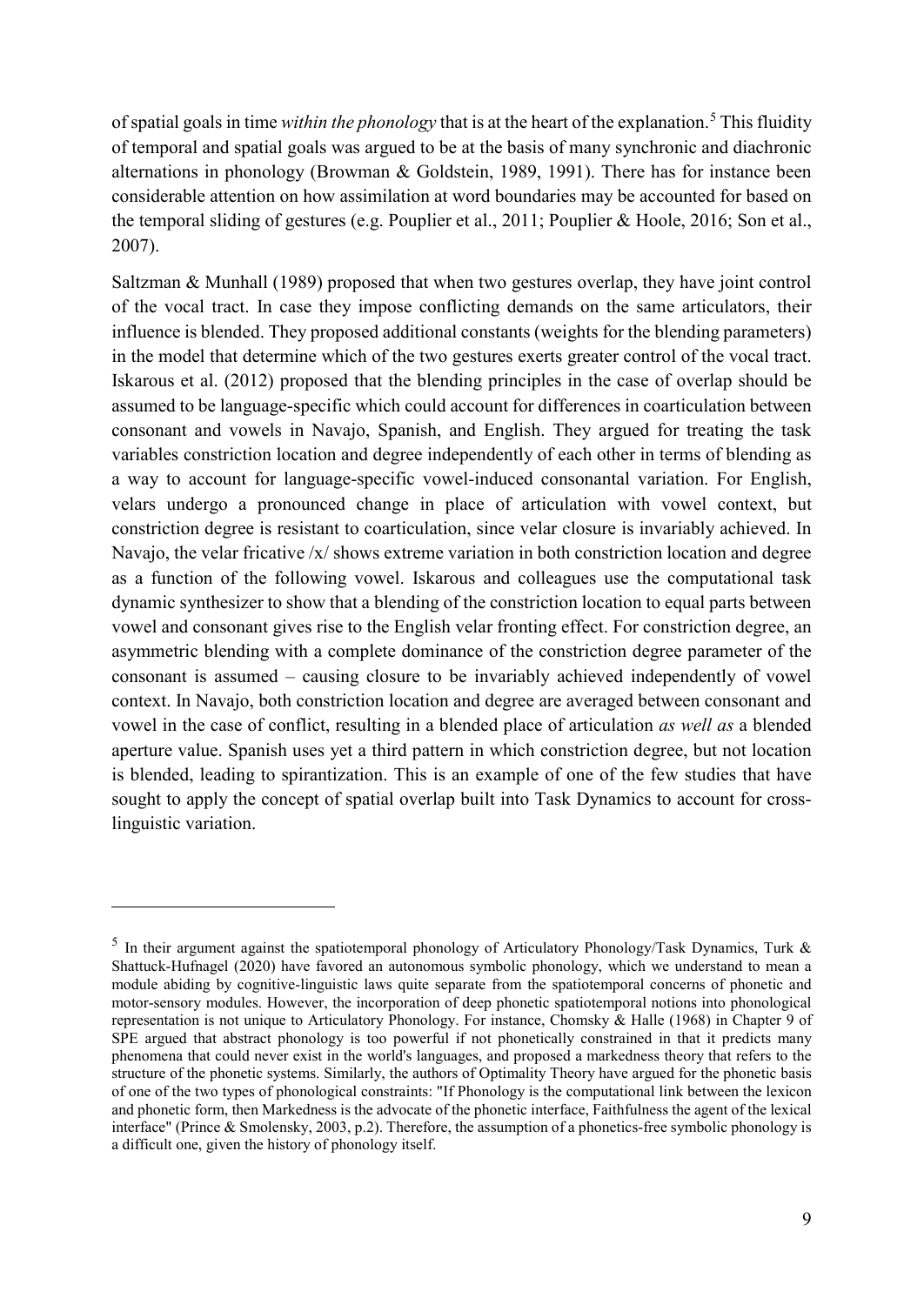### **3. Timing and the Syllable: Prosodic Planning Dynamics I**

The original proposal of Articulatory Phonology was focused almost exclusively on the substance of contrastive phonological representations, but soon after, attention shifted to higher linguistic structure, focusing on how the basic contrastive representations – often metaphorically termed the *atoms* of speech production – can in principle be grouped into a larger *molecular* unit, the syllable. Browman & Goldstein (1995) contended that syllabic structure emerges from particular timing, or coupling, relations between gestures. It was empirically observed that the relative timing of prevocalic and postovalic consonants relative to the vowel is quite different, and it was concluded that it is this difference that gives rise to what is traditionally considered syllabic structure (Browman & Goldstein, 1988). Browman & Goldstein (2000) expanded this into an actual dynamical model of the syllable, sometimes also referred to as *coupled oscillator model of syllable structure*. This was also the first major model of planning dynamics, an area we will cover in detail in Section 5.

Modelling syllable structure in this view requires a dynamical system in which precise timing and delay of one event with respect to another are at the center of the description. The main such time-keeping system in mathematical biology which was also adopted in Articulatory Phonology is the *limit cycle*. Each gesture is assigned its own such limit cycle. We have devoted Appendix B to provide physical intuition on what a limit cycle oscillator is, how it works, and how limit cycles couple to each other. We would like to emphasize here that even though massspring systems are often used to describe how a limit cycle works, the limit cycle is not used as a source of spatial *movement* in Articulatory Phonology's account of syllable structure, but as a time-keeping and time-delay mechanism. In this aspect of the theory, Articulatory Phonology actually separates time and space, a theoretical feature that also Turk & Shattuck-Hufnagel (2020) advocate and provide evidence for, but that we will later criticize.

Since each gesture has an oscillator, grouping effects can be modelled via coupling of oscillators. The basic proposal therefore is that atomic gestures cohere via local, pairwise coupling relations into larger molecular structures such as segments<sup>[6](#page-10-0)</sup> or syllable onsets. This means that the syllable is viewed as being the expression of particular levels of cohesiveness between pairs of gestures as coupled oscillators. Phase relationships specify the specific nature of gestural cohesion in terms of relative timing. By hypothesis, pairs of gestures are coupled locally to one another either in-phase (0°, synchronously) or anti-phase (180° out of phase). Hereby Articulatory Phonology has relied heavily on the fact that in-phase synchronization is in the general movement sciences as much as in the science of synchronization known to have a special status as a natural primitive  $-0^{\circ}$  synchronization is maximally stable to perturbation and does not have to be learnt (Turvey, 1990). Browman & Goldstein thus proposed that CV

<span id="page-10-0"></span><sup>-</sup><sup>6</sup> Note that originally the segment was not recognized as an independent unit by Browman & Goldstein (1986) – segments, they proposed, are constellations of multiple gestures, no different from e.g., CV. In that sense, every consonant or vowel requiring more than one gesture is a cluster or complex molecule. This was under some debate when Articulatory Phonology was first proposed (Saltzman & Munhall, 1989; Byrd, 1996; Byrd et al., 2009), but has received little attention since (but see Fowler & Goldstein, 2003). The 'grain size' of the atomic units has, however, been revised in Nam's (2007) split-gesture dynamics, in which constriction formation and release gestures for consonants (not vowels) are modelled as independent gestures which can enter distinct coupling relations.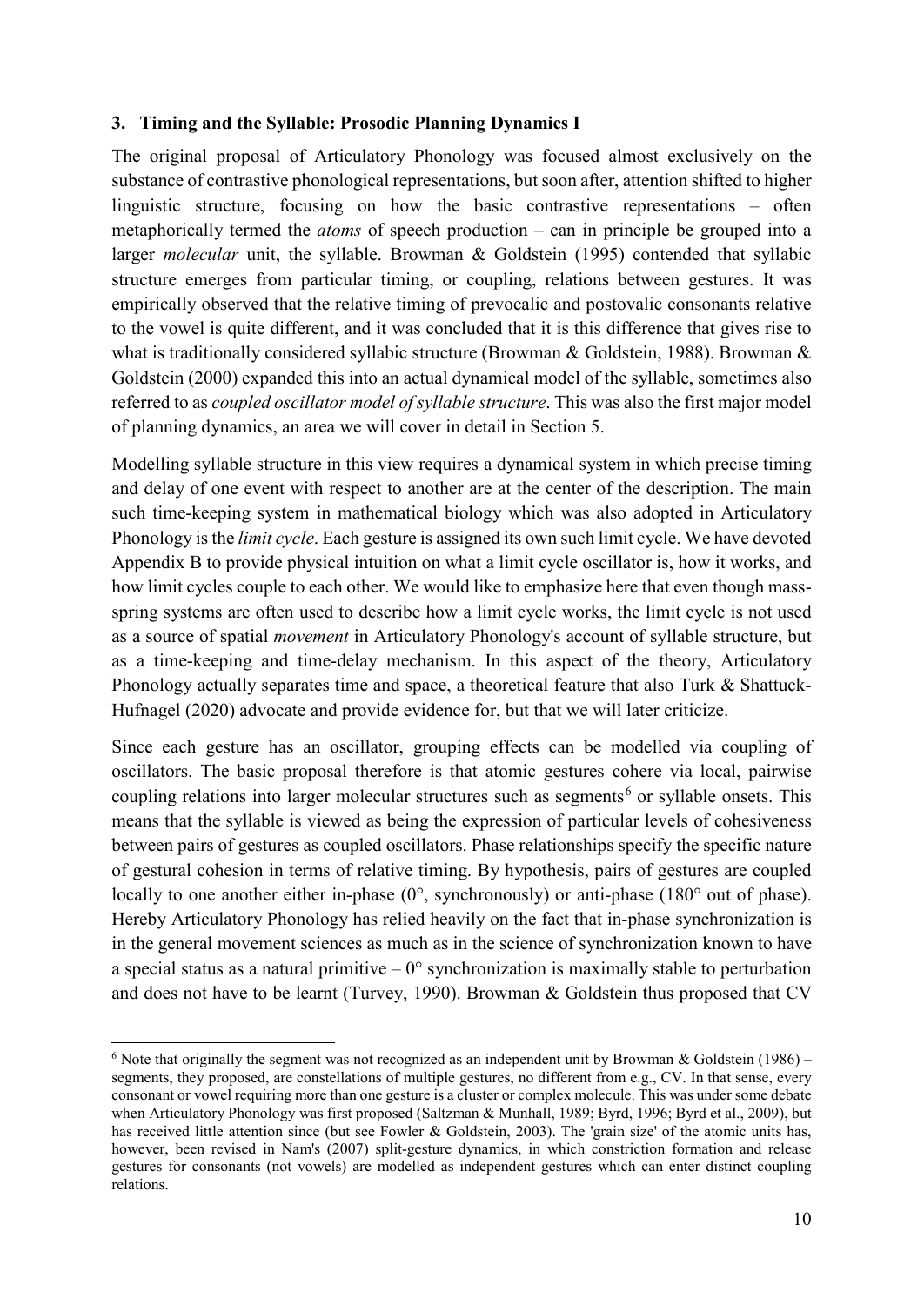sequences, known to be a linguistic primitive, are such a universally abundant structure in spoken language because consonant and vowel gestures are coordinated 0° phase. This assumption has been bolstered empirically by reports that movement initiation of consonants and vowels in #CV is within less than 50ms of each other (Löfqvist & Gracco, 1999; Gubian et al., 2019; Liu et al., 2022).

## **3.1. The coupled oscillator model of syllable structure and the c-center effect**

In the first expositions of Articulatory Phonology, gestural scores, which specify the gestural composition of an utterance and the relative timing of the individual gestures, were simply given. Browman & Goldstein (2000) extended their basic proposal of how gestures cohere into larger units into an actual dynamical model of the syllable, also allowing for the possibility of complex syllable margins. This was achieved by allowing for incompatible, competing phase relationships between pairs of gestures. This proposal essentially introduced for the first time a notion of planning within the gestural model: The concept of competing phase relationships presupposes computational planning time which corresponds to the settling time of the competing oscillators (more on this below in Section 5): Lexically specified, conflicting phase relationships will result in the computation of a weighted output, just as is the case in the Task Dynamic model when gestures impose competing spatial demands on the same articulator. Competing phase relationships are hypothesized to be a unique property of prevocalic consonants, i.e., of syllable onsets. This has become known as the *c-center effect*.

The c-center is a diagnostic tool on how to apply timing measurements to kinematic data in order to uncover underlying competing phase relationships and hence syllabic structure. By hypothesis, all consonants of an onset are coupled in-phase to the vowel, but anti-phase to each other. In the case of multiple onset consonants, this leads to incompatible phase relationships that cannot all be satisfied. The result is observable at the kinematic level as the c-center. This is illustrated schematically in Figure 2.

For instance, in Figure 2 (right), it can be seen that the gesture for the consonant adjacent to the vowel shifts relative to the anchor (marked by a solid line) as a function of increasing onset complexity, whereas the temporal midpoint of the onset as a whole (the c-center) is unchanged in its timing to the anchor, as predicted by the model laid out in Browman & Goldstein (2000). At the level of the surface kinematics, this leads in an C1C2V structure to increasing C2V overlap compared to singleton C2V. This stability is result of the higher number of pairwise, local consonant-to-vowel coupling relations in onsets compared to codas. In coda there is by hypothesis only sequential coupling: V-C1-C2, and hence V-C1 timing is unaffected by increasing coda complexity.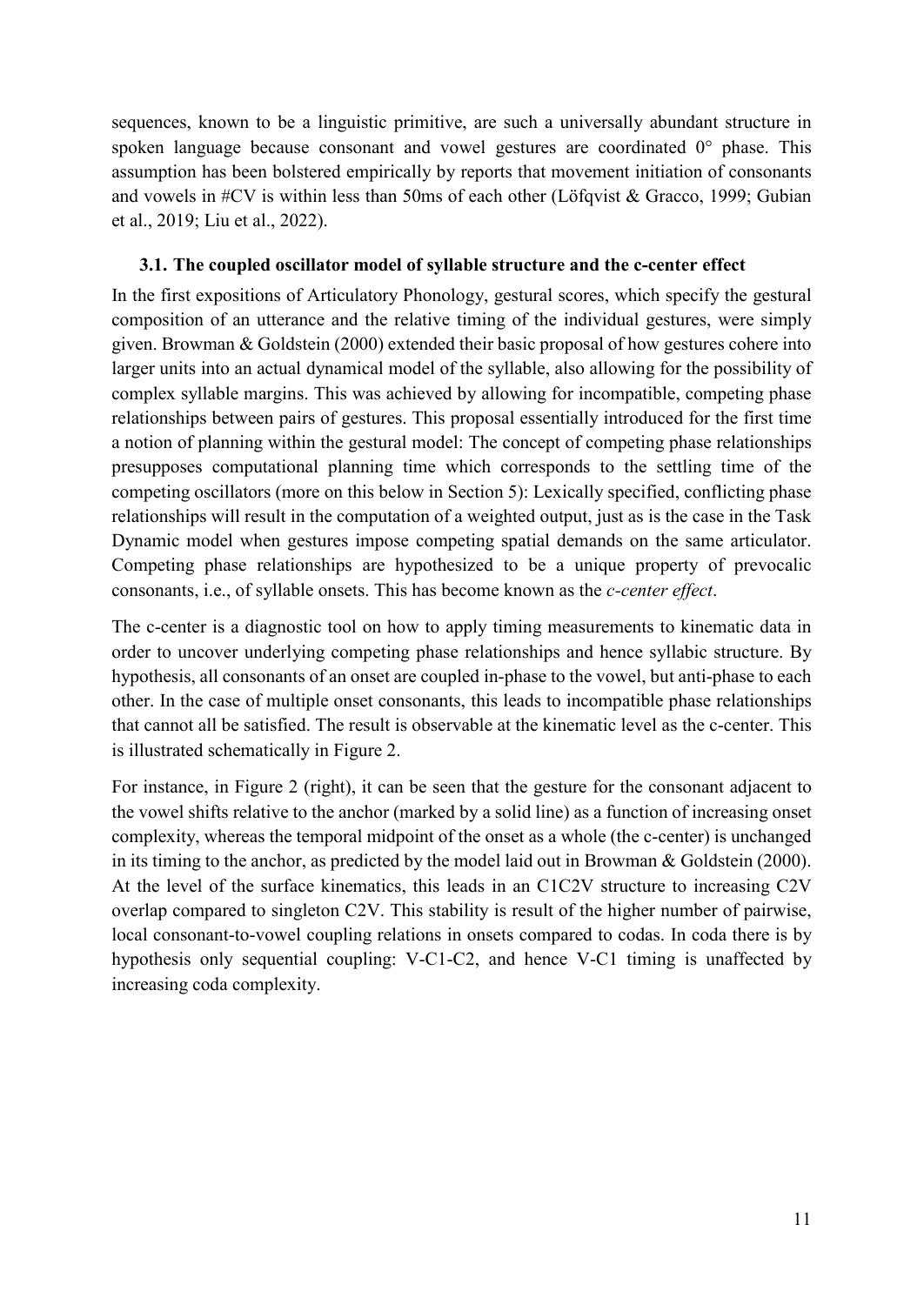

*Figure 2. Left: Coupling graphs illustrating the coupled oscillator model of syllable structure. Right: Schematic illustration of the the c-center effect. Observe how the consonant immediately adjacent to the vowel increases its overlap with the vowel as onset complexity increases from C to CC. The dashed line indicates the temporal midpoint of the onset corresponding to the ccenter. The solid line is the anchor relative to which timing is evaluated.*

The coupled oscillator model of syllable structure and the idea that syllabic structure is expressed articulatorily in differential timing relations has received a considerable amount of empirical testing across a range of languages (among others, Gafos et al., 2013; Shaw et al., 2009; Hermes et al., 2013; Pouplier & Beňuš, 2011; Pastätter & Pouplier, 2017; Marin & Pouplier, 2012; Sotiropoulou et al., 2020; Brunner et al., 2014). A common heuristic for identifying the hypothesized underlying coordination relationship has been to investigate the relative timing of various articulatory landmarks, such as the temporal midpoint of the onset (whether simplex or complex) or of the vowel-adjacent consonant change relative to a fixed anchorpoint later in the word (Figure 2). Also the relative stability (in terms of standard deviation or coefficient of correlation) of these temporal landmarks across conditions has been used to index the underlying coupling structure.

Overall this research has been able to confirm that differences in relative timing between consonants and between consonants and the vowel express syllable structure, yet the empirical results have also uncovered a rather complex picture. For one, onsets and codas exhibit different overlap patterns between successive consonants, as already discussed in Byrd (1996; see also Marin & Pouplier, 2014; Shaw & Gafos, 2015): onset consonants are less overlapped with each other compared to codas, yet this does not seem to fall out in a straightforward way from the coupled oscillator model of syllable structure. Having said that, one has to keep in mind that existing studies on differential onset-coda overlap in consonant sequences suffer from the for many languages unavoidable confound that consonant order reverses between onset and coda for the investigated language and hence the locus of this effect is not clear.

Secondly, while in some studies, the predictions of the coupled oscillator model of syllable structure could unequivocally be supported (e.g. Hermes et al., 2013), in other studies the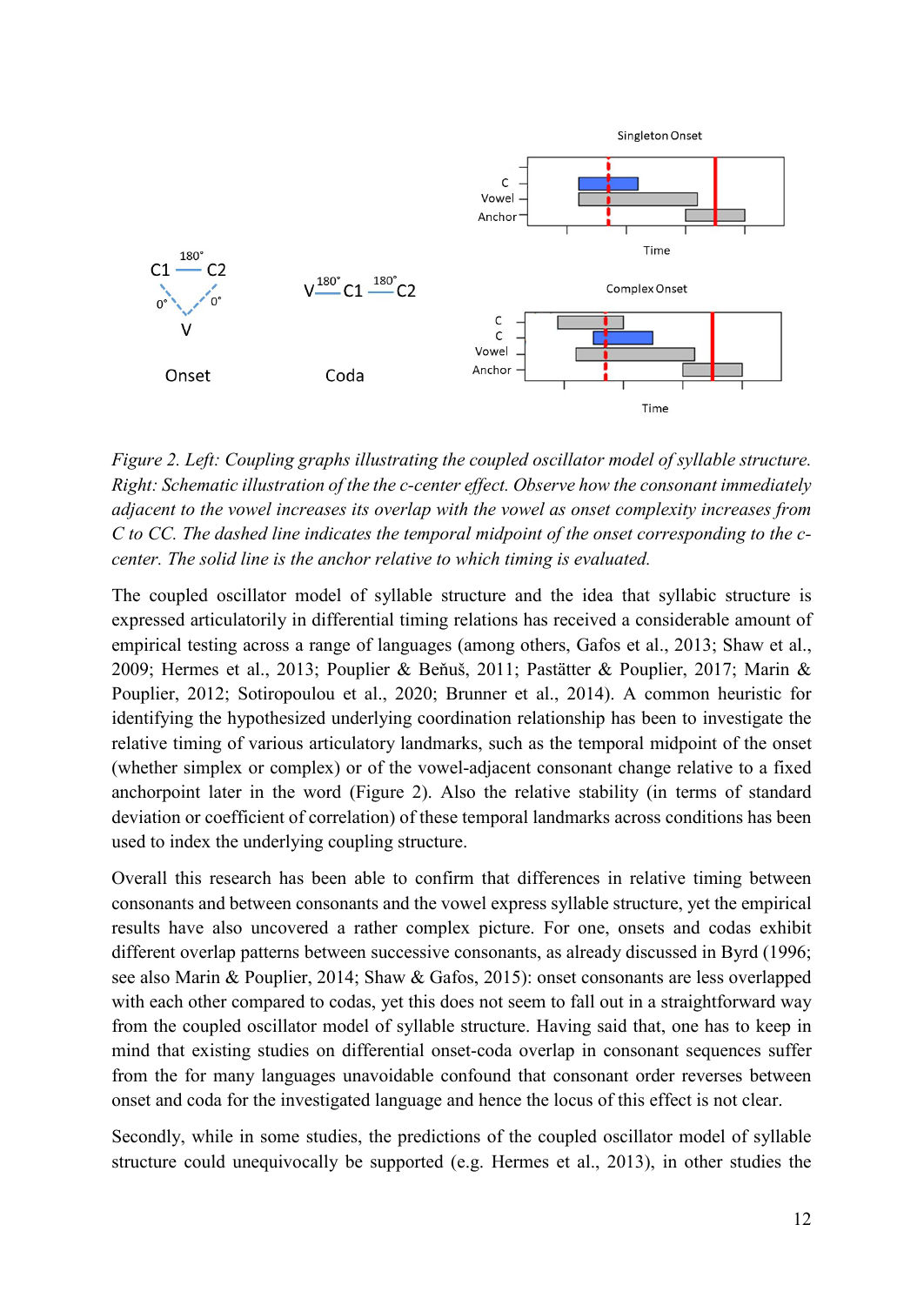predictions were not fully confirmed. This has brought attention to a major weakness in the ccenter effect measurement heuristics that have conventionally been employed which simply evaluate the stability of different lag values measured from kinematic data: Variability in the anchor point relative to which across-condition relative timing is evaluated can act as a severe confound. Shaw & Gafos (2015; Gafos et al., 2013; Shaw et al., 2011) addressed this problem by combining experimental measurements with simulations for Arabic and English data, two languages that on theoretical grounds are expected to show different syllable parses for prevocalic consonant sequence (C.CV for Arabic and .CCV for English). They argue based on their simulations that temporal lag measures can by themselves only be limitedly informative about underlying stability patterns and hence by extension, coordination relations. Rather, it is only by fitting the experimental data to simulated levels of anchor variability that the common c-center heuristic can be considered to give reliable results.

But beyond non-trivial methodological issues on how to relate kinematic observations to hypothesized underlying structure (see e.g., Mücke et al., 2020 for a recent discussion), there are also some deeper theoretical issues that have been raised. This concerns for instance a possible interaction between syllable dynamics and contrastive dynamics in a way which is currently not foreseen in the model. Secondly, as we would like to argue, the coupled oscillator model of syllable structure cannot be complete without a clearer definition of the consonantvowel distinction in dynamic terms and without addressing the issue of sonority. We will now discuss these two points in turn.

## **3.2. The interaction of time and space**

The original idea of Browman & Goldstein (2000) of phase relationships expressing syllable structure assumed that these phase relationships would hold across the board, independently of the particular segmental composition of a given syllable. Generally, in the hierarchy of the Articulatory Phonology model, coordination relations within a syllable are specified lexically by virtue of invariant phase relationships; there thus is no possibility for interaction in their model between structurally determined phase relationships and the particular tract variables that enter these phase relationships. Yet recent research for instance by Pastätter (2017; Pastätter & Pouplier 2017), Shaw & Chen (2019) and Liu et al. (2022) suggests that interaction between mechanical and timing models need to be accounted for.

Pastätter (2017; Pastätter & Pouplier, 2017) was able to show based on Polish that the coarticulation resistance of an onset consonant may be a crucial factor in determining timing relations between onset and vowel. He argued that bonding strength – a weighting factor on phase relationships introduced by Browman & Goldstein (2000) but never further elaborated – modulates phase relationships depending on a consonant's coarticulation resistance. In his proposal, every consonant is specified for a coupling strength parameter that specifies how much dominance that consonant exerts in the case of conflicting phase specifications (as they occur in complex onsets). On the basis of articulatory modelling using the task dynamic synthesizer, he demonstrated that the relative strength of C1–V and C2–V coupling relations in a C1C2V onset is the determinant of the extent to which C2 (the vowel-adjacent consonant) increasingly overlaps with the vowel under increasing onset complexity.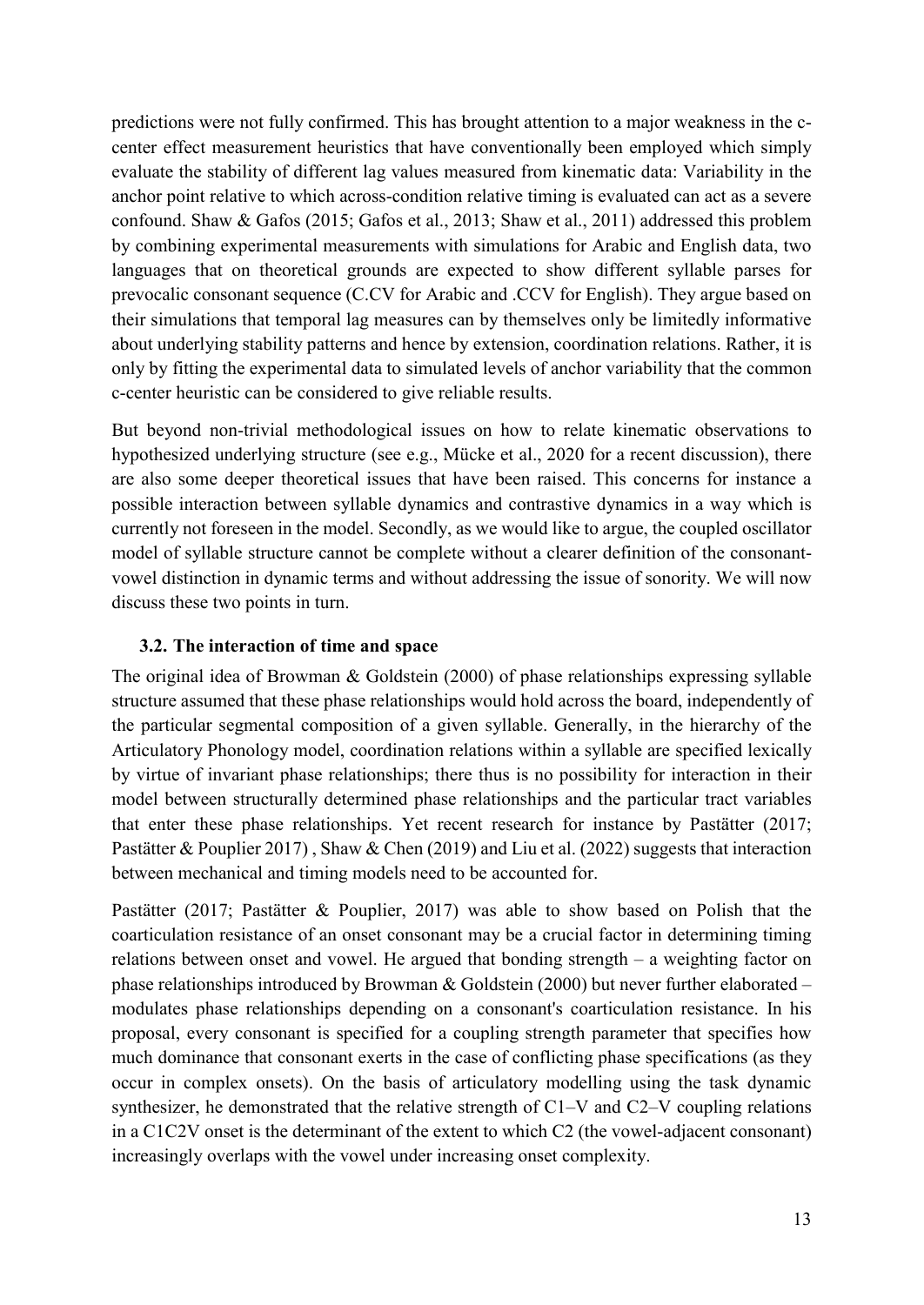Further probing into the question of whether intergestural timing varies as a function of spatial effects, Shaw & Chen (2019) presented a study on CV syllables in Mandarin. They found that if the vowel articulator happens to be in proximity to the target, vowel movement initiation was delayed relative to the consonant. They draw a possible connection to different rest positions of the tongue, modelled as neutral attractor, from which movement is initiated (for a discussion of the notion of neutral attractor in Articulatory Phonology, see Tilsen, 2019). Likewise they entertain the possibility of "downstream targets" (p.10f.), meaning that the phase relationships of gestural coordination may not necessarily refer to movement onsets but might refer to later targets – for instance the target achievement of the vowel may be timed to the release of the consonant instead of consonant and vowel movement being timed directly to each other (for the initial proposal of variation in landmark coordination, see Gafos, 2002, for a critical discussion of the question of onset vs. target timing see Turk & Shattuck Hufnagel, 2020). Another, highly interesting alternative they raise in passing (p.13) is the possibility of the timing of the vowel onset being determined by the distance to the target. They note that this is predicted by the nonlinear formulation of the gestural equation as proposed by Sorensen and Gafos (2016), underscoring that the question of how to cast the basic equation for a gesture has profound implications for all aspects of the model. However, Liu et al. (2022) could not replicate Shaw & Chen's (2019) finding: By applying a novel methodology for determining C-V timing across conditions, they are able to confirm global C-V synchrony for Mandarin Chinese. Yet they also make the point that C-V synchrony depends on the degree of spatial overlap (i.e., overlapping articulator recruitment) between consonant and vowel.

Let us illustrate this last point by way of an example. Generally, mechanical issues relating to how articulators achieve contrastive goals should not be a determiner of when a gesture *begins*. Yet this does not seem to be generally the case. To see this, we can compare two specific examples of a CV syllable /pa/ and /ta/, which should, according to the gestural syllable model, both show  $0^{\circ}$  phase relationships. For /pa/, lip closure for /p/ should thus occur around the same time as tongue backing for /a/. And indeed, Iskarous et al. (2010) showed that the horizontal motion of the tongue body for the vowel begins at the acoustic closure for the /p/ in /pa/. This is consistent with the 0°-phase model of C and V synchronization. But they also demonstrated that the horizontal motion of the tongue body for the vowel begins after completion of the /t/ in /ta/. The tongue first pushes the tongue tip towards the alveolar ridge for /t/, then starts to back up for the /a/. The /a/'s tongue backing can only begin when the /t/'s closure has been achieved. Therefore the /t/ and /a/ cannot begin together as predicted by the syllable model, as there is a mechanical incompatibility between the tongue 's fronting for /t/ and backing for /a/. This example serves to illustrate that spatial aspects may possibly constrain the temporal entrainment of gestures which currently the model does not allow for.

## **3.3. Phonological primitives and motor primitives – consonants, vowels, and 0° phase**

Our second point relates to modelling some of the most basic properties of spoken language which a phonology has to account for: The gestural syllable theory, like any theory of phonology, builds on a fundamental distinction between consonants and vowels. Coordination relationships between gestures thereby crucially depend on this distinction. The gestural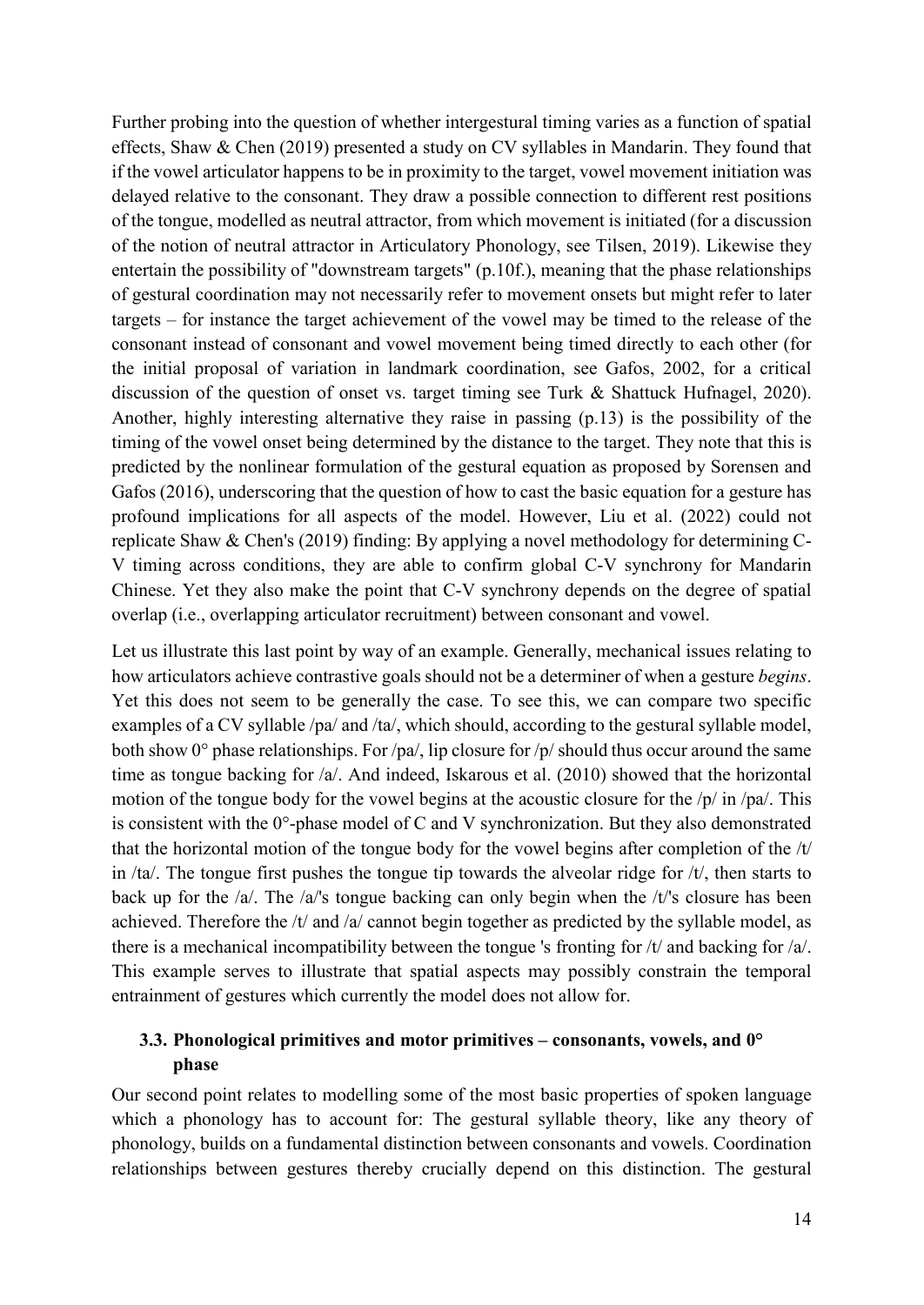molecule forming an onset, for instance, consists solely of consonants which are coordinated with at least one vowel. For postvocalic consonants, only the consonant immediately following the vowel is directly phased to that vowel; any further consonants are coordinated sequentially to each other. This means that the nature of the pairwise local coupling relations within a syllable strongly depend on the consonantal or vocalic identity of a given gesture. But, where does that distinction come from within a dynamical model without C and V being simply phonetic labels for classes of specific sets of gestures considered consonantal or vocalic within linguistic phonetics and phonology? Articulatory Phonology has made through its contrast dynamics a serious attempt to move away from thinking of linguistic contrastive specification as revolving around phonological features as classificatory labels, and rather model contrast based on spatio-temporal goals. That C and V are simply classificatory in nature, therefore, would not be consistent with that general approach to contrast. The alternative assumption, which has at least implicitly been used in the theory (e.g., Browman & Goldstein, 1992), is that vowel and consonants are emergent classes of sounds based on certain ranges of stiffness and constriction degree parameter values. Yet there is only a stipulative connection between certain ranges of stiffness and/or constriction degree parameter values and syllabic functional behavior, just as in non-spatiotemporal theories of phonology (Clements & Keyser, 1983). A somewhat related issue is one of the most studied phenomena in syllable phonology prior to Articulatory Phonology: sonority profiles and sonority laws of syllabic composition (e.g., Clements, 1990; Vennemann, 1988). There are plenty of exceptions to sonority-based generalizations, but the frequency of syllables in which sonority rises then potentially falls is too high across languages for a theory of phonological representations to not tackle this issue.<sup>[7](#page-15-0)</sup>

Another issue we would like to raise relates to the assumed primitive status of  $0^{\circ}$  phase. Articulatory Phonology has had a strong motivation in relating typologically prevalent phonological phenomena to laws of motion and their perception, and this point can be seen quite clearly in a particular aspect of the coupled oscillator model of syllable structure: As mentioned earlier, one of the most prevalent typological generalizations regarding syllable structure is the universality of CV syllables. The hypothesized connection between language as motion and CV universality goes back to a set of rate-scaling experiments that have been interpreted to show that  $0^{\circ}$ -phase is the most stable temporal synchronization relation in human motor control, including speech (Stetson, 1951; Kelso et al., 1986). Since in syllable onset, consonant and the vowel start their movements (close to) simultaneously, there seems to be a

<span id="page-15-0"></span> <sup>7</sup> In fact, in one of their earliest publications, Browman & Goldstein provide <sup>a</sup> very insightful discussion of this issue: In Section 3 of Browman & Goldstein (1989), the vocal tract is visualized in that section as a network of tubes in series and parallel arrangement. This is similar mathematically to a hydraulic, mechanical, or electrical network. In such a network, there are energetic flows constrained by series-parallel laws that determine, for instance, that the total flow in a series connection of tubes will be that through the narrowest tube, whereas the total flow in a parallel arrangement of tubes will be that through the widest. Due to these 'path of least resistance' laws, the vocal tract is no longer seen as composed only of a set of isolated, local constriction gestures. The arrangement of the constrictions/impedances and the laws of energy-conservation result in a global flow. Indeed, Browman & Goldstein (1989) argue that different consonants have different tube arrangements, and that their major class features like 'sonorant' and 'consonantal' could be due to the nature of the global flow due to each arrangement of tubes. These insights have yet to be integrated with the rest of the theory, but we would like to suggest that this proposal not only has the potential to lead to a principled treatment of acoustic and aerodynamic sources of influence on gestural coordination, it also leads to a possible origin of consonantal vs. vocalic oscillators, as much as a possible origin for the notion of sonority in the gestural framework.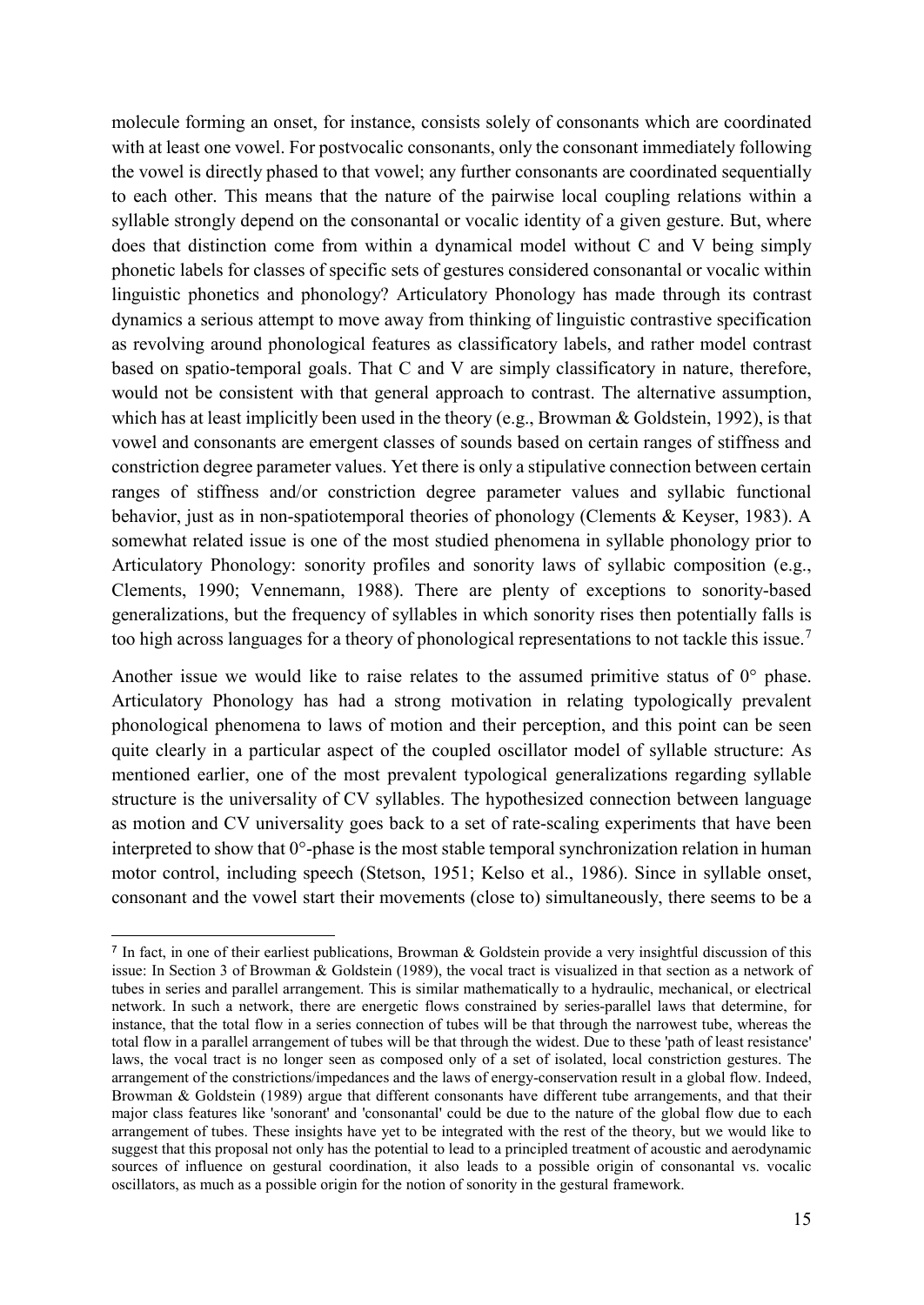natural connection to be drawn between a hypothesized 0° phase relationship between CV, its maximal stability and CV universality, establishing a direct link between motoric stability and typological preference.

Yet we believe that that the full range of human motor behaviors suggests that this connection may be too simplistic. Consider another very useful and more basic human behavior: locomotion. In that behavior, at slow speeds, our bipedal gait system almost always uses a 180°-phase relation between the legs, which is what we call walking. A more complex phasing relation we call running is used at high speeds, but it 's a variation on 180°-phase. What is almost never used in human locomotion is the 0°-phase gait: jumping, where the two legs move simultaneously. The same is true of quadrupedal gaits—there are many such gaits, with many different phase angles between the legs such as walking, trotting, pacing, and bounding (Golubitsky et al., 1999), but one of the rarest such gaits is the 0°-phase angle pronk, even though it is possible and sometimes used by Gazelles. Therefore, in locomotion, which is one of the most basic of all motor control skills, 0°-phase is exceedingly rare in evolution, therefore the idea that motor control tends to seek the  $0^{\circ}$ -phase as a highly stable coordination strategy may seem implausible. We do not mean to suggest here that 0°-phase is not present in human motor control, as we can see it, for instance, in grasping, where all fingers move together. $8$ What we conclude from these examples, however, is that the phase angles required for a skill are driven by the task at hand: grasping requires  $0^{\circ}$ -phase because of force and accuracy requirements for grasping, whereas musical performance requires near arbitrary phase angles between the fingers, since the desired harmony, melody, and rhythm of the music requires it. We take these examples to mean that the abstract motor task drives the effectors to have particular phase relations. But it seems problematic to assume that tasks use specific effector phase relations *because* these phase relations are intrinsically stable. Onset-vowel coordination may very well be 0°-phase, yet we are questioning the reasoning for it, and hence the explanation for CV universality. Rather, we suggest that the temporal coordination strategy depends on the task, so that 0°-phase between onset and vowel would be explained by some reasons *intrinsic to the syllable production task*, rather than some notion of primitive motor stability.

### **4. The Elasticity of Time: Prosodic Planning Dynamics II**

As we have discussed so far, in the gestural model lexical entries – so-called gestural structures – specify which gestures a given word or morpheme is composed of and their pairwise coupling relations. While each gesture and its relation to other gestures has fixed underlying parameter values, these values can be scaled as a function of speaking demands, speech rate, prosodic position and the like. The specific scaling the lexical parameters undergo during a given utterance planning results in the gestural score which is the input to the task dynamic system. The ideas of how this scaling of gestural parameters may come about have undergone major conceptual developments in the  $21<sup>st</sup>$  century, one of them related to modeling the effect prosody on the temporal evolution of articulator kinematics.

<span id="page-16-0"></span> <sup>8</sup> Kelso (1995: 99f.) in fact argues that natural systems will rather exist near but not in phase-locked states, since the latter are too stable and do not allow for enough flexibility.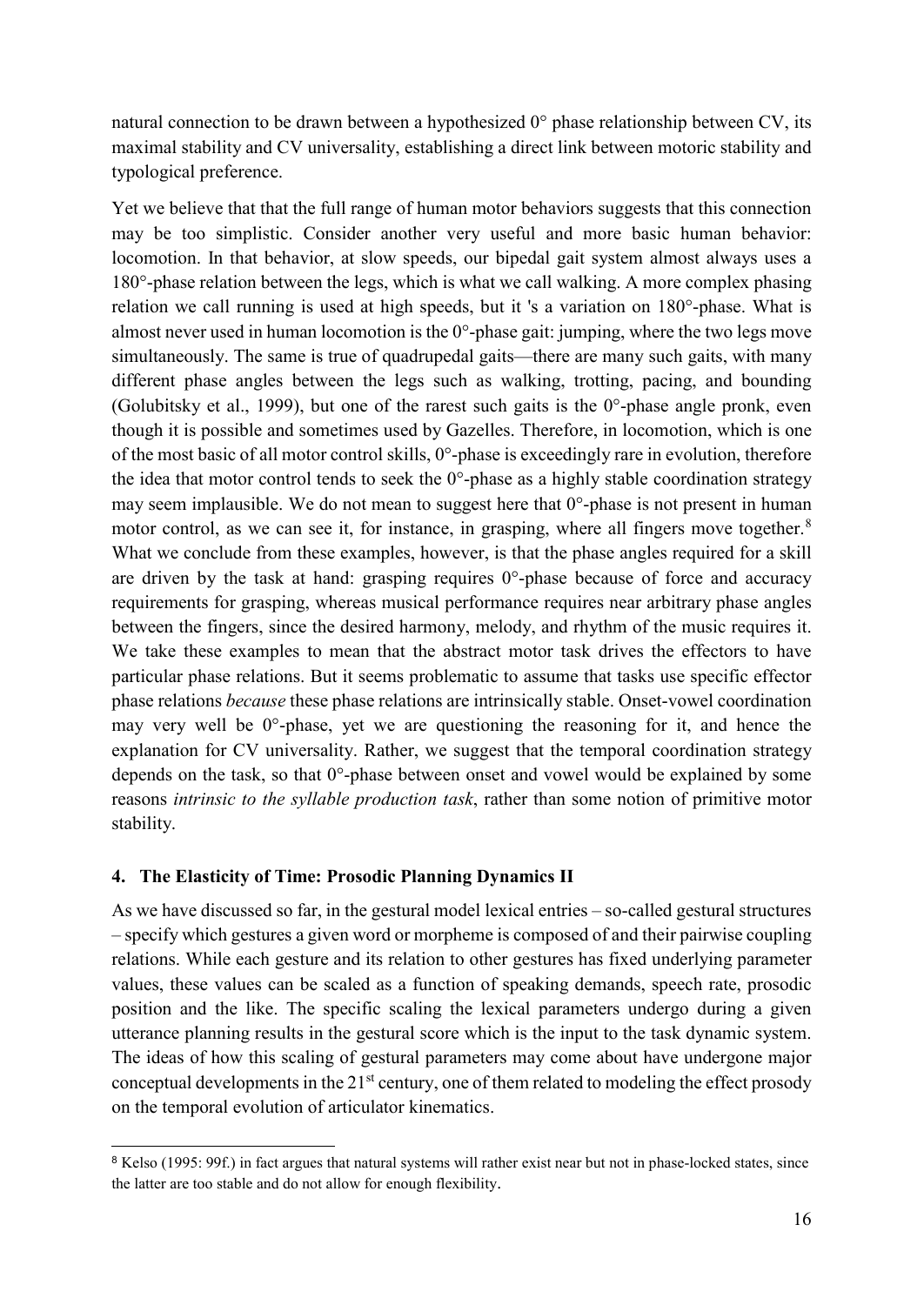Byrd & Saltzman (2003) in their position paper *The elastic phrase* advanced a major theoretical proposal for the dynamic modelling of prosody based on the so-called  $\pi$ -gesture, a timewarping gesture which directly impacts the time course of constriction gesture activation at prosodic boundaries (see also Byrd & Saltzman, 1998; Saltzman & Byrd, 2000). This model has subsequently, in a first sketch, been extended to a more general class of prosodic gestures, called μ-gestures (Saltzman et al., 2008), which serve to modulate either spatial or temporal properties of the gestural planning oscillators as a function of prosodic events. Importantly, spatial and temporal modulation have become separate planning entities in this model, although the concept of a spatial modulation gesture has not been elaborated any further to date. We will therefore mostly be focused on the  $\pi$ -gesture here.

Prosody overall serves to structure an utterance by marking boundaries and prominence (Beckman, 1993). It is thereby generally accepted that prosodic structure is hierarchically organized ranging from syllable-level constituency (onset, rhyme) over various levels to the intonational phrase. The scope of a prosodic event such as a boundary is typically larger than a single consonant or vowel but rather extends across segment and syllable boundaries, even though the articulatory signatures of prosody are evident in local constriction formation and release. Indeed, constriction formation and release of a segment may be affected asymmetrically by boundaries. Fine-grained changes to articulator kinematics at the subsyllabic and even subphonemic level as a function of prosody have become a major argument when adjudicating between different approaches to modelling the signatures of prosody in articulation. General overviews on this topic can be found, among others, in Fletcher (2010), and Turk & Shattuck-Hufnagel (1996).

## **4.1. The π-gesture model**

A major point Browman & Goldstein made in their model of the syllable was that syllabic structure is emergent from the *pairwise local* phase relationships between gestures; there are no hierarchical association lines expressing the grouping of segments in the prosodic hierarchy. While this restriction to locality may capture syllabic effects effectively, higher-level prosodic events are known to be non-local in scope, and this has served as a major argument in favor of modelling prosody externally to constriction gestures by a separate prosodic gesture, the  $\pi$ gesture (among others, Byrd & Choi, 2010; Byrd, et al., 2005; Byrd & Saltzman, 2003; Cho et al. 2017; Cho et al., 2014; Katsika, 2016; Katsika et al., 2014; Krivokapić, 2014; Lee et al, 2006; see Krivokapić, 2020 and Byrd & Krivokapić, 2021 for an overview).

The π-gesture, as proposed by Byrd & Saltzman (1998, 2003), provides a dynamical model of prosodic boundaries (as opposed to prominence). It enacts prosodic boundaries of all levels by inducing a slow-motion effect ('clock slowing') in any temporally coextensive constriction gestures. For instance, pre-boundary lengthening, which is a major correlate of phrase boundary marking (e.g., Cho et al., 2014; Katsika, 2016; Turk & Shattuck-Hufnagel, 2007) in this model is due to the  $\pi$ -gesture modulating the flow of time of any co-active constriction gestures (their 'internal clock') meaning the  $\pi$ -gesture slows down a particular stretch of the gestural score. This is schematically depicted in Fig 3.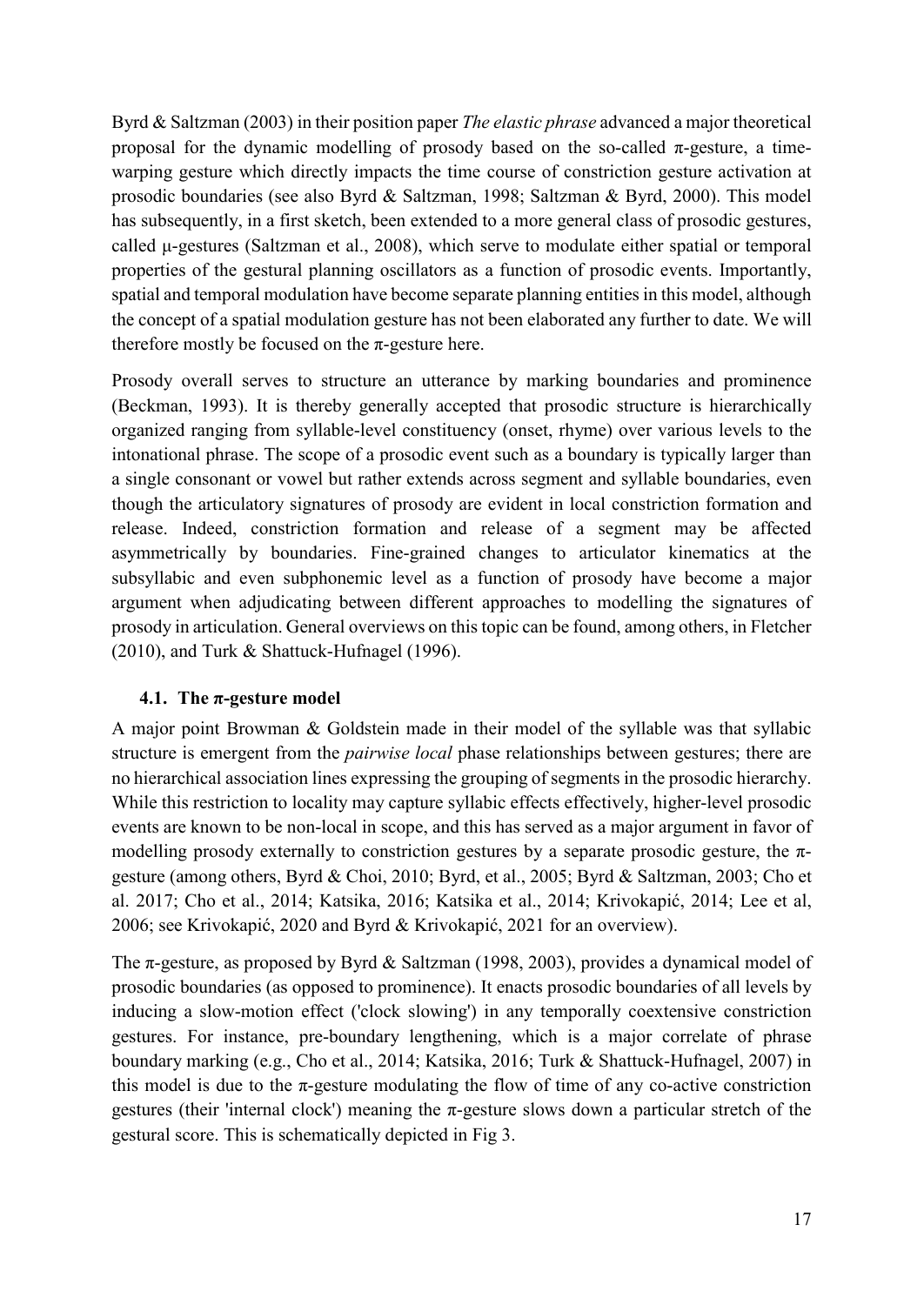

*Figure 3. Schematic illustration of the π-gesture being concurrently active with the activation functions for two constriction gestures. The lighter shading of the rectangle represents domains during which the effects of the π-gesture will be relatively weak to its activation being ramped on and off. During the darker shaded area, the effect of the π-gesture on the time course of gestural activation of the constriction gestures is maximal. Observe how each individual constriction gestures is affected in a non-uniform fashion over its life-cycle by the π-gesture due to this ramped activation (see Section 2.1. on the concept of ramped activation).*

This 'slow motion effect' only affects the time course of a given gesture's activation, not the strength of a given constriction gesture. The assumption is that these temporal changes in the activation trajectories affect kinematically both temporal and spatial changes in terms of maximal position and peak velocity – well-known spatial strengthening effects at boundaries as well as changes to gestural overlap at boundaries are in this model a by-product of the  $\pi$ gesture induced time warping. Different boundary levels of the prosodic hierarchy (ip, IP) in this approach are a matter of  $\pi$ -gesture activation strength.

A recurrent issue in the context of the  $\pi$ -gesture is the question of its alignment. Byrd & Saltzman (2003) propose that the  $\pi$ -gesture should be assumed to be centered at the boundary, that is, centered on the constriction gestures adjacent to either side of the boundary. But this alignment, as they discuss, does not fall out from any property of the  $\pi$ -gesture itself, nor of the nature of the prosodic boundary; this is a stipulative working assumption made to constrain this overly powerful model. Burroni & Tilsen (in press) have recently argued for an asymmetric anchoring of the  $\pi$ -gesture in the case of stress-clash.

## **4.2. Prominence and boundary**

Prominence, like boundary, induces systematic spatio-temporal variation in the speech signals which has aptly been described as localized hyperarticulation – articulators in stressed position reach more extreme positions compared to unstressed position (de Jong, 1995). Also the sonority-expansion description of prominence (Beckman et al., 1992) generalizes the observation that prosodic prominence systematically influences the spatio-temporal characteristics of local constriction gestures. The influential paper of Beckman et al. (1992; also Edwards et al., 1991) tested the viability of the task dynamic approach for modelling prominence and boundary. They came to the conclusion that the kinematics of accent are best understood in terms of a phase change between closing and opening cycles of a gesture instead of a local change to a gesture 's dynamic parameters. Their study found that accent affects both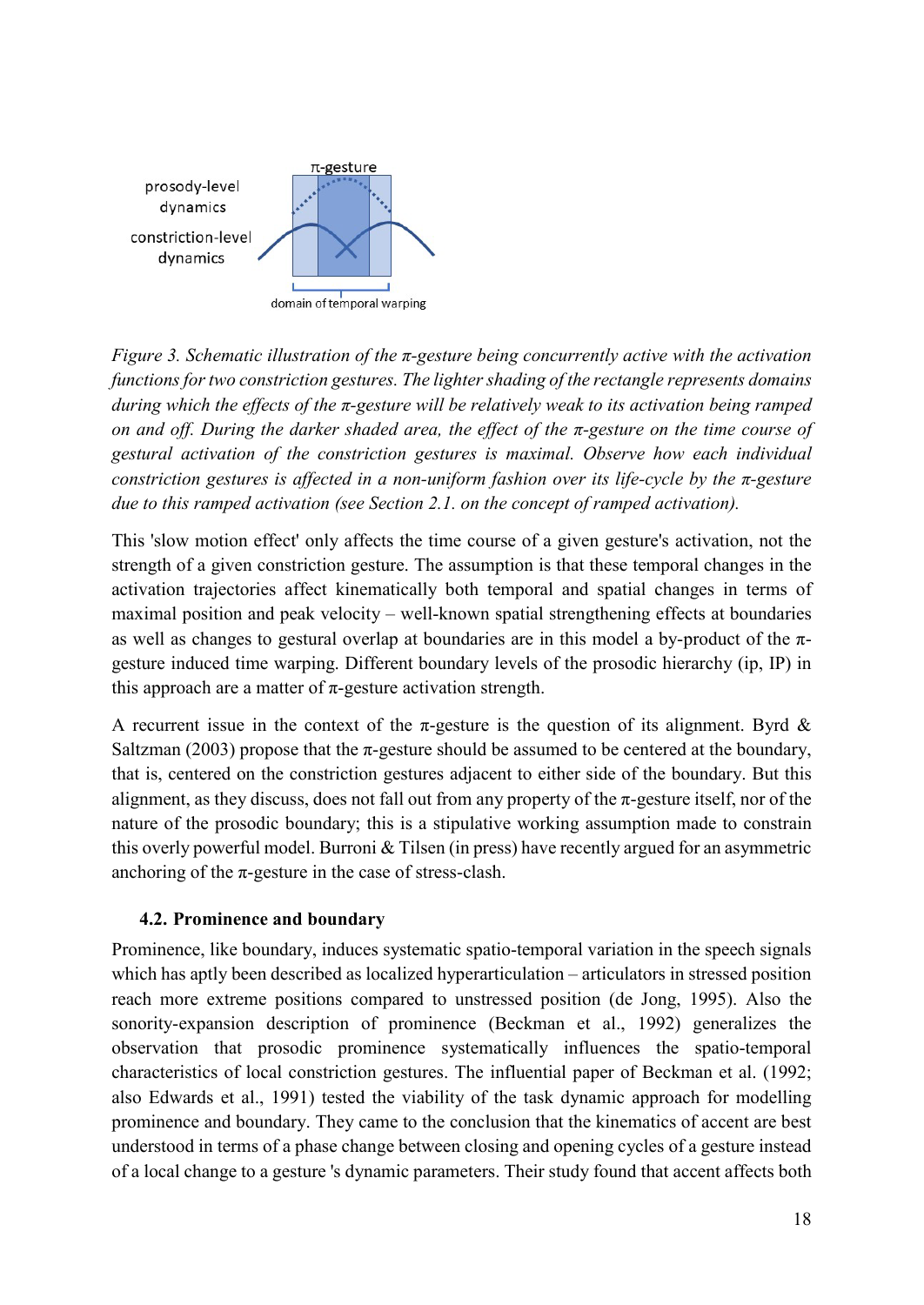the amplitude and the duration of both opening and closing gestures. Crucially, the opening, but not the closing gesture is faster in the accented syllable. They took this to mean that the opening gesture in an unaccented syllable is truncated by the closing gesture, whereas in an accented syllable this is not the case, giving the opening gesture more time and space to reach its underlying target.

Beckman, Edwards and colleagues further observed that there is a fundamental difference in the kinematics of accent and boundary. While accent affects the relative phasing of the closing and opening gestures to each other, the durational effects associated with boundary are not distributed equally across the syllable – the parts of the syllable closer to the boundary (i.e. the closing gesture in /ɑp#/) is affected more by the boundary-induced durational lengthening compared to the opening gesture. In contrast to accent, they find no significant spatial effect associated with boundary. They interpreted this as a boundary-induced change in stiffness of the closing gesture. While such a scaling of a gesture's natural frequency as a function of prosody maintains the principle that prosodic organization is expressed locally (as Browman & Goldstein proposed in the context of the syllable), the prosodic event itself is in this approach external to the dynamical system. As Byrd & Krivokapić (2021) point out, stiffness is in this view a mapping parameter of an extrinsic prosodic event onto local constriction kinematics. The prosodic event itself is not expressed in dynamic terms, and this was one motivation for Byrd  $&$  Saltzman's proposal of the  $\pi$ -gesture.

The other argument brought forward by Byrd & Saltzman (2003) against a stiffness implementation of prosody is an empirical one: A modulation of stiffness cannot account for a reduced amount of overlap seen between successive gestures which may be seen at boundaries (Bombien, 2011; Byrd & Choi, 2010; Cho et al., 2017; Guitard-Ivent, et al., 2021). To our understanding, the  $\pi$ -gesture accounts for by this phenomenon by virtue of its ramped activation: The closer a given (part of a) gesture is to the maximum strength of the  $\pi$ -gesture, the more that part will be slowed down.<sup>[9](#page-19-0)</sup> Partial overlap of a gesture with the  $\pi$ -gesture will thus lead to a nonuniform lengthening effect over the course of that gesture. Hence for instance constriction formation, but not the release of a post-boundary consonant may be slowed down, resulting in a reduced degree of overlap. Yet the effects of boundary on overlap have been quite inconsistent across speakers, as Guitard-Ivent et al. (2021) point out. In their study, which comprises a large corpus of acoustic data, they are able to confirm for French /a/ that prosody modulates coarticulatory overlap, but they propose this to be dependent on the specific coupling relations within a syllable which may act as a resistor against prosodic modulation. Here again, like in our section on syllable structure, we are confronted with the possibility that there is feedback between the constriction-level and the prosodic level instead of strictly feedforward control.

Another point that is important to note here that when Beckman et al. talk about accent modulating inter-gestural phasing, they refer to the opening and closing gesture of a single consonant or vowel (for such a separation of constriction formation and release into separate

<span id="page-19-0"></span><sup>-</sup><sup>9</sup> Note that this account relies on non-autonomy as defined earlier in Section 2. If the theory is to be autonomous in the gestures, contrastive, and prosodic, a nonlinear theory of the prosodic gesture, where the natural frequency varies based on the within-gestural state, rather than time, would need to be proposed.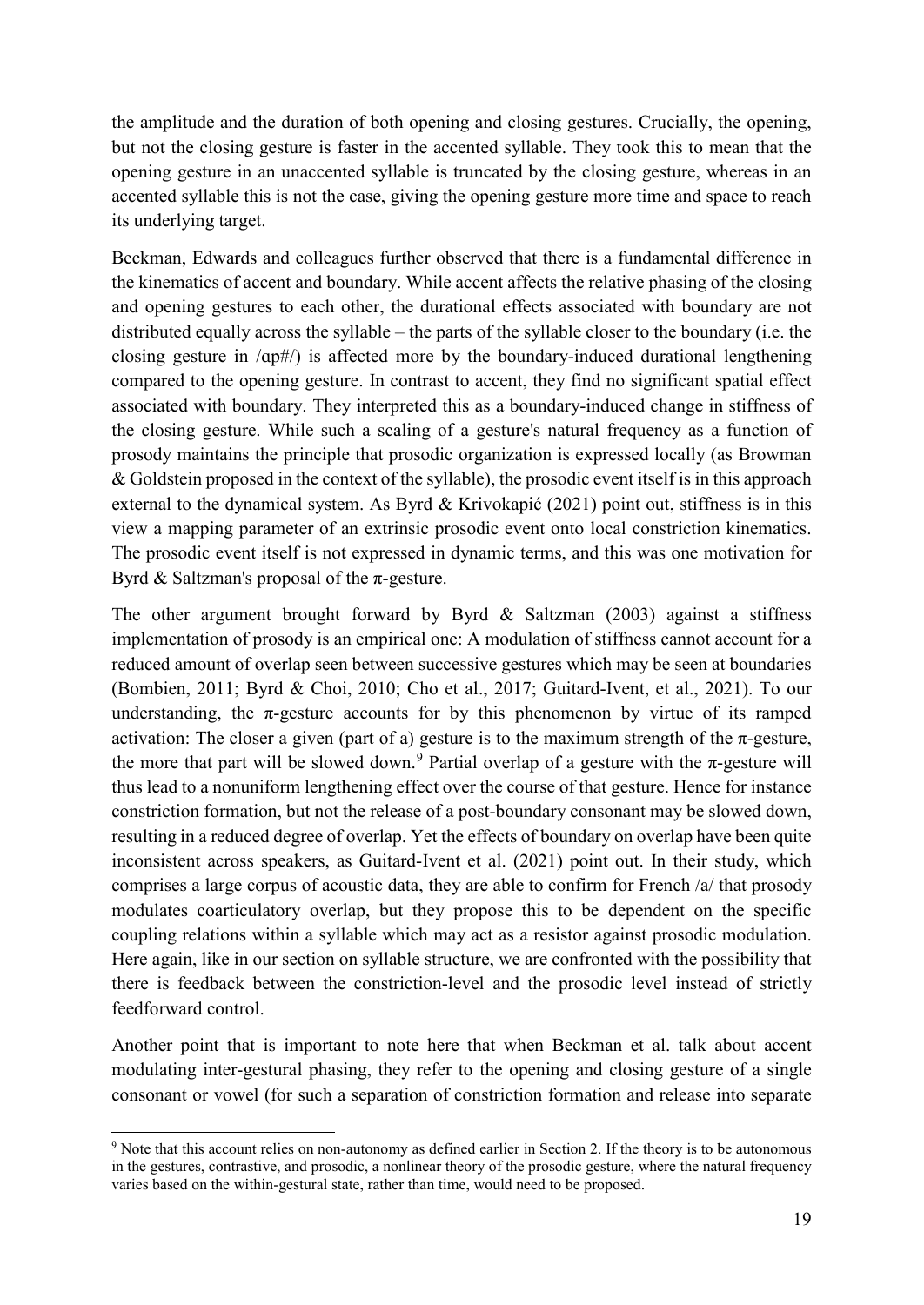control units, see the split-gesture dynamics of Nam et al., 2007), whereas Byrd & Saltzman (2003) assume gestures to be a single control unit, i.e. constriction formation and release for a given consonant or vowel follows from a single gesture with a uniform dynamic parameter specification. In the Byrd & Saltzman model the concept of truncation by overlap cannot be applied meaningfully within a single consonant or vowel (even though constriction formation and release parts of a gesture may be affected to by the prosodic scaling to a different degree due to the  $\pi$ -gesture's ramped activation and depending on its precise alignment). The crossstudy discrepancy in description levels of overlap is more than a glitch: It serves as a poignant reminder that the questions of how to define a constriction gesture and of how to model the signatures of prosody in articulation can ultimately not be solved separately, even though studies usually deal with one topic or the other, since any given study can only deal with a certain level of complexity.

Roessig & Mücke (2019) have further advanced our understanding of different types of prominence within a dynamical system. They investigated tonal and constriction-level modifications to utterances in German as a function of unaccented vs. accented and, within the accented condition, three types of focus (broad, narrow, contrastive). In their results the distribution of f0 contours changes from flat (unaccented) to bimodal in the accented, broad focus condition which can have either a rising or falling pitch accent. Within the accented conditions, the distribution changes further as a function of focus type with narrow and contrastive focus having an increasing dominance of rising f0 accents. At the constriction level, this tonal variation goes hand in hand with increasing lip aperture and a lowered tongue body position for the (low) vowel. The contribution of this study is to provide a unified mathematical description of these results in both domains (tonal, constriction level) within a single dynamical system: Under continuous change of a single control parameter (k) which enacts the varying focus conditions, the probability functions of both experimental variables – tonal pattern and lip aperture – are affected, implementing mathematically the observation that the impact of prosody is multi-dimensional: it is signaled in pitch contours as much as in changes to the articulator kinematics. Focus categories in this view correspond to stable attractor basins in a dynamic landscape which arise as a function of variation in a continuous scaling parameter that simultaneously, in this study, enacts accent and focus. This work demonstrates elegantly how variation in continuous phonetic parameters which are usually treated independently of each other (laryngeal vs supralaryngeal kinematics or pitch vs constriction degree) can be obtained from scaling a single 'prosody' parameter (see also Gafos 2006, Gafos & Benuš, 2006). The categories themselves correspond to the ones established in the prosodic hierarchy, and can be understood within the language of dynamical systems.

### **4.3. μ-gestures**

The π-gesture provides a model of boundary, a similarly elaborated theoretical proposal for how to modulate accent in dynamic terms is, besides the proposal by Beckman et al. mentioned above, missing to date. In a first proof-of-concept, Saltzman and colleagues (Saltzman et al., 2008), building on a proposal by O'Dell & Nieminen (1999, 2009), recast the prosodic hierarchy in the language of dynamical systems as a set of hierarchically nested oscillators (see also Barbosa, 2002). They also generalized the idea of the  $\pi$ -gesture to a general class of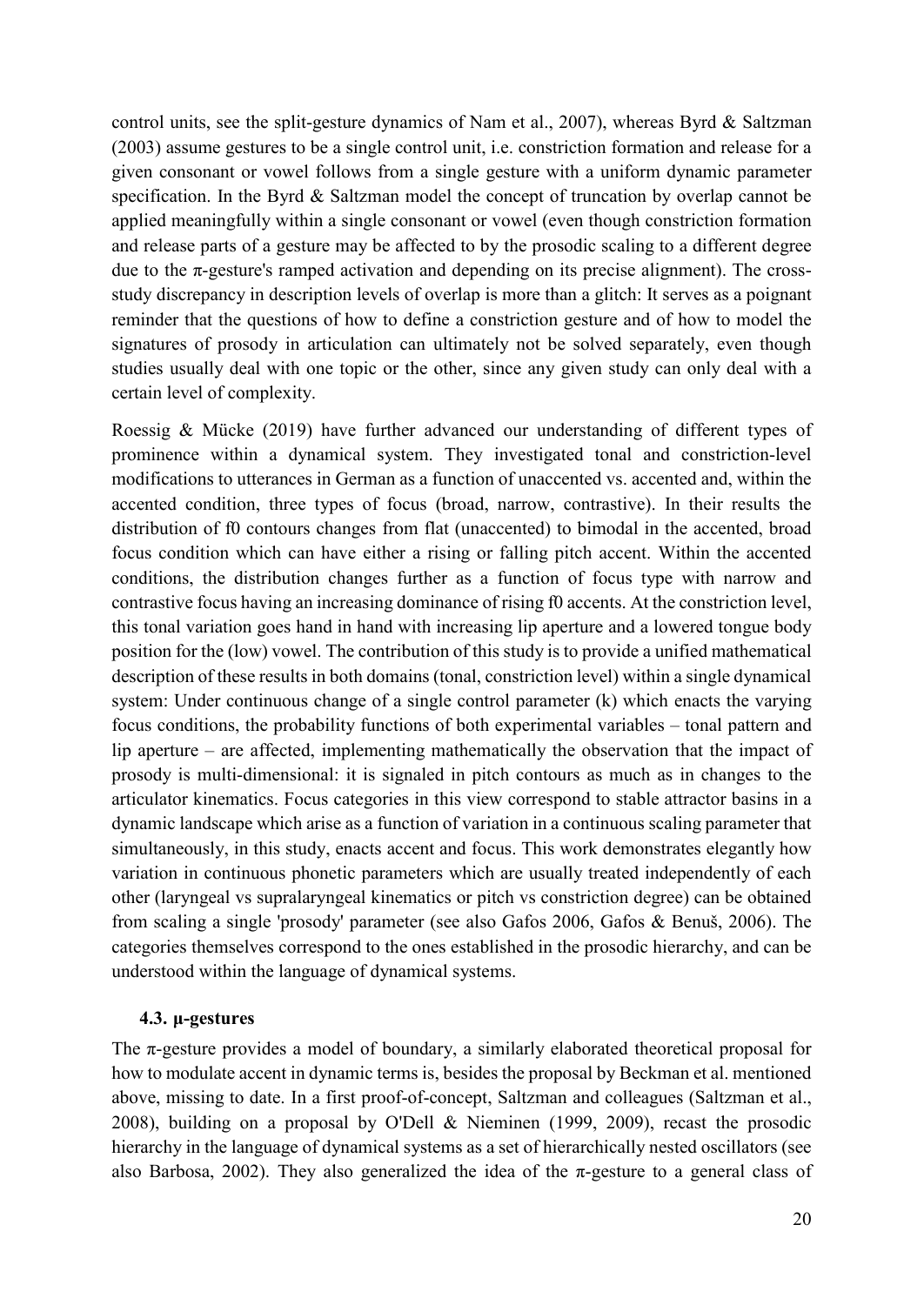modulation gestures, termed  $\mu$ -gestures, (of which the  $\pi$ -gesture is seen to be one particular kind) that either modulate time or spatial parameters. These modulation gestures are designed provide a model of both prominence and boundary in dynamical terms. The μ gesture idea has hardly been developed, but since it is in current literature being used as tool to understand interactions between prominence and boundary, we include it in our review here.

The μ-gesture is designed to ultimately be a generalization of the  $\pi$ -gesture to a class of temporal modulation gestures. Temporal differences between stressed and unstressed syllables are in this view the result of a temporal modulation μ-gesture being active during a stressed syllable. As is the case with all classes of gestures, the activation functions are ramped on and off, meaning the strength of the μ-gesture increases and decreases gradually at the edges of the activation interval. This μ-gesture operates at the level of gestural planning and modulates the stiffness of a syllable-planning oscillator, leading to a local change in phasing between syllablefoot oscillator ensemble. Note that in this model, phonological units of the prosodic hierarchy (syllable, foot) have their own planning level oscillators that are designed to trigger (in ways not specified yet) the constriction gesture activations. They also allow for interactions between these different prosodic levels, although currently not with the constriction level dynamics – a point we have already critically remarked on earlier. This means that for instance, a μ-gesture active for the stressed syllable within a foot modulates the natural frequency parameters of both the foot and the syllable planning oscillators – this is in contrast to the  $\pi$ -gesture which operates directly at the level of the gestural score and acts to lengthen all concurrently active constriction gestures.

The Saltzman et al. (2008) contribution to modelling prosodic structure is a proof-of-concept for the modelling of the traditional prosodic hierarchy as hierarchical ensemble of oscillators. The prosodic hierarchy is in this approach an collection of time-keepers that interact with each other (such as the foot and syllable-level oscillators) and that ultimately trigger the constriction gesture dynamics. Saltzman et al. also hint at the possibility of a *spatial* μ-gesture that might serve to warp spatial target parameters of constriction gestures. The theoretical concept of a class of μ-gestures has to date not been further elaborated, even though the idea of the temporal μ-gesture has found recent application among others in the work of Katsika (2016).

How interactions between the distinct types of prosodic gestures posited by the Byrd  $\&$ Saltzman team may be envisioned to impact articulator kinematics has been subject of a study by Katsika (2016). She provided evidence that the scope of pre-boundary lengthening varies with the location of the lexically stressed syllable: in her data on Greek, pre-boundary lengthening started earlier in words with non-final stress compared to words with final stress. She also observed that constriction formation and release of a given consonant or vowel may be asymmetrically affected by the boundary, just as Beckman et al. (2009) had observed (spatial effects are not investigated in Katsika's study). She thus proposed for the  $\pi$ -gesture to be coordinated with both the phrase-final vowel as well as with the μ-gesture of the last lexically stressed vowel preceding the boundary. If this stressed vowel is not the last vowel of the phrase, this coupling will cause the  $\mu$ - and the  $\pi$ -gestures to shift towards each other. By virtue of each of these prosodic gestures also being coupled strongly to the respective vowels, the shift is only subtle: pre-boundary lengthening occurs earlier, and near or on the μ-gesture a shortening effect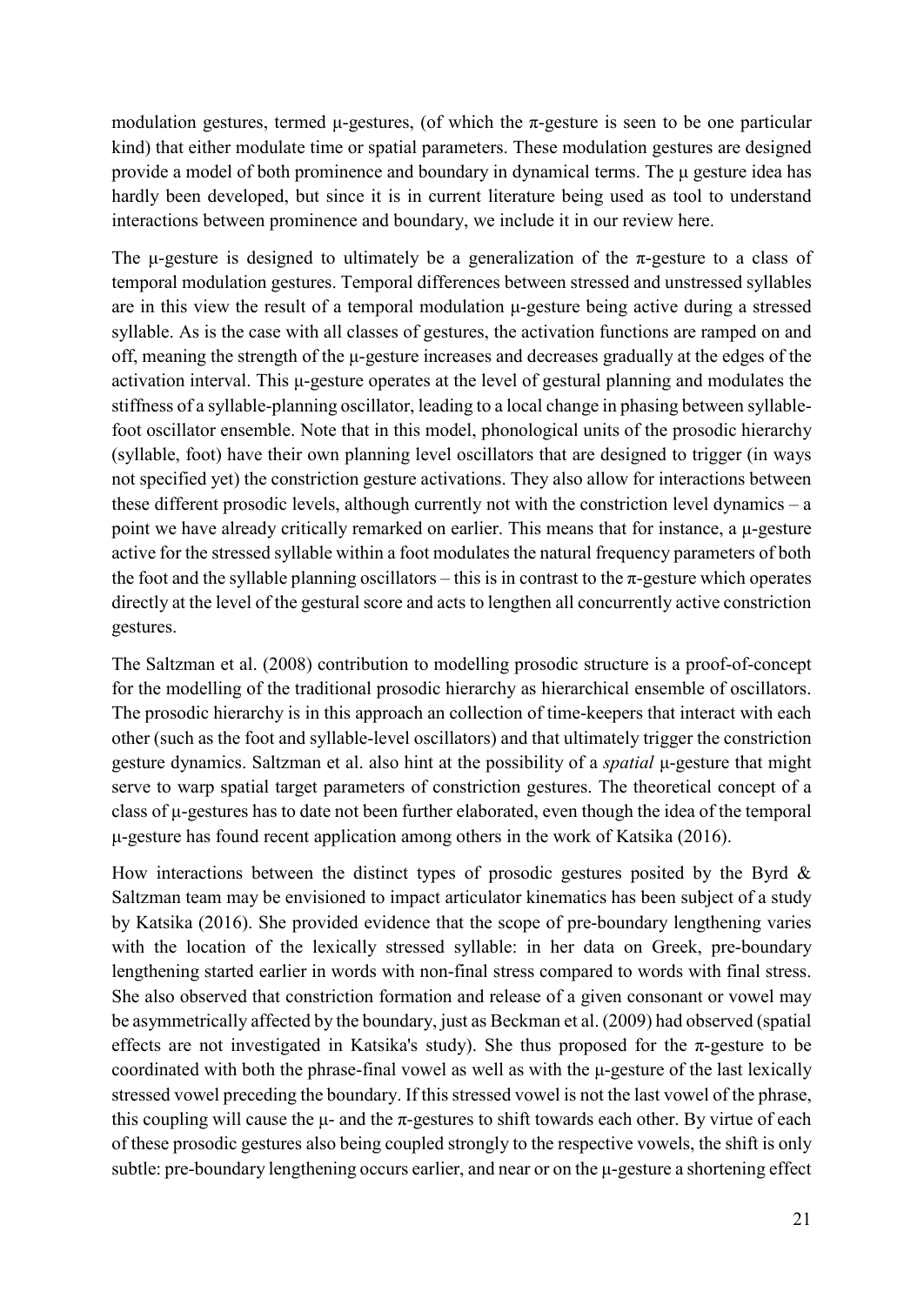is observed relative to a condition where  $\pi$ -gesture and  $\mu$ -gesture coincide (when the stressed vowel is the last vowel before the boundary). Katsika thus uses the concept of the μ-gesture to describe how the  $\pi$ -gesture may vary in its alignment between utterances that have the same type (or degree) of prosodic boundary but differ in the prosodic structure of the material preceding the boundary – crucially, in the distance of the last stressed syllable to the prosodic boundary (for a proposal of asymmetric  $\pi$ -gesture alignment without assumption of a  $\mu$ -gesture, see Burroni & Tilsen, in press).

While this certainly is an appealing idea, there is at present no computational model that would allow us to test these hypotheses and make quantitative predictions. Also note that the μ-gesture and the  $\pi$ -gesture in their current inceptions do not operate at the same level (see Byrd  $\&$ Krivokapić, 2021 for discussion): the  $\pi$ -gesture directly affects the gestural score which is the result of gestural planning, while the class μ-gestures are part of the hierarchical ensemble of prosodic planning oscillators. How a modulation gesture that affects the natural frequency of utterance planning oscillators would be able to affect the alignment of the  $\pi$ -gesture has not been addressed yet.

Byrd & Saltzman's dynamical model of boundary has been impactful and has contributed to our principled understanding of the signatures of prosody in articulation, yet currently the modelling of the grouping of segments in the prosodic hierarchy, prominence, and boundary has proceeded largely independently of the constriction dynamics and of the coupled oscillator model of syllable structure. While the concepts introduced with the  $\pi$ -gesture have opened an entirely new research avenue for a dynamic model of prosody, it is in its current form an overly powerful model with too many degrees of freedom. The vision sketched in Saltzman et al. (2008) of separate spatial and temporal μ-gestures and the ensuing categorical separation of the control of spatial and temporal planning parameters will require careful motivation and extensive computational modelling work to turn this into a model with sufficient predictive power. In particular the impact these complex ensembles of planning oscillators might actually have on the tract variables of constriction location and degree remains to be worked out. Byrd & Saltzman (2003) have contributed tremendous insights on how to incorporate the prosodically conditioned elasticity of time into Articulatory Phonology, yet many aspects in the dynamic modelling of prosodic structure remain to be worked out.<sup>[10](#page-22-0)</sup>

<span id="page-22-0"></span><sup>&</sup>lt;sup>10</sup> In a recent critique of how prosodic timing is accounted for in Articulatory Phonology and Task Dynamics, Turk & Shattuck-Hufnagel (2020, 2021) point to non-speech motor control skills (Lee, 2011) whose planning is presumably based on their temporal endpoint, instead of onset of movement. Specifically, timing variation is greater towards the beginning of an action than towards the planned ending (goal). Potentially, this could be a fruitful approach for understanding the "why" of final lengthening, and the dynamical differences between beginnings and endings of actions. This is especially the case since the work pointed to by Turk & Shattuck-Hufnagel (2020), Lee's (2011) general tau-theory, is framed in the general dynamical approach to motor control pointed to earlier, with its roots in the Bernsteinian approach to motor control and the Gibsonian approach to direct perception. But unlike Turk and Shattuck-Hufnagel (2020), we believe that attention to the endpoint triggering idea from general tau-theory would not lead to evidence for a phonology-extrinsic timing mechanism. This is because the Articulatory Phonology spatiotemporal approach takes speech to be *phonological action*, and that such linguistic actions could have properties of other non-speech actions.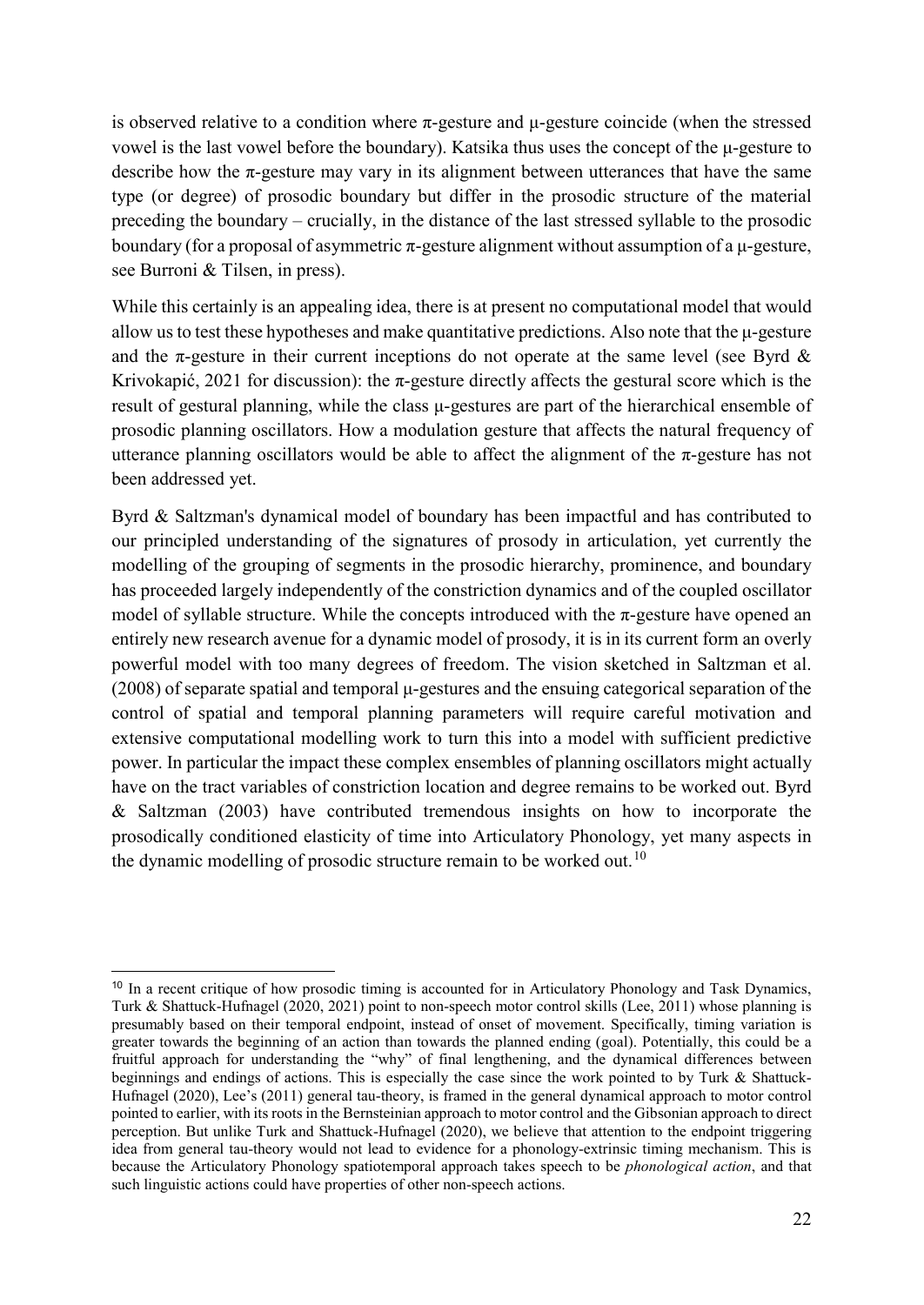### **5. Planning Time**

Evidence has accumulated over the decades that words are planned in that they are assembled from smaller components (see Goldrick 2014 for an overview). A dynamical theory of the nature of the planning process has been developed over the last two decades within Articulator Phonology (Saltzman & Munhall, 1989; Nam & Saltzman, 2003; Goldstein et al., 2007; Tilsen, 2016, 2019; Roon & Gafos, 2016) and also within the wider framework of dynamical approaches to cognition (Grossberg, 1973, 1978). Several mathematical approaches have arisen within Articulatory Phonology to account for different aspects of this planning process, but they all share a core commitment with Fowler et al. (1980) and Fowler (1985), the first explorations of what a theory of planning within a non-dualistic phonological theory of speech production and perception should look like. Fowler argued that performance and planning must be parts of a *united* non-dualistic process, as opposed to processes of different natures with an interface of translation between two sets of laws. Her main argument was that phonological representation and computation tacitly but deeply refer to many facts about the working of the performance systems, and that the latter work the way they do due to their carrying out a linguistic task. The two are organically and inextricably linked.

Speech planning needs to account for the nature of phonological representations as much as for their retrieval and serial ordering. For the former, speech errors have served as an important source of evidence, and have been taken to confirm the psychological reality of linguistics units (among many others, Shattuck-Hufnagel, 1979). Speech errors have long been analysed as errors in serial ordering of symbolic segments during phonological planning; an overview is provided by Meyer (1992). Speech errors are thus often seen as a source of evidence for cognitive representations of phonemic knowledge requiring symbolic representations, and against dynamically defined units being units of utterance planning. Goldstein et al. (2007) were able to show for the first time that at least some speech errors are compatible with the view of dynamic gestural planning units: Detailed observations of articulatory and acoustic records of speech errors suggest that what may sound or be transcribed as a symbolic segmental replacement at least in some cases arises from a simultaneous co-existence of multiple planning units in the vocal tract (see also Pouplier, 2007, 2008). This was interpreted against the background of basic stability patterns known from general coordination principles and synchronization research (e.g. Pikovsky, et al. 2001): complex movement and coordination patterns may break down (for instance under increasing rate) and revert to a 1:1 frequency, inphase pattern. This, as was argued by Goldstein et al. (2007), can be observed in speech errors under the assumption that planning oscillators (Saltzman et al,. 2006) in error-inducing environments come to be attracted to this natural stability pattern, resulting in a simultaneous production of gestures which would otherwise be sequential (see Section 3.1 on the assumption that basic stability patterns in nature are relevant for speech). However, this account of speech errors based on general dynamical principles has to date not been integrated any further into a gestural model of phonological planning.

As to serial order, utterance planning requires vocal tract gestures to be *coordinated* or organized with respect to each other temporally. The initial theory of Articulatory Phonology (Browman & Goldstein, 1986, 1989) had assumed a given gestural score, specifying when each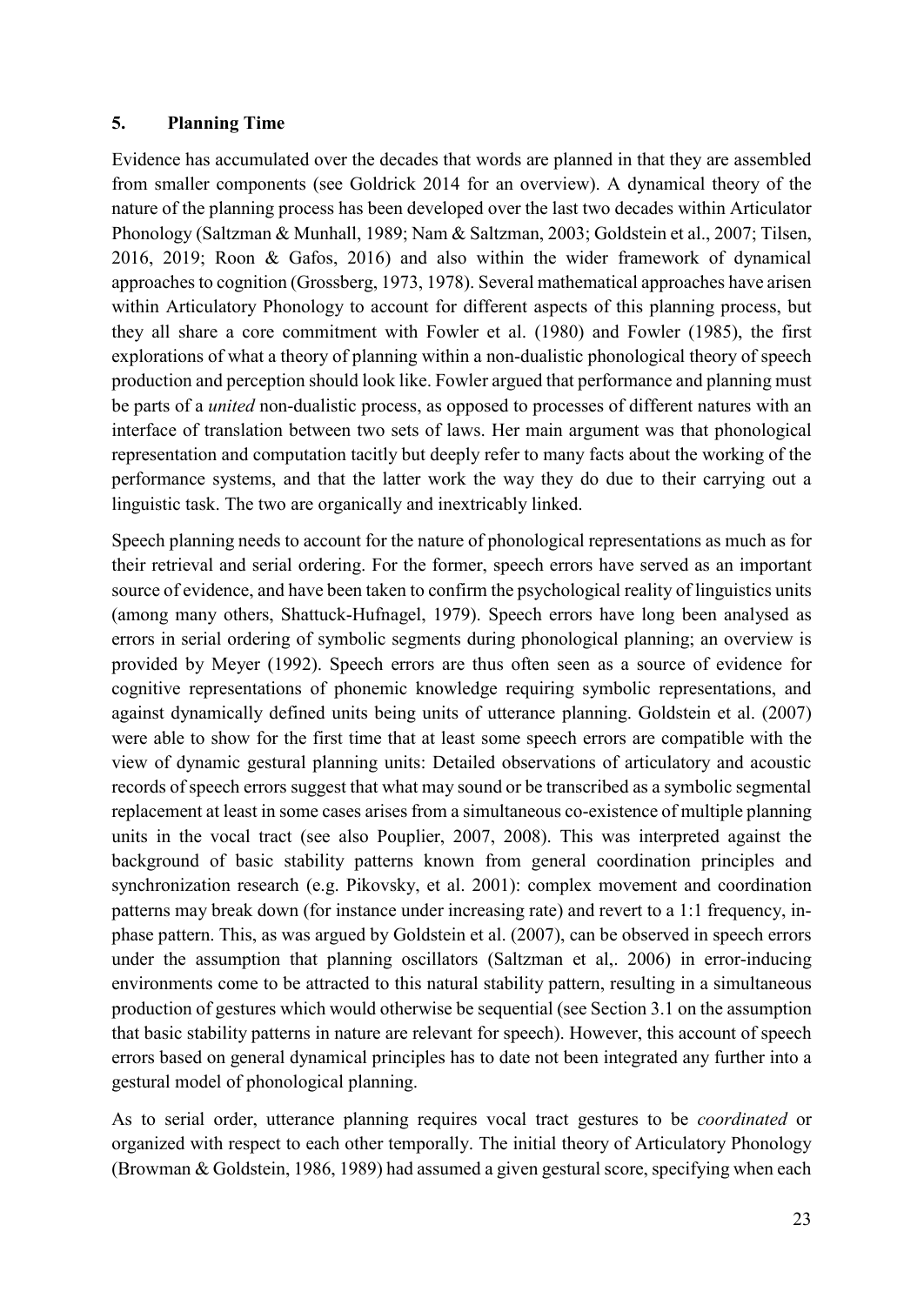gesture ought to begin and for how long it should last, stipulating the coordination relations. As early as 1989, it was felt that the timing of gestures ought to arise as part of a dynamical process of interaction amongst the gestures, rather than being externally stipulated. The linguistic system will still need to specify the linear order of contrasts, distinguishing, for instance, the utterances /sap/ from /spa/ or /psa/, but this overall order leaves a great deal underspecified regarding the timing of the gestures and their level of overlap, and it is the computation of this coordinative timing that a theory of planning needs to accomplish.

The section titled "Serial Dynamics" in Saltzman and Munhall's (1989) original paper on Task Dynamics was an initial attempt at elucidating how such a coordination process could work, inspired by the dynamical work of Grossberg on intrinsic serial ordering (Grossberg, 1978, 1987) and Jordan's recurrent neural networks (Jordan, 1986). In the words of the authors: "Explaining how a movement sequence is generated in a connectionist computational network becomes primarily a matter of explaining the patterning of activity over time among the network 's processing elements or nodes. This patterning occurs through cooperative and competitive interactions among the nodes themselves." (Saltzman, & Munhall, 1989 p. 356).

This initial outline was replaced by a very explicit theory of timing coordination in Browman & Goldstein (2000) and Nam & Saltzman (2003) in the form of the planning oscillator model of syllable structure, as we have discussed earlier. The idea of "cooperative and competitive interactions" initiated by Saltzman & Munhall (1989) has become part of the theory of planning as entrainment amongst limit cycle oscillators in a coordinative -competitive process. Dynamic Field Theory (DFT) (Erlhagen & Schöner, 2004), which also has a coordinative-competitive logic, has been used by Roon & Gafos (2016) to model how perception can influence production planning as well as by Tilsen (2016, 2019) to model serial order and selection. We will now provide a synopsis of each of these  $21<sup>st</sup>$  century theories of planning.

In the initial exposition of Articulatory Phonology, the gestural parameters, task target and stiffness, were simply provided as static, phonologically given parameters. Experimental results on perceptuo-motor effects, however, seem inconsistent with such a model, as what a speaker perceives as they speak may affect online the fine phonetic details of speech production (e.g., Yuen et al. 2010). Galantucci et al. (2009) designed an experiment in which the participants were taught a syllable to say when a particular visual stimulus (e.g., ##) is presented, establishing the intended syllable. But as the participant was about to speak, they heard a distractor very shortly before they respond. The basic result was that the reaction time was long when the distractor was incongruent with the intended response, and short when the distractor and response were congruent. Roon & Gafos (2015) extended the results beyond identity to show that even if a contrastive unit, Voice or Vocal Tract Articulator, is shared between distractor and response, the reaction time is shorter. Since the lag between the distractor and response is so short, this is taken to mean that the perceived and intended utterances interact, somehow, to yield the actually produced utterance. That is, a gesture 's parameter value during performance may actually be different from the linguistically-intended one, suggesting that some dynamical process occurs that determines the actually produced parameter value based on some competition between the linguistically-intended parameter value and some other perceived value. Roon & Gafos (2016) provided a model for this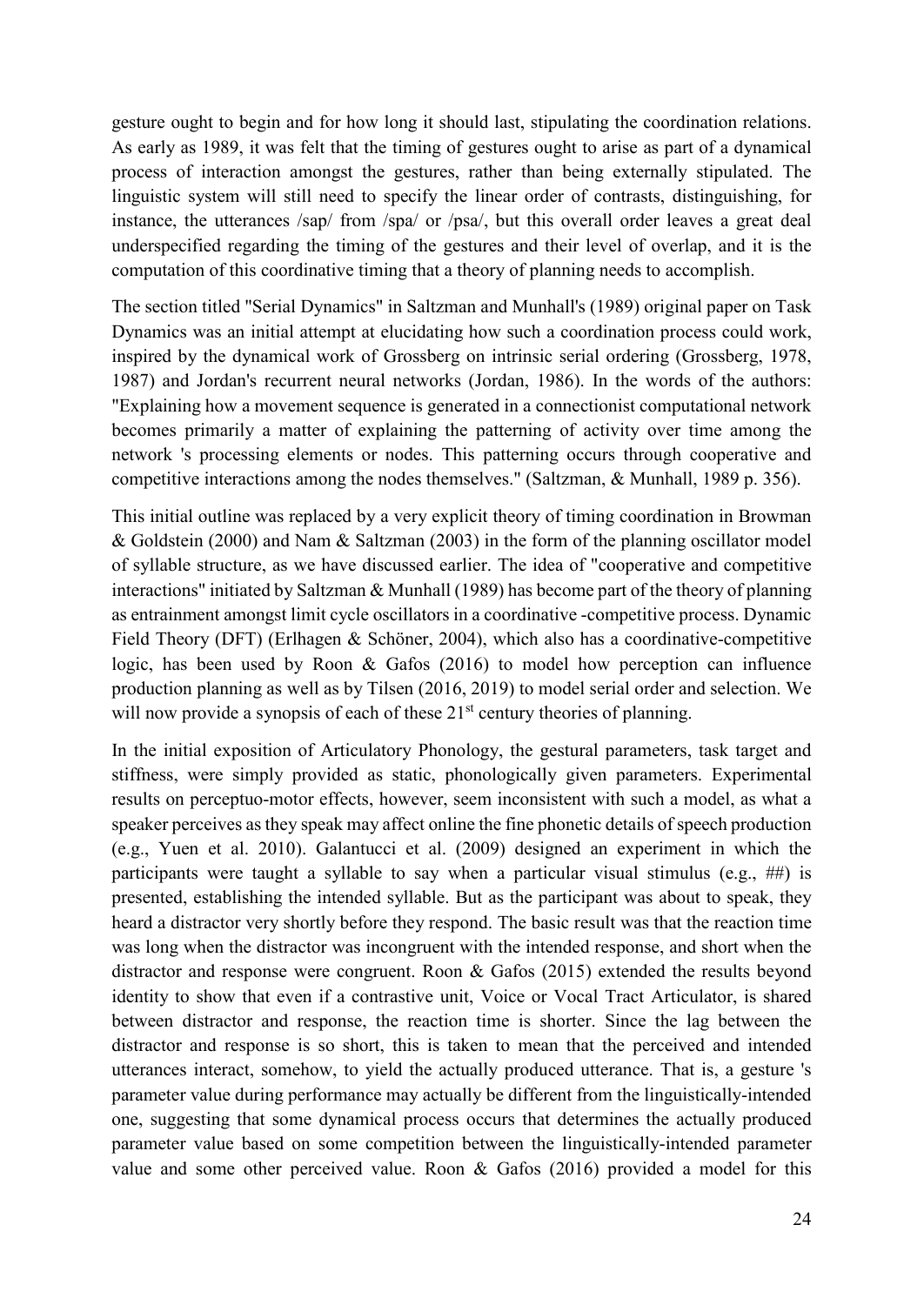interactive planning process, using DFT (Erlhagen and Schöner, 2004), a dynamical theory of action, perception, and cognition. This theory grew in the same dynamical milieu (Grossberg, 1973, 1978; Turvey, 1990) as Articulatory Phonology, and currently is an important component of understanding planning within Articulatory Phonology, as it has been extended further by Tilsen (2019). Therefore, we will also give a synopsis of DFT. We refer the reader to Schöner et al. (2016) for a detailed exposition of DFT, and to Roon & Gafos (2016) and Tilsen (2019) for details on its extension to speech.

At the foundation of DFT is the presence of two fundamental variables, a metric variable and an activation variable. The metric variable could be a movement parameter like a direction of motion or a percept like a color or sound quality, and each such variable is defined on a metric scale of possible movement or perceptual qualities. When applied to Articulatory Phonology, the metric variables are the differential equation constant coefficients, which at implementation time are constant, but can change in the dynamical process of planning. The metric scale is then all the possible values for  $LA<sub>0</sub>$ , for instance. The activation variable specifies the degree of salience of each value of a metric variable. The latter variable is dynamical, and the planning process determines how the salience or activation of each metric value changes through coordination and competition. At the end of planning, the metric value with the highest activation is chosen as the task parameter value for performance. The DFT model of the planning process is in full conversation with the performance process, as called for by Fowler (1985). Its non-dualism is evident in the tight interweaving of the independent variable (metric) with the dependent variable (activation) as elements of one function.

Before the planning process, activations for all possible values of each metric variable are similar and below a threshold required for implementation. At the initial time of planning, the linguistic system would provide an activation value above threshold at the intended metric value. For instance, if the linguistic system wants to specify that a  $/p/$  is uttered, then there would be a peak activation at the LA<sub>0</sub> intended metric value for that segment. But there could be other peaks of activation that for instance the perceptual system could provide. If the distractor's metric value is congruent to the response, then the peaks of activation will coincide, whereas if it is incongruent, the activation distribution will be bimodal. There are four main aspects of the coordinative-competitive dynamical system whose input is the initial activation, and whose solution is the final activation profile. First, like fire, activation peaks promote their own growth and spread, an effect called *local excitation*. Second, metric values far away from each other inhibit each other by an amount related to their activation. This competitive aspect of the dynamics, called global inhibition, leads to peaks being able to inhibit other peaks. Third, a sigmoid is used to specify an activation threshold below which activation values are too low to play a role in the dynamics, leading to their suppression. Fourth, each metric value or task in a complex task suppresses other tasks, serving to promote its own salience. Fifth, there is a Monitor that will trigger the performance system with a metric value if its activation value hits a particularly high value. These dynamical factors are implemented mathematically as a differential equation for the evolution of each activation variable at each metric value with respect to time, due to the interactions just listed.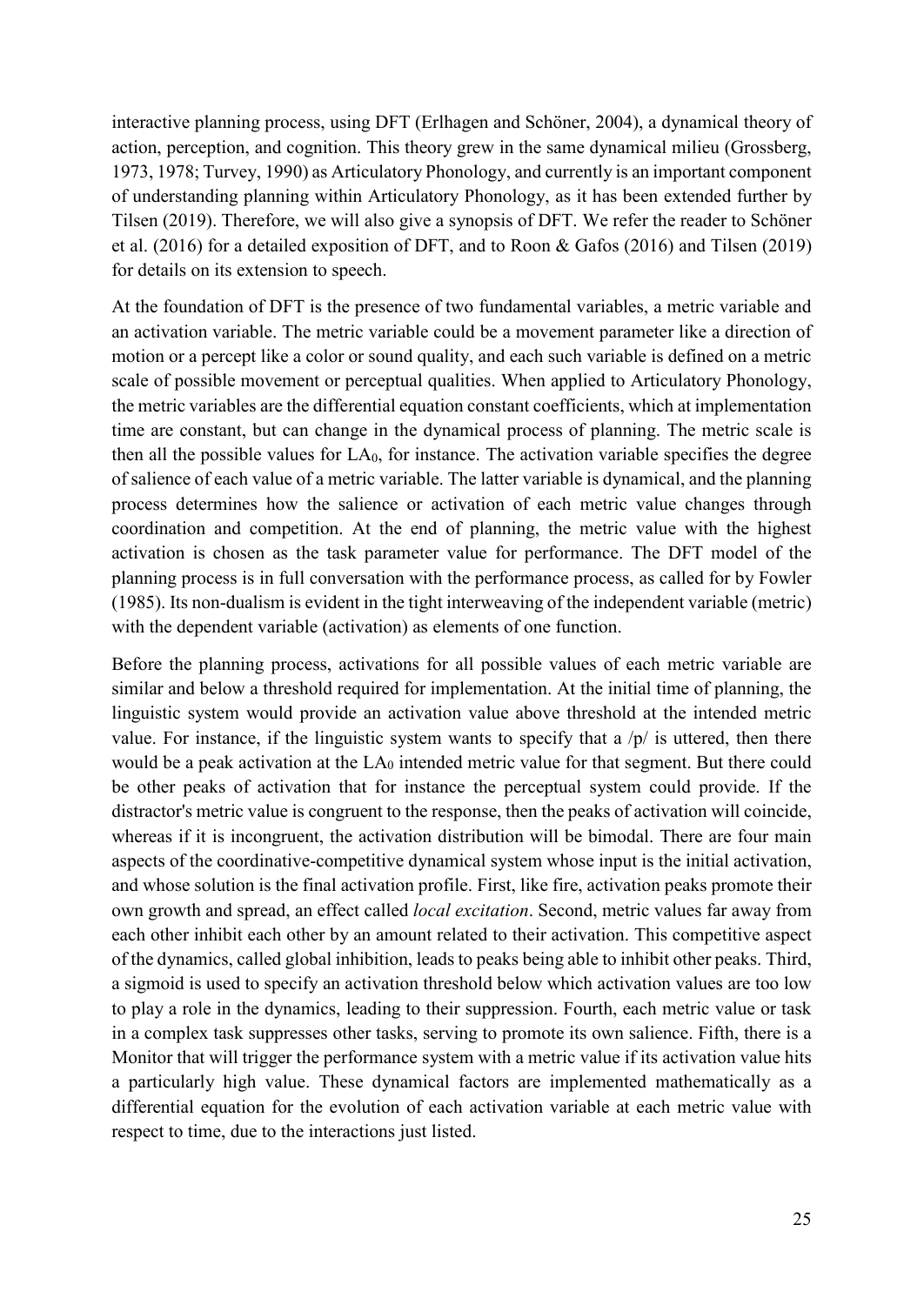The explanation of the Galantucci et al. (2009) results in terms of DFT is as follows. When the participant sees a visual cue, their linguistic system initiates planning with a subthreshold activation peak at the intended value of the metric variable. Local excitation would make that peak get higher and higher and potentially trigger the Monitor, but as the peak gets closer to the Monitor-specified value for triggering implementation, an incongruent distractor provides another peak activation at a different metric value. Global inhibition then leads to competition between these two peaks, with the incongruent peak delaying the rise of the intended peak, even if the intended peak is higher. And it is this delay that leads to a longer reaction time in the perceptuomotor experiment. Congruent distractors would not delay triggering of performance. Therefore, DFT provides a dynamical explanation of the speech planning process, allowing for perceptual feedback to compete with linguistic intentions. The mutual inhibition amongst simultaneously active tasks, as in the Fourth dynamical factor above, is used by Roon & Gafos (2016) to explain the results of Roon & Gafos (2015) on how congruent distractors need not share all contrastive values with the response. State Feedback Control and Reinforcement Learning (Ramanarayanan et al., 2016; Parrell, 2021) have also been introduced to account for speech production perturbations due to acoustic feedback (Houde & Jordan, 1998). These are important models of online modification of performance, but for spacereasons, we will not discuss them further. It will be interesting to see if DFT and these models could merge, as planning and performance use the same fundamental dynamical language within Articulatory Phonology.

Tilsen (2016) used Grossberg's interactive theory of action selection and action serial ordering (Grossberg, 1978; Houghton, 1990) to generate a general theory of task interaction during planning in Articulatory Phonology, and Tilsen (2019) has extended this further using DFT to an explanation of a variety of local and long-distance phonological phenomena. Grossberg (1978) and Fowler et al. (1980) revived Lashley (1951)'s critique of the chaining approach to serial order, and argued for the need for a theory in which subactions that are fluently serially ordered with respect to each other to yield a larger action all interact amongst each other. These interactions, both coordinative and competitive, should yield the particular way in which the larger action is composed of the subactions. Grossberg (1978) developed an interactive neural theory in which each subaction is represented by a mathematical neuron or node, which can be active to varying degrees. The magnitude of the initial activations of the subactions leads to the order of the subactions. Specifically, *higher* activation of a node leads to *earlier* activation within the plan, and greater control over the performance system.

As we have discussed for DFT, there is a threshold logic, which governs how high an activation needs to be to actually trigger performance. Also, as in DFT, there are local excitatory coordinative and global inhibitory competitive forces, where currently active nodes promote their own growth and inhibit the other nodes. Grossberg (1978) discusses the many ways in which noise and inputs to this interactive dynamic between subactions yield to different aberrations in planning, and Tilsen (2016, 2019) shows how local and non-local assimilation phenomena in phonology, the typology of alternation, and various generalizations regarding the development of coarticulation follow from these dynamical interactions among subactions, here interpreted as gestures.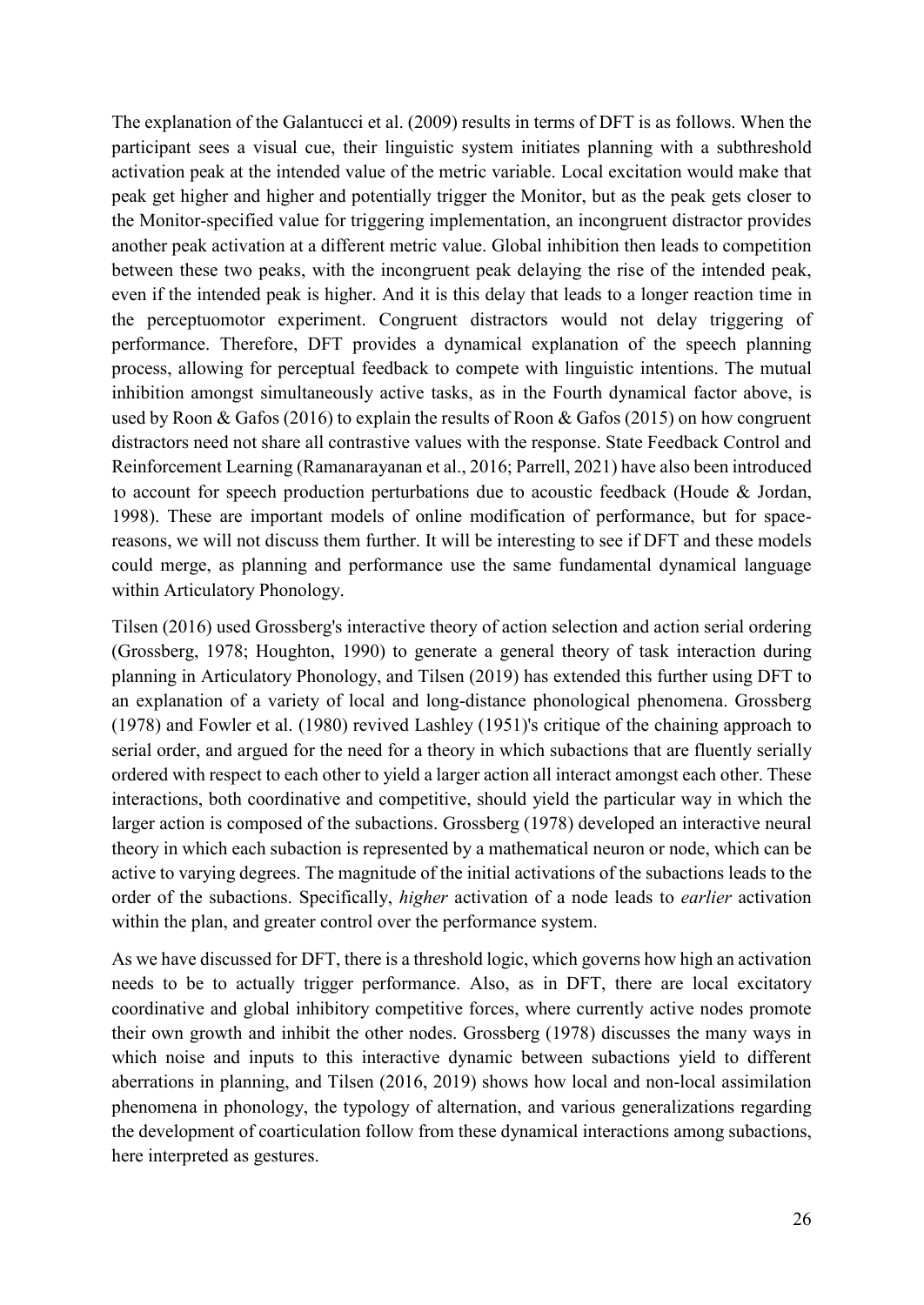From the initial outline of Saltzman and Munhall (1989) on how coordination and competition can lead to coordination, the later theories of Roon & Gafos (2016) and Tilsen (2016, 2019) have built very specific theories of the nature of these interactions. And this work has relied on the earlier work of Grossberg (1978) and Fowler et al. (1980) viewing planning not as a box and arrow process, but as a continuous activation, interactive phenomenon, a view that has matured into DFT.

## **6. Acoustic Phonology**

"Speech as Audible Gestures" is a dictum of Stetson's (cited by Löfqvist, 1990) that has been at the basis of Articulatory Phonology's attempt to answer the central questions of Linguistic Phonetics mentioned at the outset through the models of how language structures the spatial and temporal characteristics of *articulation*. But we believe that for a theory to truly capture the first principles of linguistic phonetics, there needs to be a full embracement of the audibility of gestures, the acoustic and perceptual sides of the skill of speech. In this final section we argue that an Acoustic Phonology is as necessary as an Articulatory Phonology for characterizing that skill.

Articulatory Phonology grew within a general ecological approach to speech communication that includes a theory of perception – Carol Fowler's *Direct Realism* (Fowler, 2018; Fowler, 1986; Best et al., 2016), balancing Articulatory Phonology's concentration on articulation. Goldstein & Fowler (2003) presented in what they termed *Public Phonology*, a combined a theory of articulatory action and direct perception. In direct perception, animal perceptual abilities are seen as especially attuned to the objects and events in the world they perceive, which in this case are linguistic articulatory objects that cause the percepts. Direct perception received its initial support from psychological experiments which attempt to solve puzzles in human speech perception by arguing for perceptual recourse to the articulatory gestures that generated the percept (Liberman and Mattingly, 1985; Fowler, 1986). In the 21<sup>st</sup> century there have been developments in other areas of science, neuroscience, machine learning, and speech development suggesting that theories of perception centered on the articulatory system are necessary for understanding speech communication.

In neuroscience, there are results such as those of Assaneo & Poeppel (2018) who showed that processing in auditory and motor lobes are highly synchronized, suggesting a deep computational *parity* between production and perception (Liberman & Whalen, 2000). This work also finds evidence for the phonological syllable, a central organizer of articulation in Articulatory Phonology, as a major locus of connection between articulation and perception. In machine learning, the achievement of higher recognition accuracy, robustness to noise, and the achievement of systems requiring far less data than current ones, in vision, speech, and language technologies, has led to the recent development of learning algorithms that seek the *causal* mechanisms that generated the data (Pearl, 2019; Schölkopf, 2021). Since articulatory gestures in the vocal tract are the immediate causes for the acoustic signal, and since human perception, like automatic speech recognition needs to be robust to variation and likely to have evolved to be efficient, causal models of perception in human perception may be necessary as well. Work on development of speech in infants has also suggested deep engagement of articulatory structures in the perceptual process (Bruderer et al., 2015), and that some of the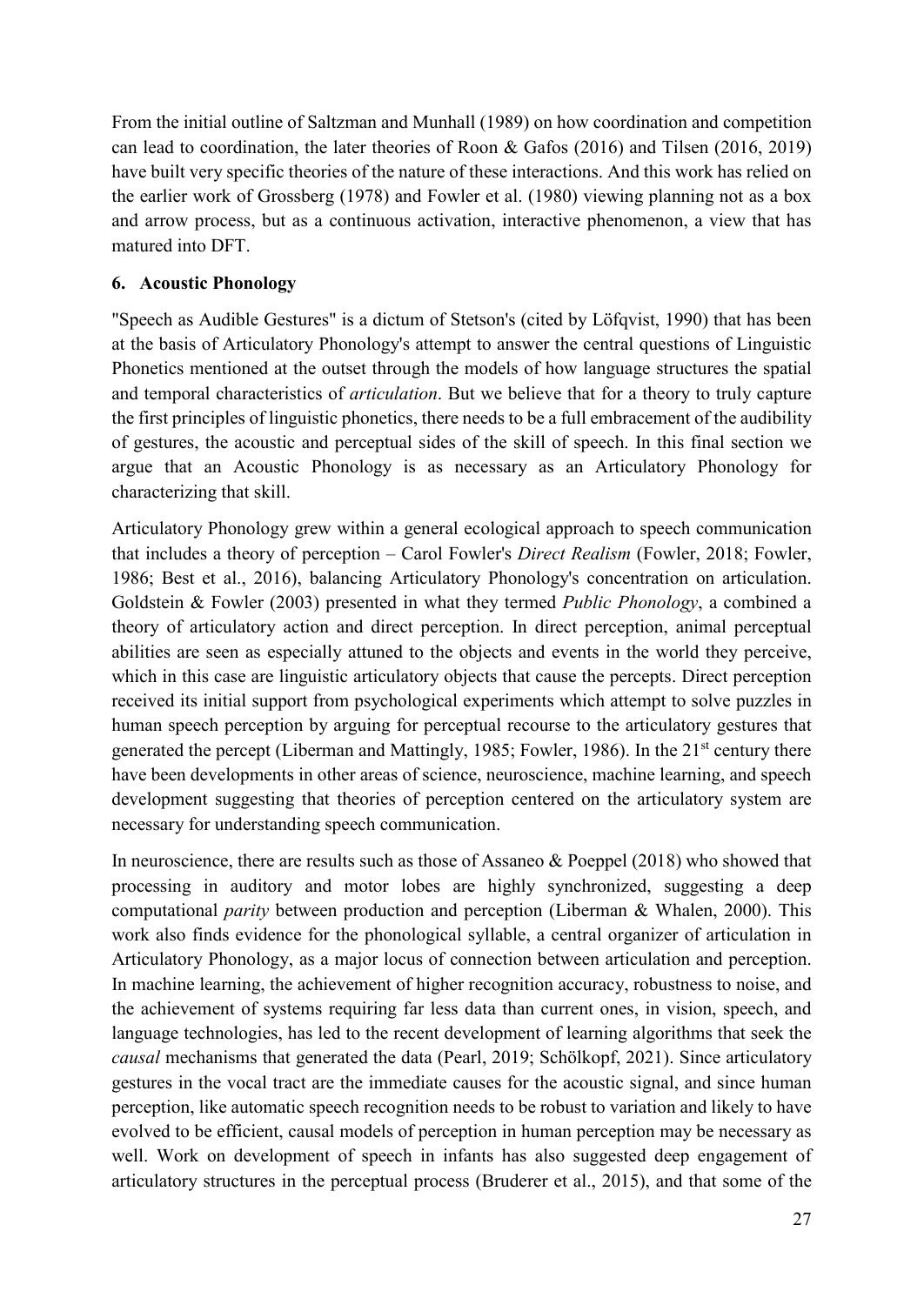earliest representations are multimodal (Choi et al., 2021). Work in speech signal processing suggests that articulatory and acoustic representations relate to each other in far more organic ways than previously thought (Yehia et al., 2002). Iskarous (2010), building on these notions, showed theoretically and empirically how formant frequency locations and amplitudes capture the same information as the anti-symmetric and symmetric components of the area function. However, despite Articulatory Phonology 's attempt to link speech production and perception, we believe that the theory has yet to connect these two aspects of spoken language communication sufficiently well to provide a truly Public Phonology. The reason for this, we believe, is that the connections between production and perception, aerodynamics and acoustics, the communicative output of production and input to perception, have not been given enough attention yet within Articulatory Phonology.

After all, the acoustic input to the perceptual system is a reflection of the global shape of the vocal tract (Fant, 1960), whereas Articulatory Phonology, as pointed out by Mattingly (1990), is overly focused on individual localized events. Some work has been done quite some time ago trying to define what an aerodynamic task would require (McGowan & Saltzman, 1995). We believe that renewed attention to these additional sources of influence on gestural timing and broadening the view of gestural goals will help our understanding of the skill of speech communication, involving language, production, and perception in an integrated whole.

If the direct realist approach to speech perception is fruitful, then changes in the acoustic signal ought to point to gestural changes. What then is the relation between the dynamical changes in currently active task variables and the dynamics of parameters of the acoustic signal like formants and spectral moments? There are indeed efforts in this direction already (e.g., Chartier et al., 2018), but we believe that far more is necessary. If sophisticated forward and inverse models could be built relating articulation and acoustics across a large array of speech contexts and languages, then a great deal of the articulatory process including coefficients like stiffness, target values, and phase angles could be discernable from the signal, allowing for the study of articulation through much more widely available acoustic signals. Turk & Shattuck-Hufnagel (2020) point to many works that have argued for acoustic, rather than articulatory, targets for at least some segments in some languages. And Iskarous & Kavitskaya (2018) argued for the role of audibility of gestures from the speech signal as an important constraint on sound change. It is only when the dynamical relations between articulation, acoustics, and perception have been far more fully worked out that worked out that we can understand the nature of targets and how articulation and acoustics interact with diachronic and synchronic phonology. Therefore, we believe that the construction of such models would yield a far-clearer theoretical understanding of the aspects of speech, and would also lead to a richer empirical basis for Public Phonology.

### **Concluding Remarks**

The proponents of Articulatory Phonology and Task Dynamics contributed in the 1980s a ground-breaking conceptual innovation on how to think about spoken language as a phenomenon in nature, and the relationship between the cognitive and physical aspects of spoken language. Their framing of the skill of speaking within a dynamical systems approach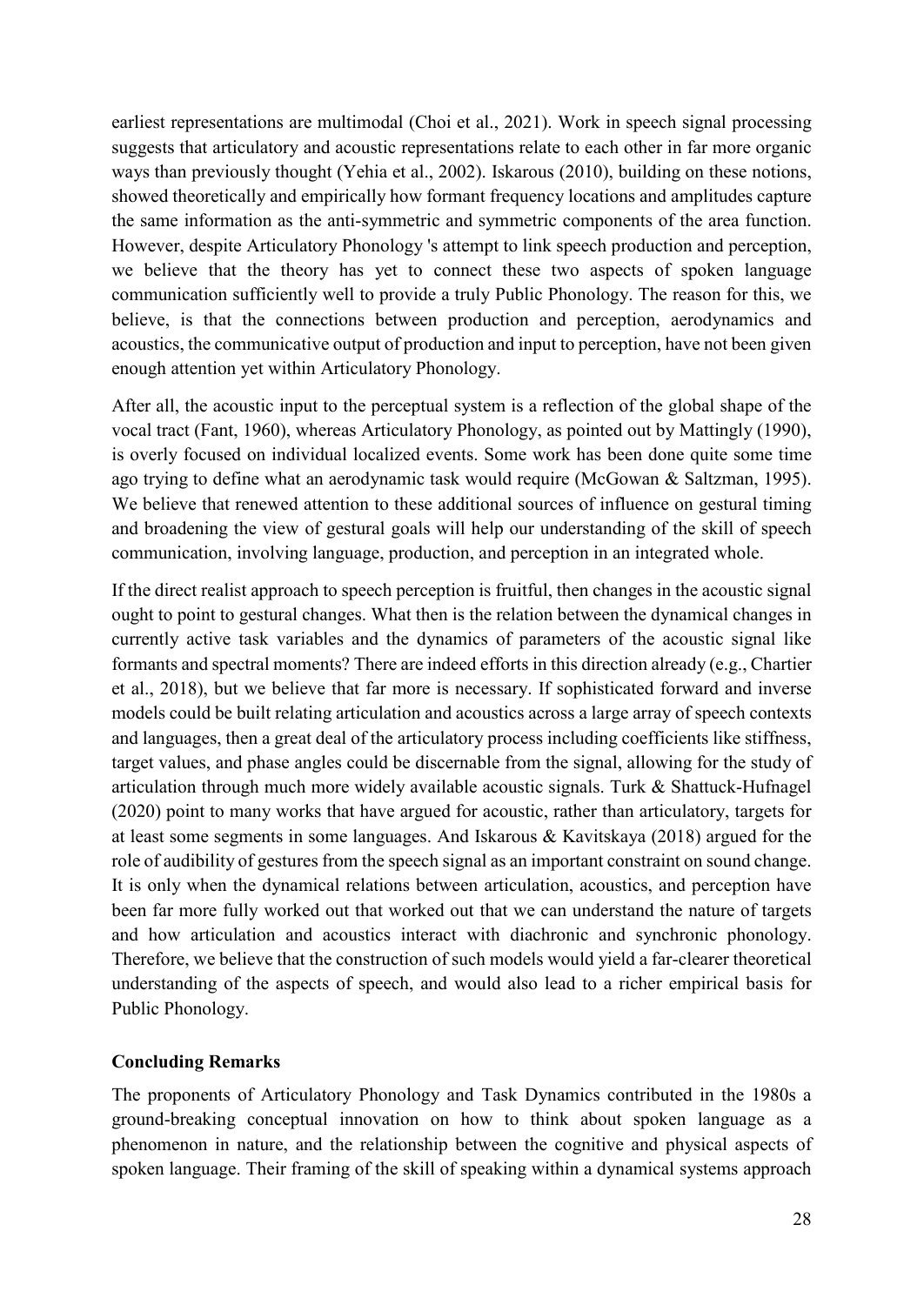has had a deep influence on the field of phonetics, linguistics, and beyond. In this paper, we have reviewed some of the major advances in this theoretical approach from the past two decades, and have discussed some longstanding and some more recent open issues, relating to the distinction between consonants and vowels, the prosodic organization of speech, and speech planning. The rich, multi-faceted research that the gestural framework has inspired will undoubtedly continue to make a lasting impression on the field.

**Acknowledgements**. We are particularly grateful to Dani Byrd, Louis Goldstein, and Jelena Krivokapić for many insightful discussions on the topics addressed in this paper. All errors remain our own.

**Competing interests.** The authors declare no competing interests.

#### **Appendix A: Dynamical Systems and Task Equation**

A differential equation or a dynamical system describes how a system will evolve over time based on its current state. Differential equations are mathematical statements of *laws* of change. When they are *solved* we obtain a mathematical function describing how some phenomenon in the world unfolds over time. For instance, a differential equation describing the law that describes how an hour glass works could be stated verbally as: the change in the amount of sand in the upper chamber of an hour glass with time is some constant -*k*, let us say -10. This statement means that in every unit of time, 10 units of sand fall into the lower chamber. The negative corresponds to the change being a decrease. If *x* is the amount of sand in that upper chamber, we would symbolically express this law of the hour glass as  $x_t = -10$ , where  $x_t$  means the change in *x* with time. A phenomenon abiding by this law, a solution of the corresponding differential equation, could be described by a mathematical function with time as the independent variable, the amount of sand in the upper chamber as the dependent variable, and the function would be a line with a slope of -10. The y-intercept of this function is determined by how much sand is in the upper chamber before the first sand grain falls. If there were 1000 units of sand in the upper chamber, a solution function describing the phenomenon would be  $x(t) = -10t + 1000$ . At the first instant, when  $t = 0$ , there will be 1000 sand units (we call *x* at  $t = 0$  the *initial condition*), at the second instant, when  $t = 1$ ,  $x = 990$ , etc. So, we already see one full system with a law,  $x_t = -10$ , and a phenomenon in nature abiding by that law,  $x(t) = -10t + 1000$ . Iskarous (2017) provides a simple arithmetical way of obtaining this solution from the differential equation.

A different clock *contrasting* with this one in being faster, having a larger magnitude *k*, would, for instance, have the law  $x_t = -100$ , and its solution, for the same initial condition, would be  $x(t) = -100t + 1000$ . In this example as in other more complex physical laws, the differential equation law is about a change in a quantity (*x* in this example). A differential equation will usually have *constant* numbers, or parameters, like the *k* in this example. But when we solve the equation to obtain the function describing a phenomenon in the world, that function is a continuously varying function. So, in dynamical systems descriptions, the law has discrete unchanging parameters, but the solution function can be continuously variable. The reason that this is all relevant to speech is that phonological contrast constancy for the duration of a contrastive unit can be modeled in a discrete constant number like the *k* in a differential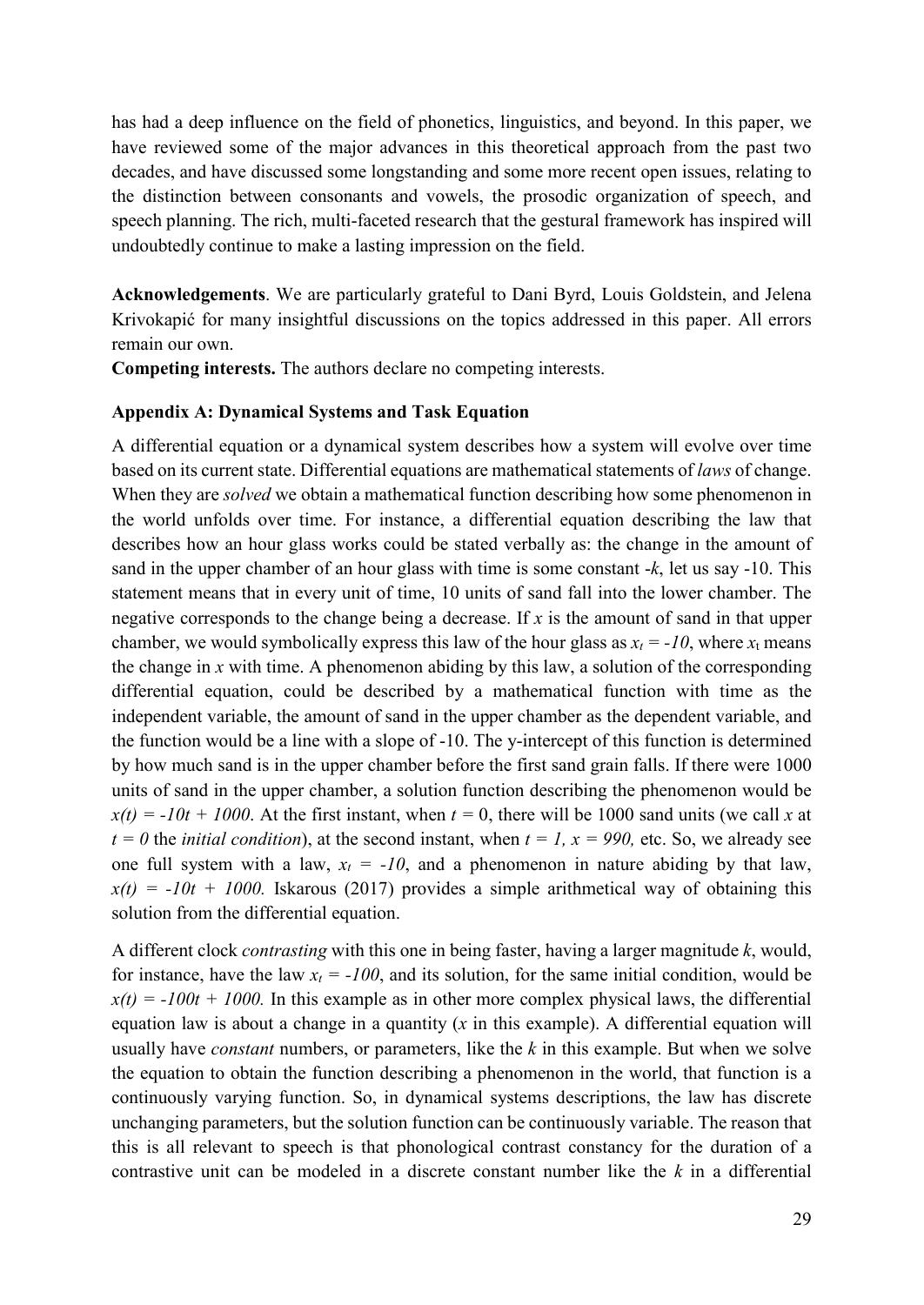equation, whereas the phonetically changing quantity, articulatory or acoustic, can be represented by a time-varying function like *x*, here.

Consider now a different dynamical law, the one describing the viscoelastic flesh on your forearm. If you leave it alone, it will stay there. If you push it, and remove your finger, it will return to its original configuration. If you pull it, and release, it will go back to its original position. This system has a preferred state and returns to that state when perturbed. This is a simple example of an equilibrium-seeking system, and there are many such systems in nature. Let us say that *x* is the position of the flesh,  $x = 0$  is the resting position of the flesh, pulled flesh leads  $x > 0$ , while pushed flesh refers to  $x < 0$ . A simplified form for a differential equation describing such a system would be  $x_t = -x$ . If  $x = 0$ , then  $x_t = 0$ , and no change occurs. If we pull the flesh,  $x > 0$ , so  $-x < 0$ , so  $x_t$  is negative and x decreases, as expected physically. If we push,  $x < 0$ ,  $-x > 0$ , and  $x_t$  is positive, so *x* increases. Loose material returns slowly, while tough material returns fast, so we say that each kind of material has a different stiffness *k*, and we amend the differential equation to  $x_t = -kx$ . If we are treating a system in which the equilibrium value *x* is not equal to 0 but some other constant value  $x_0$ , then the differential equation would be:  $x_t = -k(x-x_0)$ . Whenever *x* is different from  $x_0$ , this differential Equation says that there will be a force returning *x* towards *x*0. Abstractly, there are two players in this description of nature: the constant coefficients  $x_0$  and  $k$ , on the one hand, and the time varying  $x$  in the solution, which we have not written out explicitly here, but Figure A1 gives example solutions for different initial conditions for  $k = .33$  (a), and  $k = .8$  (b), for  $x_0 = 30$  in both cases.



*Figure A1. Equilibrium-seeking system solutions with equilibrium value*  $x_0 = 30$ *, and (a) k = .33 vs. (b) k = .85.*

We now proceed from these simple examples to a simplified version of Task Dynamics that predicts the articulatory change in the following linguistic items: /ap/, /av/, /ip/, /up/, /aw/, /au/, as examples of how the theory works. Task Dynamical differential equations govern the change of a time-varying quantity called the *task variable*, usually a constriction location (CL) or a constriction degree (CD) defined somewhere along the vocal tract. For instance, the distance between the lips or Lip Aperture (LA) is a 'phonetic' time-varying task variable that is a CD defined at the lips. There are many other task variables for different places and manners of articulation (Browman & Goldstein, 1989). The constants in the differential equation for the task variable contain contrastive information provided by the linguistic system for some specified amount of time, the duration that the linguistic contrast is in control of the vocal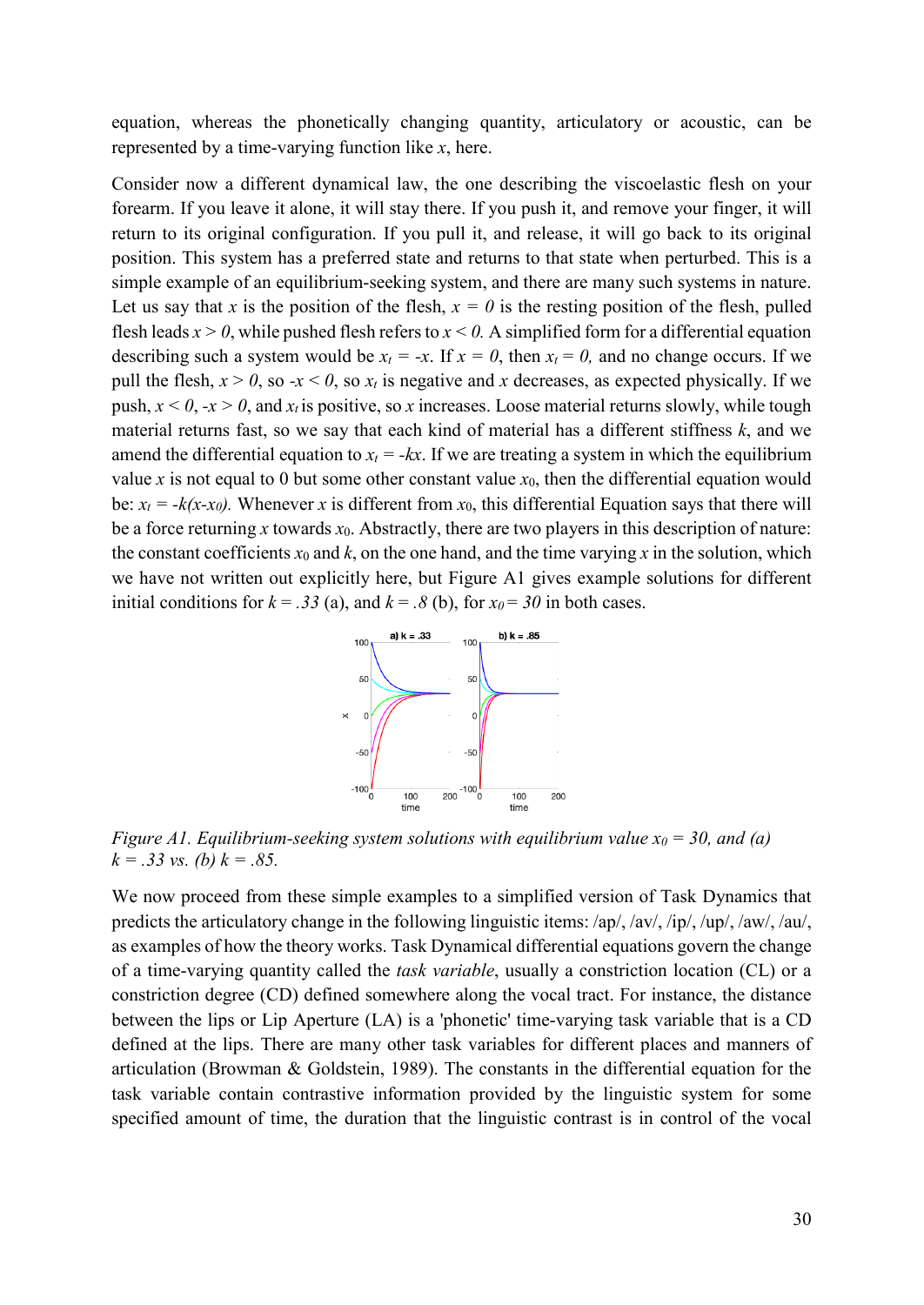tract<sup>[11](#page-31-0)</sup>, and the linguistic differences amongst, for instance, labial stops, fricatives, approximants, and round vowels would need to be encoded in these constants. To accomplish a /p/ for instance, we want the lips to be closed, i.e. LA to become  $0^{12}$  $0^{12}$  $0^{12}$ , the *target* for /p/. But to accomplish a /v/, the target is a little greater than *0*. Now to make a /p/ or a /v/ after some vowel, then LA needs to decrease from its value during the vowel and approach the target for the consonant: if LA is far from its target value, it will change until LA achieved its target value. Therefore, achieving a contrastive target seems to be an equilibrium-seeking situation. A very simple differential equation that would achieve this is  $LA_t = -k(LA - LA_0)$ . This says that LA will decrease due to two factors: 1) the difference between the current LA state and the target *LA0*, and 2) some constant *k*, called the stiffness, with larger *k* leading to faster decrease in LA. We will now explore the predictions of this dynamical model to see how its different parts are required for linguistic use of the vocal tract.



*Figure A2. Linguistic effects of Initial Condition (a), targets (b), and stiffness (c).*

Figure A2.a shows the predicted solutions for /p/ in /ap/ achieved from an initial conditions for /a/ (red) vs. /i/ (blue). /a/ requires a large LA therefore the distance between LA and  $LA<sub>0</sub>$  is initially large, while *ii* requires a smaller initial LA. Since  $/p$  requires one  $LA<sub>0</sub>$  in both /ap/ and /ip/, the only difference due to linguistic prior context is the initial condition. Note how dynamical concepts fit nicely with the linguistic situation. Figure A2.b. shows the predicted solutions for /ap/ (red) vs. /av/ (green) vs. /aw/ (blue). Each of the consonants here has a different *LA<sub>0</sub>*, so even though they all start from the same LA for /a/, they go to different target values. An important difference between vowels and consonants is that the latter are achieved more quickly than the former. This can be achieved using a difference in *k*, with consonantal corresponding to higher *k* and vocalic to lower *k*. Figure A2.c. shows the achievements of /aw/ (magenta) vs. /au/ (cyan), where we have assumed for simplicity that the target values are not different, but only the *k* 's. We hope the reader sees again how more and more properties of phonology-phonetics correspond to basic equilibrium-seeking systems, allowing for a task dynamic treatment.

How well, though, do the predicted LA trajectories from the simplified task equation  $LA_t = -k (LA - LA_0)$  fit actual articulatory data? The change in LA from /a/ to /p/ for an American English speaker can be seen in Figure A3.a. (top), and the actual velocity of change in A3.a. (bottom). And Figure A3.b. shows the LA prediction of the simplified task equation. As can be seen there is a qualitative difference in velocities. In the real transition, LA slowly increases then achieves a peak in velocity magnitude and then slowly settles into the target

-

<span id="page-31-0"></span><sup>&</sup>lt;sup>11</sup> This duration is stipulated in the original theory (Browman & Goldstein, 1989), but becomes a dynamic quantity later.

<span id="page-31-1"></span><sup>12</sup> We will ignore here the idea that plosives have *virtual targets* (Löfqvist & Gracco, 1997).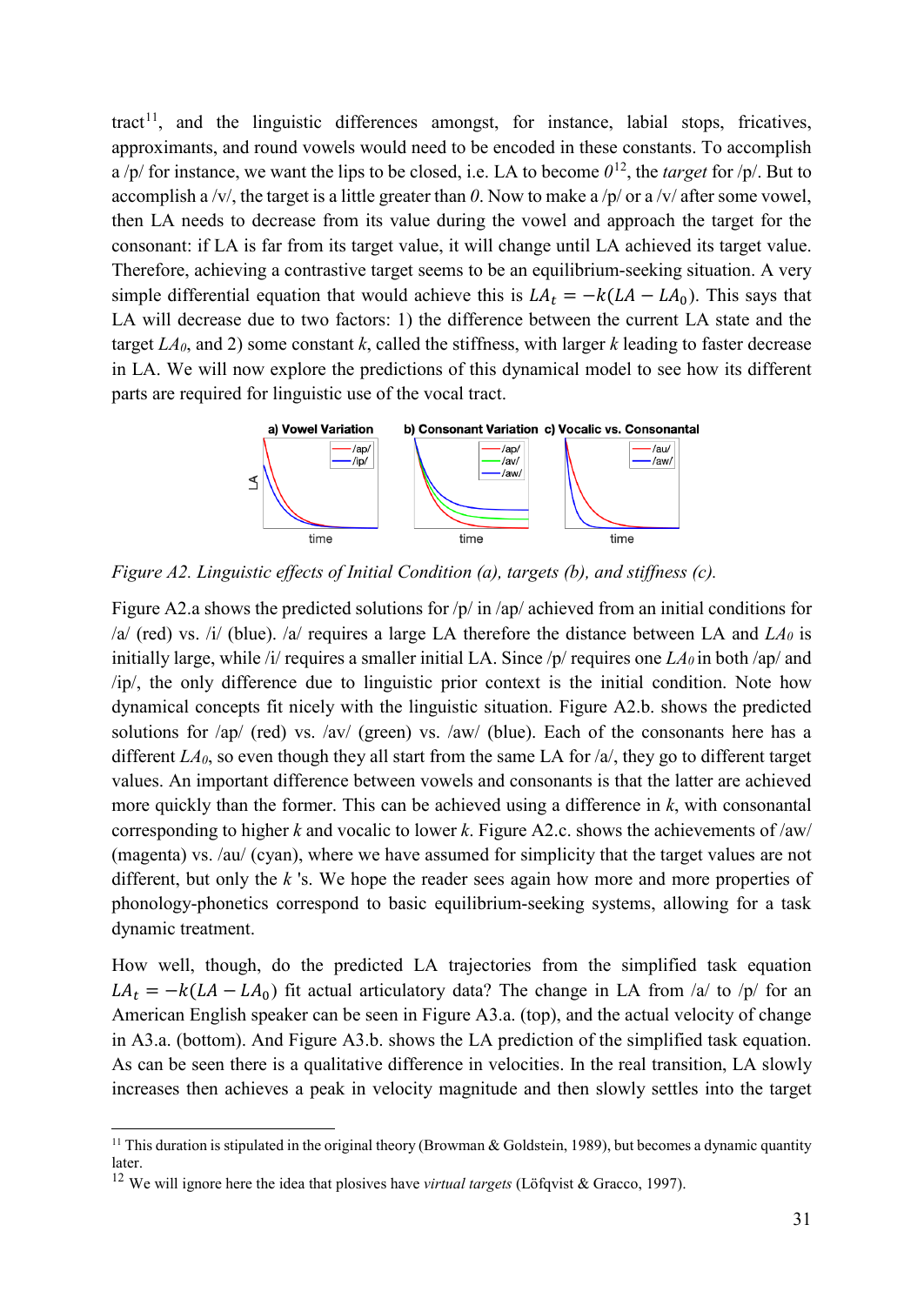position. In the simulation we have given, on the other hand, the peak velocity is at the outset. The goal of Articulatory Phonology is not to only achieve a cohesion of phonetics and phonology, but to also be consistent with phonetic nuance. The problem is that in the model all the acceleration happens at the beginning, so a modification to the differential equation that could lead to a slow initial decrease would be to make  $LA<sub>t</sub>$  be sensitive not only to the distance from LA to  $LA_0$  but also the acceleration of LA, which we will denote by  $LA_{tt}$ , as acceleration is the change in velocity with time. The initial acceleration is a large negative number, here, so if we make  $LA_t$  be sensitive to the *negative* of  $LA_{tt}$ ,  $LA_t$  would have a large positive boost, slowing down the decrease. The result is the differential equation:  $LA_t = -\frac{1}{2}k (LA-LA_0) - LA_{tt}$ .

The factor  $\frac{1}{2}$  is there to make this second order system not oscillate when the target has been achieved (Iskarous, 2017), making it *critically damped* (Browman & Goldstein, 1985). This is called a second-order equation since it refers to the change in a change in time, whereas the simplified equation given earlier is a first order equation. A simulation of this second order equation is shown in Figure A3.c., and as seen from the corresponding velocity (bottom row), the very beginning of the action is slow, and then there is a speed up, so the velocity peak is no longer at the very beginning of the movement, which is consistent with the real movement. Improvements on this model are discussed in the main text. If *x* is any constriction location or degree task variable, the general equation task dynamic equation is usually rearranged and written:  $x_{tt} + 2x_t + k(x - x_0) = 0$ . It is a precise statement about the relation between the phonetic variables *x*,  $x_t$ , and  $x_t$  adding up to *0* when weighted by the phonological constants *k* and  $x_0$ , at every moment in time.



*Figure A3. Comparison of LA kinematics of natural utterance (a), first order task equation (b), and second order task equation (c). Top row is task variable and bottom row is magnitude of velocity. The x-axis is time in each case.*

### **Appendix B. Limit Cycle Oscillators**

Time can be kept using a system that oscillates in a stable way: If each cycle of oscillation is identical to all others, each cycle's duration, its period, can be taken as a unit of time. A *limit cycle* is such a system. When a stable oscillator is perturbed by some environmental force that tries to change its motion, it will return to its oscillatory state, with the same period and amplitude, without outside help. This is a system with an equilibrium, but not a static equilibrium, instead a dynamic oscillatory one. If we have two oscillators at the same frequency, we can discuss their timing with respect to each other using the notion of *phase*, the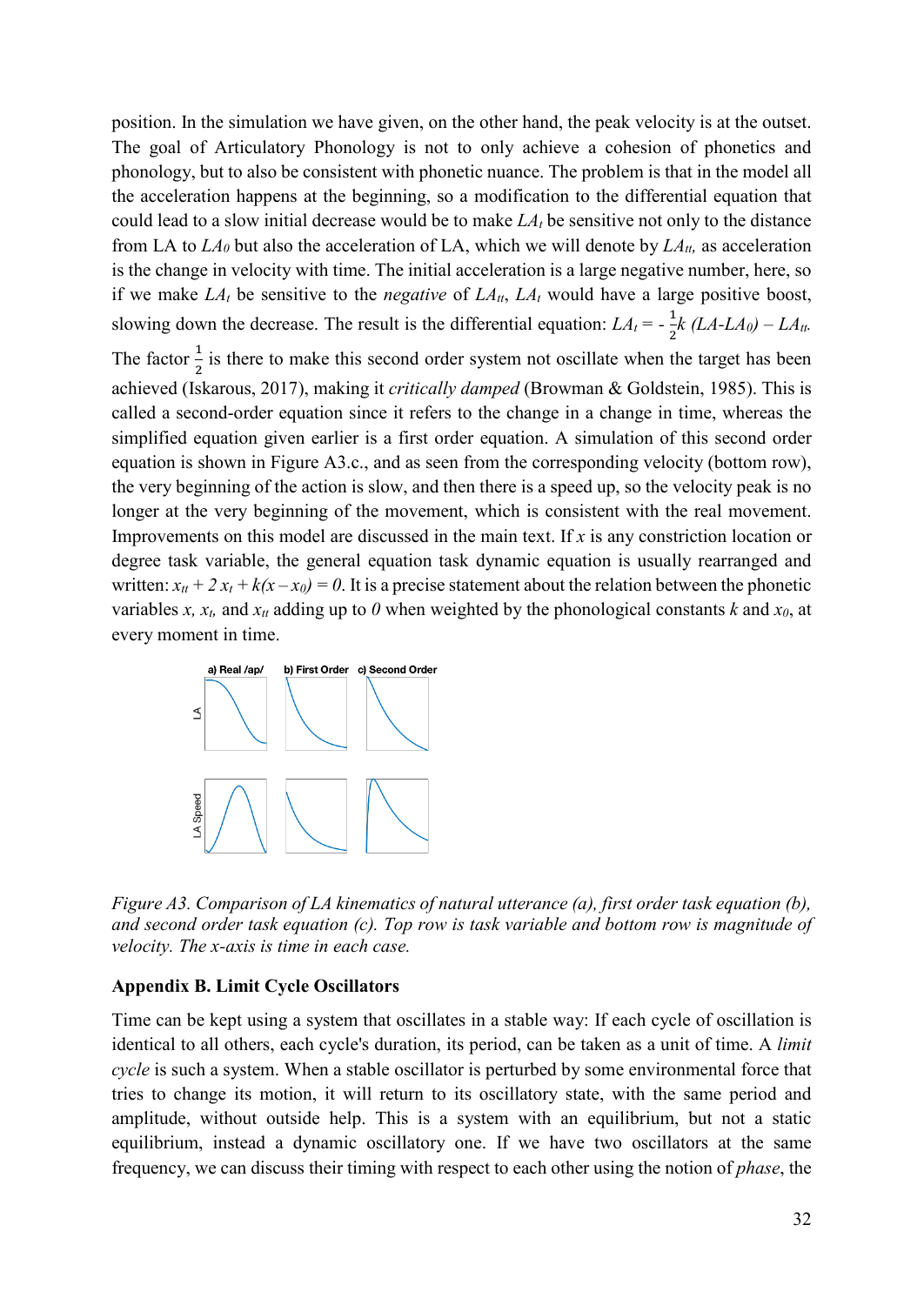difference in where each of the oscillators is in its cycle of oscillation. Therefore, the limit cycle is a way of keeping time and describing the timing relations of two separate oscillators. The discussion in the following paragraphs will use a mechanical model to explain how a limit cycle works, and it will involve the movements of masses and springs. It may seem that this cannot be something underlying speech, since in the achievement of gestures (other than trills) there is no oscillation. However, neurons and entire brain circuits (Izhikevich, 2007) act as time keeping devices with limit cycle properties in which the oscillation is of the electrical activity of a single neuron and entire neural populations. The mechanical and electrical domains are analogous (Pikovsky et al., 2001), however, the mechanical is easier to visualize. Articulatory Phonology has not been explicit about the specific brain circuits recruited for timing in speech, but believing that such brain circuits could be a part of speech planning does not require a great leap of faith, as other motor systems use such circuits (cf. Poeppel & Assaneo, 2020).

To understand a limit cycle more deeply, it is useful to first understand a simpler, less stable oscillator such as a mass-spring system. Imagine a mass lying on a perfectly smooth table hooked to a spring protruding from a wall. Masses are objects that once in motion stay in motion, and springs are objects that always try to stay at their equilibrium length by having forces that oppose extension or compression. If the spring is not pulled or pushed, the mass will maintain its rest position, with the spring maintaining its equilibrium length. Now if the mass is pulled, a force in the spring is established that tries to bring the mass back to its original position. That force will move the mass back, but since masses in motion stay in motion, the mass keeps moving, squishing the spring and generating a force of extension pushing the mass back. The cycle of extension, motion, and shortening continues endlessly, if the table is perfectly smooth, as can be seen in the in the red curve at the top of Figure B1. This is what is called a linear oscillator, and may already seem like a system that can keep time, as it has equal cycles of oscillation.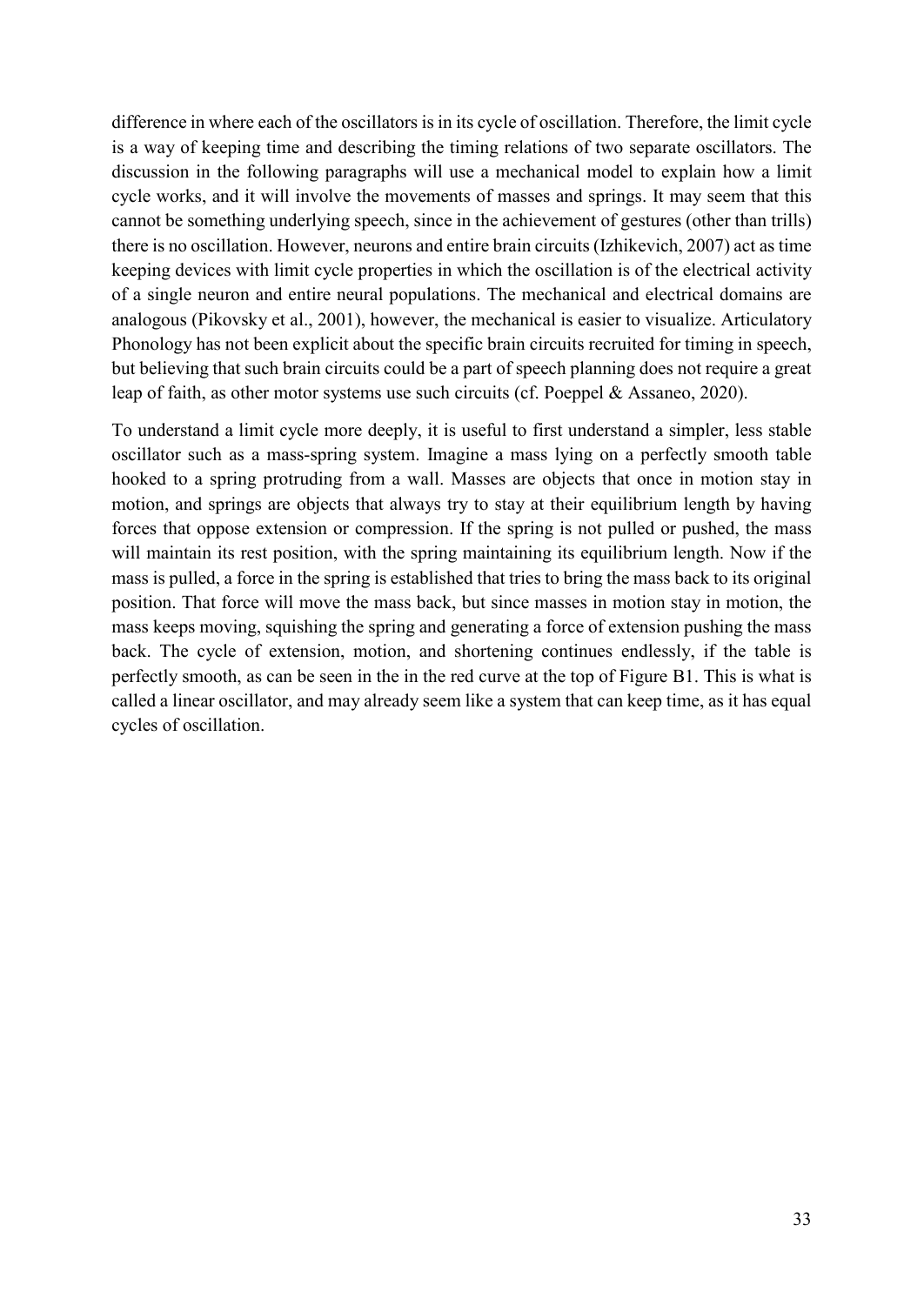

*Figure B1. Top panel: Linear oscillators with no exchange of energy with the environment (red), energy-losing (blue), and energy-gaining (green). Bottom panel: Three nonlinear oscillators, all vibrating synchronously, then one's amplitude is suddenly amplified (magenta), another's is suddenly depressed (cyan), and the third is unperturbed (black).*

The problem with such a system is that that no surface is perfectly smooth, and friction with the table will make the mass oscillate less and less each cycle as the oscillator comes to a standstill, as can be seen in the blue curve in Figure B1 (top). Friction makes the particles in the table and mass heat up depositing the energy in the spring onto the vibratory heat of the particles. The linear oscillator is a very poor timer due to friction and energy loss to the environment: it stops ticking.

Imagine, on the other hand, an opposite kind of mass-spring system hooked to a power source that pumps energy into the system from the environment. Instead of the oscillation dying out, more and more energy fed at each cycle will get the oscillator to get further and further away from equilibrium each time, as can be seen in the green curve in Figure B1 (top) till it explodes, making it again less than ideal. So far, we see that imperfection due to either energy sinks (friction) or energy sources (power source) lead to bad timers. What if, however, we can construct a system that oscillates with a particular equilibrium amplitude, and that has a somewhat intelligent interaction with the power source, which is now described. The system oscillates, and if the system loses energy to friction, making its amplitude of oscillation smaller and smaller, the system tunes into the power source, but only under this condition of low amplitude. This power boost eventually restores the original amplitude. But if the amplitude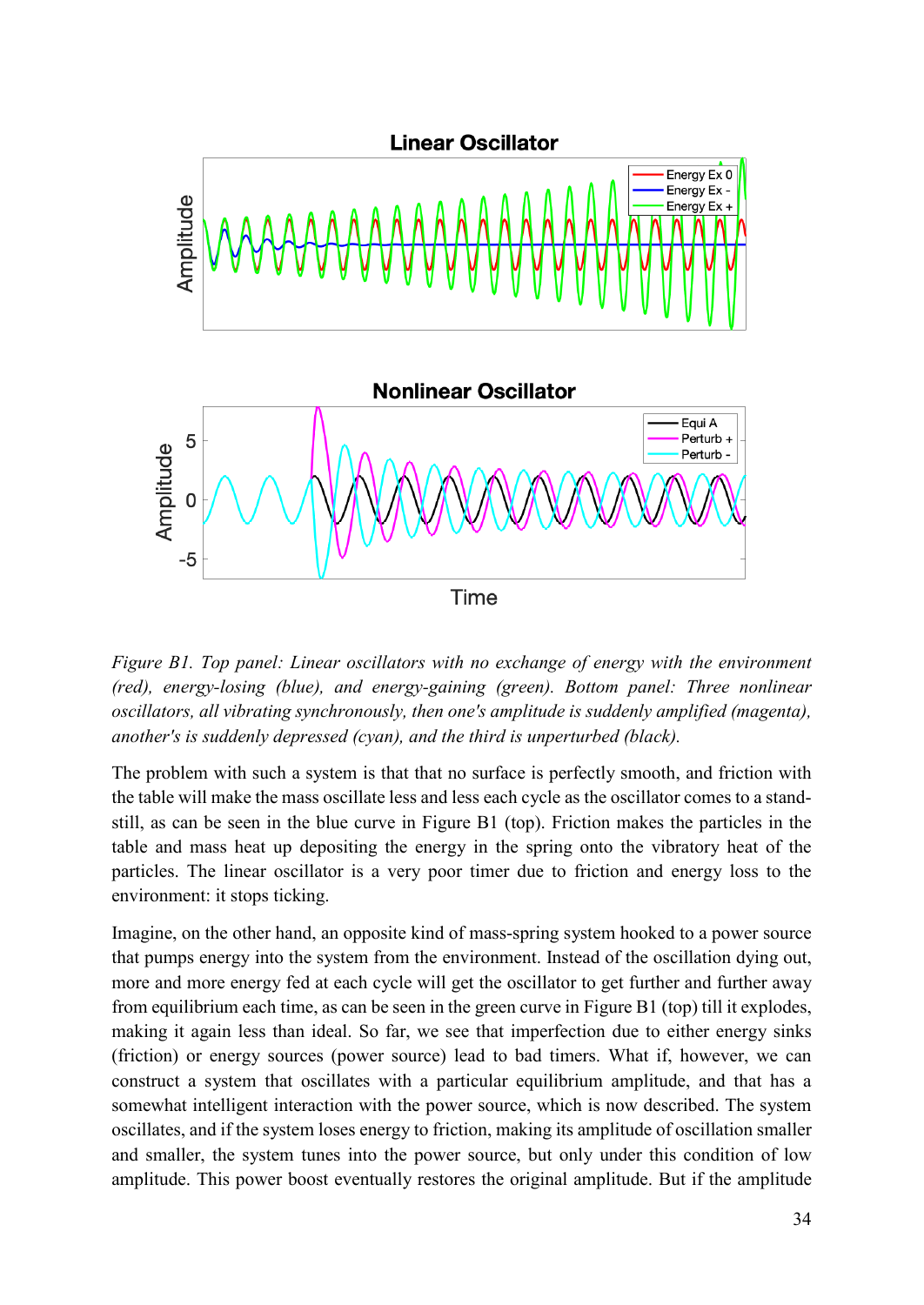grows higher than the equilibrium amplitude, the system dumps energy out through friction, leading back to the equilibrium amplitude. In this case, the absorption or shedding of energy is a function of Amplitude of oscillation. Now we come to a definition of a limit cycle: It is a system whose amplitude of oscillation determines its energy interaction with the environment: 1) if its amplitude is at its equilibrium value, there is no energy exchange; 2) if its amplitude is higher than its equilibrium value, the system loses energy; 3) if its amplitude is lower than its equilibrium value, it gains energy.

Figure B1 (bottom) shows three limit cycle oscillators with the same frequency and amplitude, so their curves are coincident initially. The black limit cycle is never perturbed, but at one point in time a perturbation is applied to the cyan and magenta oscillators. The instantaneous perturbation sets the amplitude to a higher value (magenta) or lower value (cyan). In order to get back to the limit cycle, the magenta oscillator severely overshoots the limit cycle amplitude, whereas the magenta oscillation severely undershoots it. And we say that they are stable in their amplitude, with the one that gains energy due to the perturbation shedding it to the environment and returning to its equilibrium amplitude, while the one losing energy due to the perturbation gaining energy and also returning to its equilibrium amplitude. This kind of system is called self-organizing, since its interaction with the environment is not consistent, always losing or gaining energy (and either dying or exploding). Rather, their behavior with respect to the environment is conditional on their current state, making them stable in amplitude. Mathematically this is accomplished through a nonlinear differential equation in which a friction factor depends on the amplitude. Limit cycles may seem like magic, but many inanimate and animate systems in nature behave exactly like that (Pikovsky et al., 2001).

An important observation about limit cycles though (Pikovsky et al., 2001), which can be seen in Figure B1 (bottom) is that even though the amplitude returns to its equilibrium state, the phase of the oscillation is reset by the perturbation. This is called phase-resetting (Pikovsky et al., 2001). Before the perturbation all three limit cycle oscillators are in identical phase, but after the perturbation, the cyan oscillator comes to precede the unperturbed black oscillator, while the magenta oscillator is delayed with respect to the unperturbed black oscillator. This is what we call a *phase difference,* which allows us to define the temporal order of events. Now imagine we have two limit cycle oscillators each oscillating separately. Now introduce a *coupling* between them, making the amplitude of each be sensitive to the amplitude of the other, and start each at a different random phase, so while one is at its peak, maybe the other one has low amplitude. The coupling in amplitude makes the one with the larger amplitude be an energy boosting perturbation on the one with lower amplitude, and vice versa. This bidirectional interaction will lead to both oscillators regaining their equilibrium amplitude, since they are stable in amplitude, but they will change each other's phases, as phase is resettable through perturbation. Under the simplest kind of nonlinear oscillator interaction, the one adopted in Articulatory Phonology, there are two stable phases that such coupled oscillators fall into: In-phase, where the two oscillators are synchronous, and out-of phase, where the two oscillators are negatives of each other. This is the situation for two oscillators. When there are more than two all interacting with each other, other equilibrium phases become possible.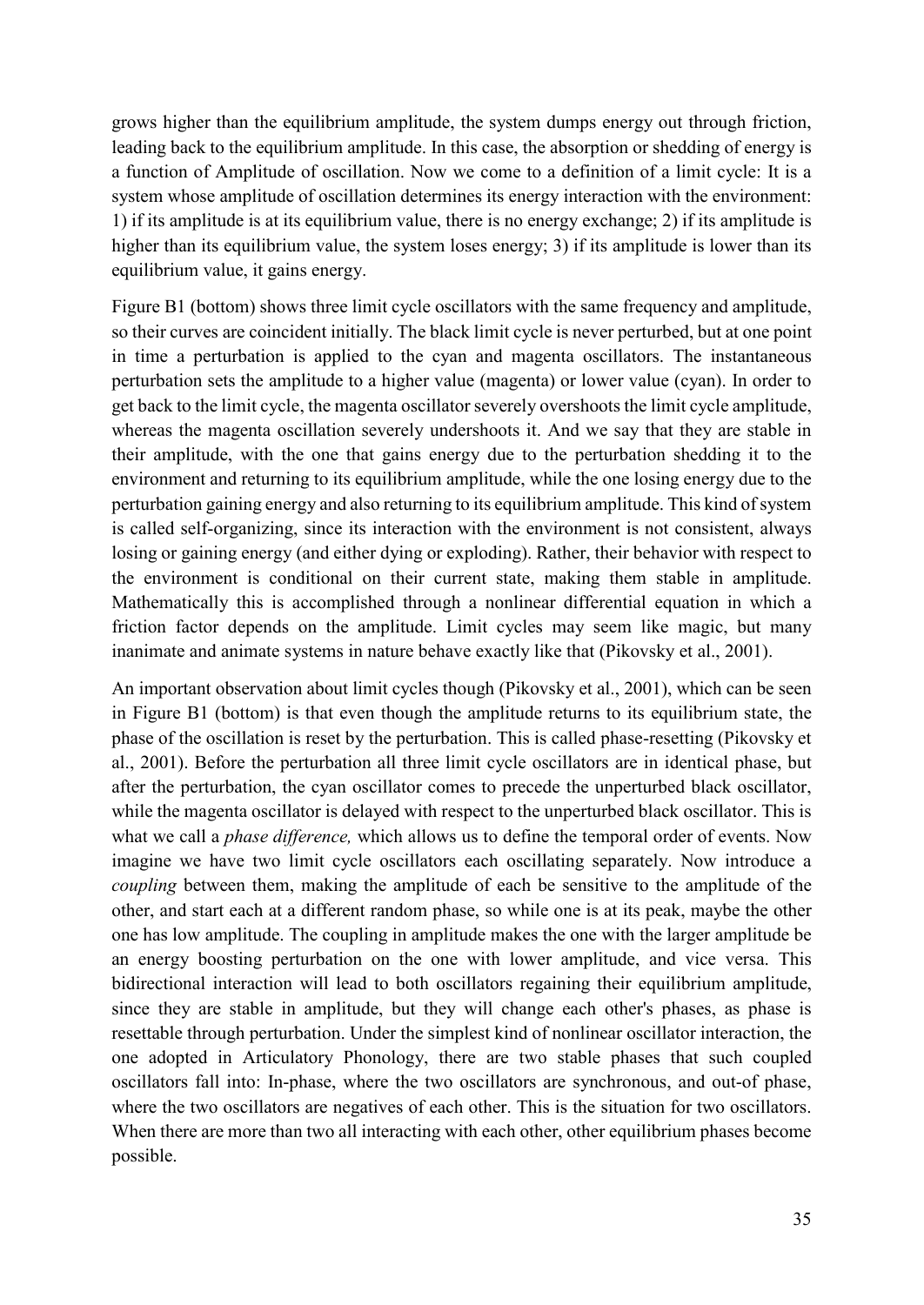In Articulatory Phonology, each gesture is an oscillator. Syllabic organization is based on the timing of gestures with respect to each other. Language specifies ideal phase differences between gestures as discussed in the main text. Mutual perturbation according to the coupled differential equations of the limit cycles leads to the achievement of stable phase lags or advances, which occurs in a planning stage, before utterances are pronounced. Once a stable phase difference is achieved, the timing difference is used to actually make one gesture start before or after by an amount of time related to the phase lag or advance.

#### **References**

- Assaneo M. F. & Poeppel D. (2018) The coupling between auditory and motor cortices is raterestricted: Evidence for an intrinsic speech-motor rhythm. *Sci Adv*. Feb 7;4(2):
- Abakarova, D., Iskarous, K., & Noiray, A. (2018). Quantifying lingual coarticulation in German using mutual information: An ultrasound study. *Journal of the Acoustical Society of America*, 144 (2), 897-907.
- Amari, S.-I. (1977). Dynamics of pattern formation in lateral-inhibition type neural fields. *Biological Cybernetics*, 27, 77–87
- Barbosa, P. A. (2002). Explaining cross-linguistic rhythmic variability via a coupled-oscillator model for rhythm production. *Proceedings of the Speech Prosody Conference, Aix-en-Provence 2002*, 163-166.
- Beckman, M., Edwards, J., & Fletcher, J. (1992). Prosodic structure and tempo in a sonority model of articulatory dynamics. In G. J. Docherty & D. R. Ladd (Eds.), *Papers in Laboratory Phonology II: Gesture, Segment, Prosody.* (pp. 68-86): Cambridge University Press.
- Best, C.T., Goldstein, L. M., Nam, H., & Tyler, M.D. (2016). Articulating what infants attune to in native speech, *Ecological Psychology*, 28, 4, 216-261
- Bombien, L. (2011). Segmental and prosodic aspects in the production of consonant clusters. PhD thesis, Ludwig-Maximilians Universität München. [https://urn:nbn:de:bvb:19-128407.](https://urn:nbn:de:bvb:19-128407)
- Buchaillard, S., Perrier, P., & Payan, Y. (2009). A biomechanical model of cardinal vowel production: Muscle activations and the impact of gravity on tongue positioning. *The Journal of the Acoustical Society of America,* 126, 2033-2051.
- Browman, C. P., & Goldstein, L. (1985). Dynamic modeling of phonetic structure, In V.A. Fromkin (Ed.), *Phonetic Linguistics*, (pp. 35–53), New York, NY: Academic Press,
- Browman, C., & Goldstein, L. (1986). Towards an articulatory phonology. *Phonology Yearbook, 3*, 219-252.
- Browman, C., & Goldstein, L. (1988). Some notes on syllable structure in articulatory phonology. *Phonetica*, 45(2–4), 140–155.
- Browman, C., & Goldstein, L. (1989). Articulatory gestures as phonological units. *Phonology, 6*, 201-251.
- Browman, C., & Goldstein, L. (1990). Tiers in Articulatory Phonology, with some implications for casual speech. In J. Kingston & M. E. Beckman (Eds.), *Papers in Laboratory Phonology I. Between the Grammar and Physics of Speech.* (pp. 340-376). Cambridge: CUP.
- Browman, C., & Goldstein, L. (1991). Gestural structures: Distinctiveness, phonological processes, and historical change. In *Modularity and the motor theory of speech perception: Proceedings of a conference to honor Alvin M. Liberman* (pp. 313–338). Erlbaum Hillsdale, NJ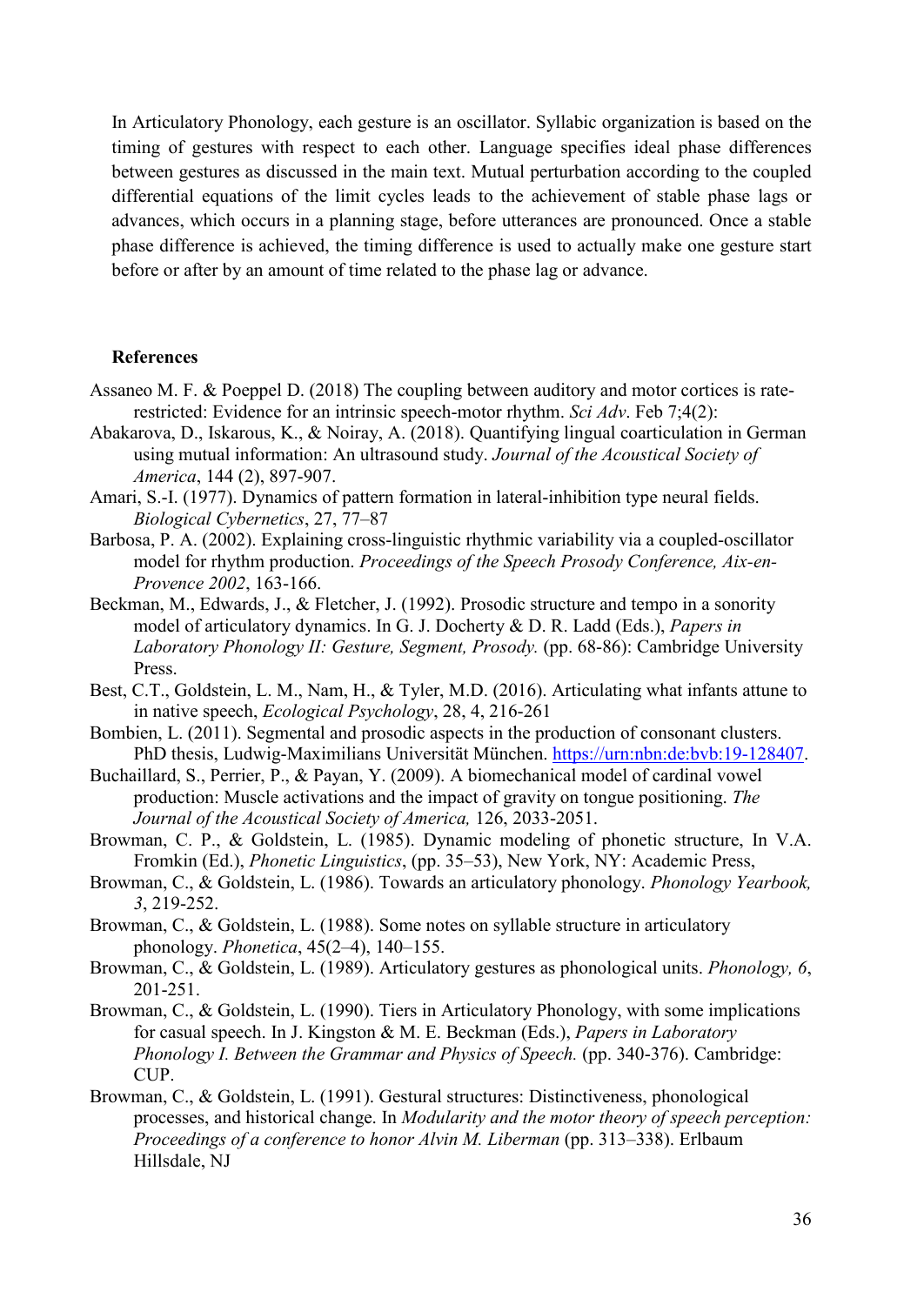- Browman, C., & Goldstein, L. (1992). Articulatory Phonology: An overview. *Phonetica, 49*, 155-180.
- Browman, C., & Goldstein, L. (1995). Dynamics and Articulatory Phonology. In R. F. Port & T. v. Gelder (Eds.), *Mind as Motion. Explorations in the Dynamics of Cognition.* (pp. 175- 194). Cambridge, MA: MIT Press.
- Browman, C., & Goldstein, L. (2000). Competing constraints on intergestural coordination and self-organization of phonological structures. *Bulletin de la Communication Parlée, 5*, 25- 34.
- Bruderer AG, Danielson DK, Kandhadai P, & Werker JF (2015). Sensorimotor influences on speech perception in infancy*. Proceedings of the National Academy of Sciences*, 112(44), 13531–13536.
- Brunner, J., Geng, C., Sotiropoulou, S., & Gafos, A. (2014). Timing of German onset and word boundary clusters. *Laboratory Phonology, 5*, 403-454.
- Buchaillard, S., Perrier, P. & Payan Y. (2006)A 3D biomechanical vocal tract model to study speech production control: How to take into account the gravity? *Proceedings of the 7th International Seminar on Speech Production*, Ubatuba, Brazil; 2006.
- Burroni, F., & Tilsen, S. (in press). The online effect of clash is durational lengthening, not prominence shift: Evidence from Italian. *Journal of Phonetics*.
- Byrd, D. (1996). Influences on articulatory timing in consonant sequences. *Journal of Phonetics, 24*, 209-244.
- Byrd, D., & Choi, S. (2010). At the juncture of prosody, phonology, and phonetics—The interaction of phrasal and syllable structure in shaping the timing of consonant gestures. In *Papers in Laboratory Phonology X* (pp. 31-60). Berlin: Mouton de Gruyter.
- Byrd, D., & Krivokapić, J. (2021). Cracking prosody in Articulatory Phonology. *Annual Review of Linguistics, 7*, 31-53.
- Byrd, D., Lee, S., Riggs, D., & Adams, J. (2005). Interacting effects of syllable and phrase position on consonant articulation. *Journal of the Acoustical Society of America, 118*, 3860-3873.
- Byrd, D., & Saltzman, E. (1998). Intragestural dynamics of multiple prosodic boundaries. *Journal of Phonetics, 26*, 173-199.
- Byrd, D., & Saltzman, E. (2003). The elastic phrase: modeling the dynamics of boundaryadjacent lengthening. *Journal of Phonetics, 31*, 149-180.
- Byrd, D., Tobin, S., Bresch, E., & Narayanan, S. (2009). Timing effects of syllable structure and stress on nasals: A real-time MRI examination. *Journal of Phonetics, 37*, 97-110.
- Chartier, J., Anumanchipalli, G. K., Johnson, K., & Chang, E. F. (2018). Encoding of articulatory kinematic trajectories in human speech sensorimotor cortex. *Neuron* 98, 1042– 1054.
- Chen, W., Chang, Y., & Iskarous, K. (2015). Vowel coarticulation: Landmark statistics measure vowel aggression. *Journal of the Acoustical Society of America*, 134, 4167-4189
- Cho, T., Kim, D., & Kim, S. (2017). Prosodically-conditioned fine-tuning of coarticulatory vowel nasalization in English. *Journal of Phonetics, 64*, 71-89.
- Cho, T., Yoon, Y., & Kim, S. (2014). Effects of prosodic boundary and syllable structure on the temporal realization of CV gestures. *Journal of Phonetics, 44*, 96-109.
- Choi, D., Dahaene-Lambertz, G., Peña, M., & Werker, J. (2021). Neural indicators of articulator-specific sensorimotor influences on infant speech production. *Proceedings of the National Academy of Sciences*, 118, 20.

Chomsky, N. & Halle, M. (1968). *The Sound Pattern of English*. New York: Harper & Row.

Clements, G. N. (1976). *Vowel harmony in nonlinear generative phonology: an autosegmental model*. Indiana University Linguistics Club.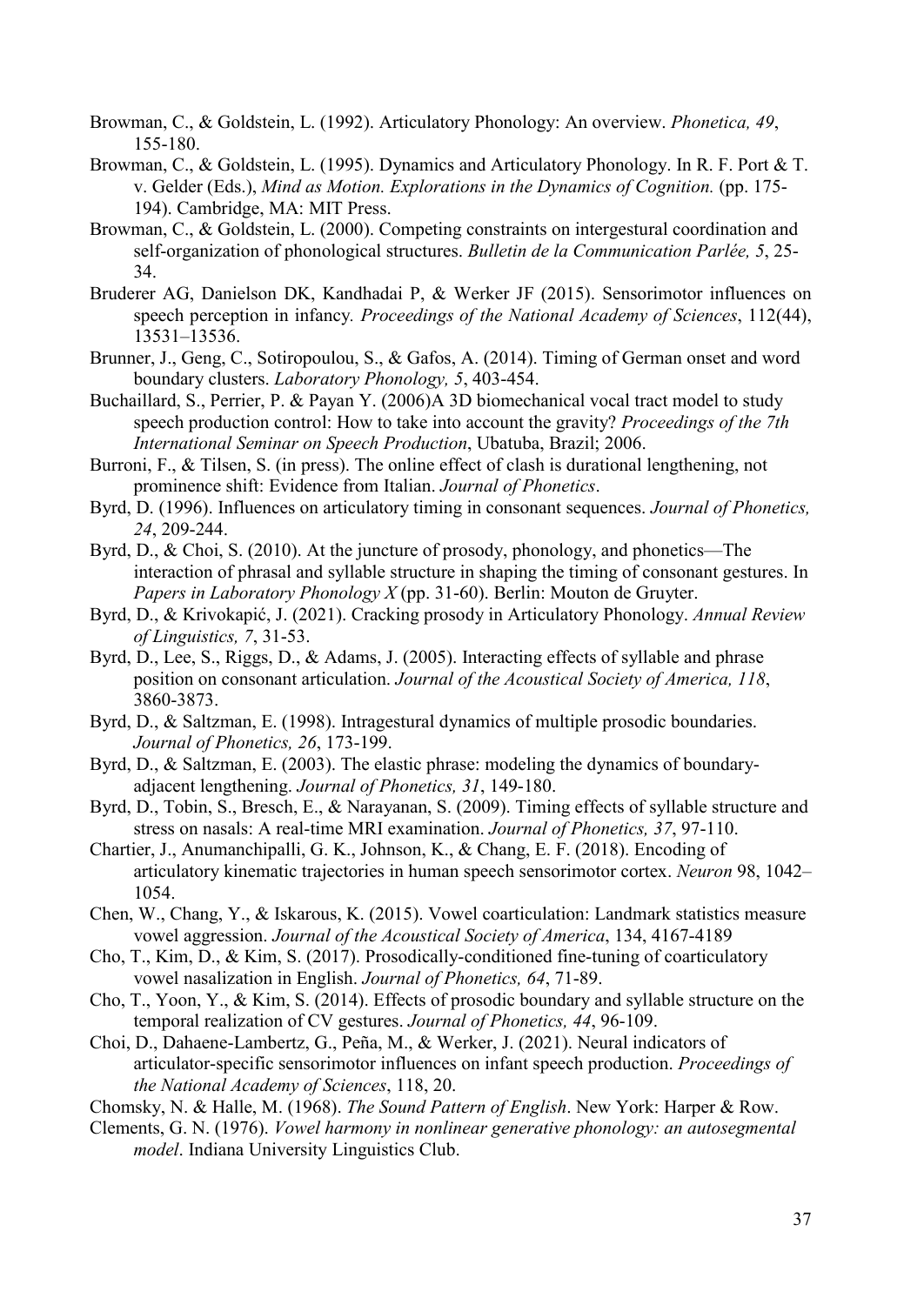Clements, G. N. (1985). The geometry of phonological features. *Phonology Yearbook, 2*, 225- 252.

- Clements, G. N. (1990). The role of the sonority cycle in core syllabification. In J. Kingston & M. Beckman (Eds.), *Papers in Laboratory Phonology I* (pp. 283-333). Cambridge: Cambridge University Press.
- Clements, G. N. & S. Keyser (1983). *CV Phonology*. The MIT Press
- de Jong, K. (1995). The supraglottal articulation of prominence in English: Linguistic stress as localized hyperarticulation. *Journal of the Acoustical Society of America, 97*, 491-504.
- Edwards, J., Beckman, M. E., & Fletcher, J. (1991). The articulatory kinematics of final lengthening. *The Journal of the Acoustical Society of America, 89*, 369-382.
- Erlhagen, W., & Schöner, G. (2002). Dynamic field theory of movement preparation. *Psychological Review*, 109(3), 545–572
- Fant, G. *Acoustic Theory of Speech Production with Calculations Based on X-ray Studies of Russian Articulations*. s'Gravenhag: Mouton, 1960
- Fletcher, J. (2010). The prosody of speech: timing and rhythm. In W. J. Hardcastle, J. Laver & F. E. Gibbon (Eds.), *The Handbook of Phonetic Sciences* (pp. 523-603). Malden, MA: Wiley-Blackwell.
- Fowler, C. (1977). Timing Control in Speech Production. PhD Dissertation. Storrs, CT: University of Connecticut.
- Fowler, C. (1985). Current perspectives on language and speech production: a critical overview. In R. Daniloff (Ed.), *Speech Science: Recent Advances* (pp. 193-278). San Diego, CA: College Hill Press.
- Fowler, C. (1986). An event approach to the study of speech perception from a direct-realist perspective. *Journal of Phonetics*, 14(1), 3–28.
- Fowler, C., & Iskarous, K. (2012). Speech production and perception. In I. B. Weiner, A. Healy & R. W. Proctor (Eds.), *Handbook of Psychology. Volume 4: Experimental Psychology* (pp. 236-263): Wiley & Sons.
- Fowler, C., Rubin, P., Remez, R. E., & Turvey, M. T. (1980). Implications for speech production of a general theory of action. In B. Butterworth (Ed.), *Language Production. Volume1: Speech and Talk* (pp. 373-420). London: Academic Press.
- Gafos, A. (2002). A grammar of gestural coordination. *Natural Language & Linguistic Theory, 20*, 269-337.
- Gafos, A. (2006). Dynamics in Grammar, in *Laboratory Phonology 8: Varieties of Phonological Competence*, editors M. L. Goldstein, D. H. Whalen, and C. Best (Berlin, New York, NY: Mouton de Gruyter, 51–79.
- Gafos, A., Charlow, S., Shaw, J. A., & Hoole, P. (2013). Stochastic time analysis of syllablereferential intervals and simplex onsets. *Journal of Phonetics, 44. 152-166. <http://dx.doi.org/10.1016/j.wocn.2013.11.007>*.
- Gafos, A. , & Benus, S. (2006). Dynamics of phonological cognition. *Cognitive Science* 30, 905–943. doi: 10.1207/s15516709cog0000\_80
- Gafos, A., & Goldstein, L. (2012). Articulatory representation and organization. In A. Cohn, C. Fougeron & M. Huffman (Eds.), *The Oxford Handbook of Laboratory Phonology* (pp. 220-231), Oxford: Oxford University Press.
- Gafos, A., & Kirov, C. (2009). A dynamical model of change in phonological representations: The case of lenition. In F. Pellegrino, E. Marsico, I. Chitoran & C. Coupé (Eds.), *Phonological Systems and Complex Adaptive Systems: Phonology and Complexity* (pp. 219-240). Berlin: Mouton der Gruyter.
- Galantucci, B., Fowler, C. A., & Goldstein, L. M. (2009). Perceptuomotor compatibility effects in speech. *Attention, Perception, & Psychophysics*, 71(5), 1138–1149.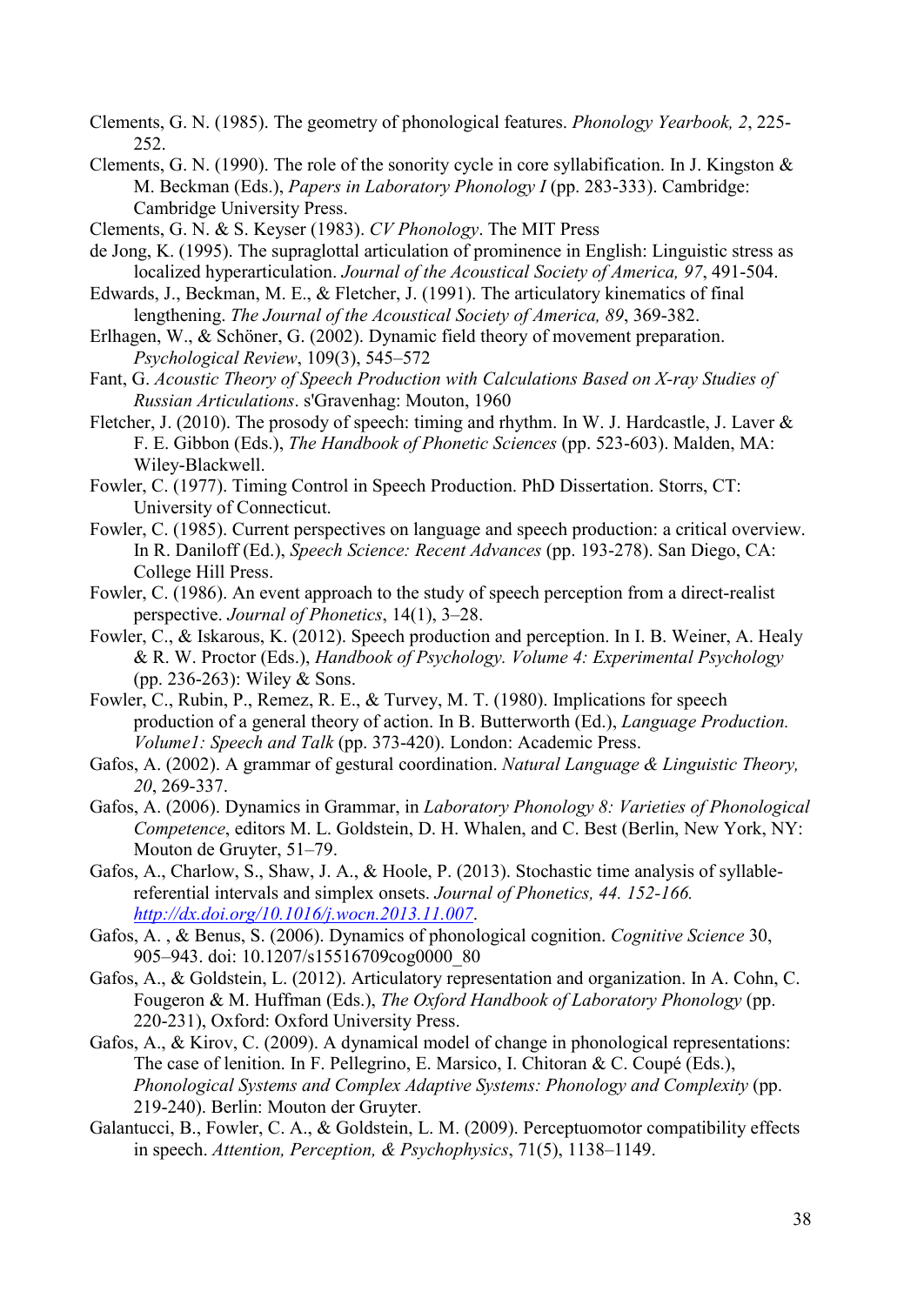- Gao, M. (2009). Gestural coordination among vowel, consonant and tone gestures in Mandarin Chinese. *Chinese Journal of Phonetics, 2*, 43-50.
- Georgopoulos, A., Schwartz, A., & Kettner, R. (1986). Neuronal Population Coding of Movement Direction. *Science*, 233, 4771, 1416-1419.
- Goldrick, M. (2014). Phonological processing: The retrieval and encoding of word form in speech production. In V. Ferreira, M. Goldrick & M. Miozzo (Eds.), *The Oxford Handbook of Language Production* (pp. 228-244). Oxford: Oxford University Press.

Goldman-Rakic P. S. Circuitry of the primate prefrontal cortex and the regulation of behavior by representational memory. In: Plum F. (Ed.), *Handbook of physiology, the nervous system, higher functions of the brain*. (pp.373-417). Bethesda: American Physiological Society.

- Goldsmith, J. (1990). *Autosegmental and metrical phonology*. Basil Blackwell
- Goldstein, L., Byrd, D., & Saltzman, E. (2006). The role of vocal tract gestural action units in understanding the evolution of phonology. In M. Arbib (Ed.), *From Action to Language: The Mirror Neuron System* (pp. 215-249). Cambridge: Cambridge University Press.
- Goldstein, L., Pouplier, M., Chen, L., Saltzman, E., & Byrd, D. (2007). Dynamic action units slip in speech production errors. *Cognition, 103*, 386-412.
- Goldstein, L., & Fowler, C. (2003). Articulatory Phonology: A phonology for public language use. In A. Meyer & N. Schiller (Eds.), *Phonetics and Phonology in Language Comprehension and Production: Differences and Similarities* (pp. 159-207). Berlin: Mouton de Gruyter.
- Golubitsky, M., Stewart, I., Buono, P L, & Collins, J J (1999). Symmetry in locomoter central pattern generators and animal gaits. *Nature*, 401, 6754, 693-5
- Greene, P. H. (1972). Problems of organization of motor systems. *Progress in Theoretical Biology*, 2, 123–145.
- Grossberg, S. (1973). Contour enhancement, short-term memory, and constancies in reverberating neural networks. *Studies in Applied Mathematics*, 52, 213–257.
- Grossberg, S. (1978). A theory of human memory: Self-organization and performance of sensory-motor codes, maps, and plans. *Progress in Theoretical Biology*, 5, 233–374. Grossberg, S. (1987). The adaptive self-organization of serial order in behavior: Speech, language, and motor control. *Advances in Psychology*, 43, 313–400.
- Gubian, M., Pastätter, M., & Pouplier, M. (2019). Zooming in on spatiotemporal V-to-C coarticulation with functional PCA. *Interspeech, Graz, Austria*, 889-893.
- Guitard-Ivent, F., Turco, G., & Fougeron, C. (2021). Domain-initial effects on C-to-V and V-to-V coarticulation in French: A corpus-based study. *Journal of Phonetics, 87*, 101057.
- Hermes, A., Mücke, D., & Grice, M. (2013). Gestural coordination of Italian word initial clusters - the case of 'impure s'. *Phonology, 30*, 1-25.
- Houde, J. F. & Jordan, M. I. (1998). Sensorimotor Adaptation in Speech Production. *Science*, 279, 5354, 1213-1216.
- Houghton G. (1990). The problem of serial order: a neural network model of sequence learning and recall. In Dale R., Mellish C., and Zock M. (Eds) *Current Research in Natural Language Generation.*(pp. 287–319). London: Academic Press.
- Iskarous, K. (2005). Patterns of tongue movement. *Journal of Phonetics, 33*, 363-381.
- Iskarous, K. (2010). Vowel constrictions are recoverable from formants. *Journal of Phonetics,* 38, 375-387.
- Iskarous, K. (2017). The relation between the continuous and the discrete: A note on the first principles of speech dynamics. *Journal of Phonetics, 64*, 8-20.
- Iskarous, K. & Kavitskaya, D. (2018). Sound change and the structure of synchronic variability: Phonetic and phonological factors in Slavic palatalization. *Language*. Vol. 94 (1), pp. 4383.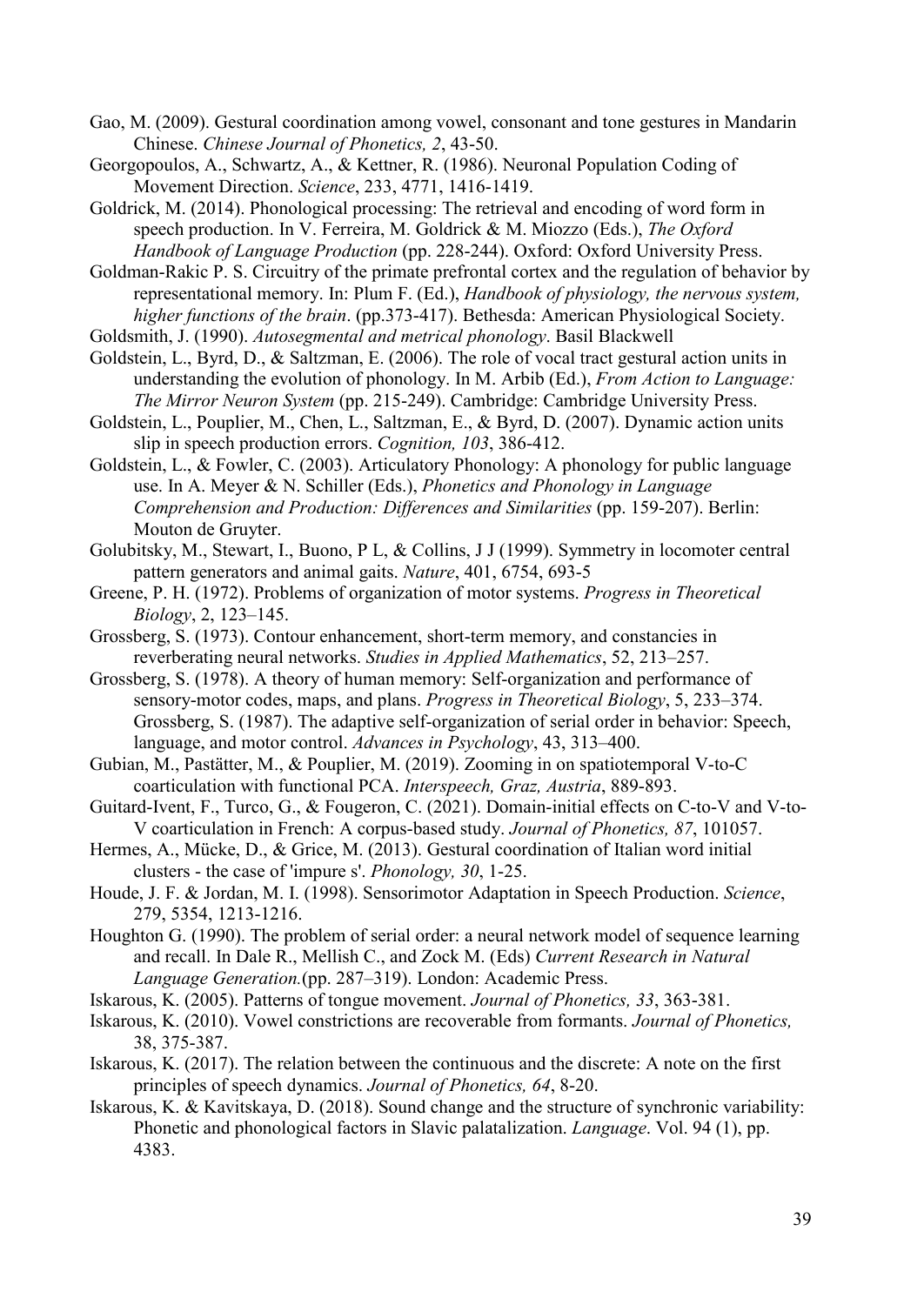- Iskarous, K., Mooshammer, C., Hoole, P., Recasens, D., Shadle, C. H., Saltzman, E., & Whalen, D. H. (2013). The Coarticulation/Invariance Scale: Mutual Information as a measure of coarticulation resistance, motor synergy, and articulatory invariance. *Journal of the Acoustical Society of America*, 134, 1271-1284.
- Iskarous, K., McDonough, J., & Whalen, D. (2012). A gestural account of the velar fricative in Navajo. *Laboratory Phonology*, 3, 195-210.
- Iskarous, K., Nam, H., & Whalen, D. (2010). Perception of articulatory dynamics from acoustic signatures. *Journal of the Acoustical Society of America, 127*, 3717-3728.
- Izhikevich, E. (2007). *Dynamical Systems in Neuroscience: The Geometry of Excitability and Bursting*. The MIT Press.
- Jordan, M. I. (1986). Serial Order: A Parallel Distributed Approach. *ICS Report 8604*.
- Katsika, A. (2016). The role of prominence in determining the scope of boundary-related lengthening in Greek. *Journal of Phonetics, 55*, 149-181.
- Katsika, A., Krivokapić, J., Mooshammer, C., Tiede, M., & Goldstein, L. (2014). The coordination of boundary tones and its interaction with prominence. *Journal of Phonetics, 44*, 62-82.
- Karlin, R. (2018). Towards an articulatory model of tone: a cross-linguistic investigation. PhD dissertation, Cornell University.<https://doi.org/10.7298/0a3x-9m84>
- Kelso, Scott (1995). *Dynamic Patterns: The Self-Organization of Brain and Behavior*. Bradford Books.
- Kelso, J. A. S., Saltzman, E. L., & Tuller, B. (1986). The dynamical perspective on speech production: Data and theory. *Journal of Phonetics, 14*, 29-59.
- Krivokapić, J. (2020). Prosody in Articulatory Phonology. In S. Shattuck-Hufnagel & J. Barnes (Eds.), *Prosodic Theory and Practice*. Cambridge, MA: MIT Press.
- Krivokapić, J. (2014). Gestural coordination at prosodic boundaries and its role for prosodic structure and speech planning processes. *Phil. Trans. R. Soc. B*.
- Krivokapić, J., Styler, W., & Parrell, B. (2020). Pause postures: The relationship between articulation and cognitive processes during pauses. *Journal of Phonetics, 79*, 100953.
- Kröger, B. J., Schröder, G., & Opgen-Rhein, C. (1995). A gesture-based dynamic model describing articulatory movement data*. The Journal of the Acoustical Society of America*, 98(4), 1878–1889
- Latash, M. (2021). *Bernstein 's Construction of Movements: The Original Text and Commentaries*. Taylor and Francis.
- Lammert, A., Goldstein, L., Narayanan, S. and Iskarous, K. (2013). Statistical methods for estimation of direct and differential kinematics of the vocal tract. *Speech Communication*, 55, 147-161.
- Lashley, K. (1951). The problem of serial order in behavior. In L. A. Jeffress (Ed.), *Cerebral mechanisms in behavior* (pp. 112–135). New York: Wiley.
- Lee, S., Byrd, D., & Krivokapic, J. (2006). Functional data analysis of prosodic effects on articulatory timing *Journal of the Acoustical Society of America, 119*, 1666 - 1671.
- Lee, D. N. (2011*). How movement is guided*. (unpublished manuscript. Retrieved from: http://www.pmarc.ed.ac.uk/ideas/pdf/HowMovtGuided100311.pdf).
- Liberman, A. M., & Mattingly, I. G. (1985). The motor theory of speech perception revised. *Cognition*, 21, 1–36.
- Liberman A. M. & Whalen D. H. (2000) On the relation of speech to language. *Trends Cogn Sci*. 4(5):187-196. doi: 10.1016/s1364-6613(00)01471-6.
- Liu, Z., Xu, Y., & Hsieh, F.-f. (2022). Coarticulation as synchronised CV co-onset Parallel evidence from articulation and acoustics. *Journal of Phonetics, 90*, 101116.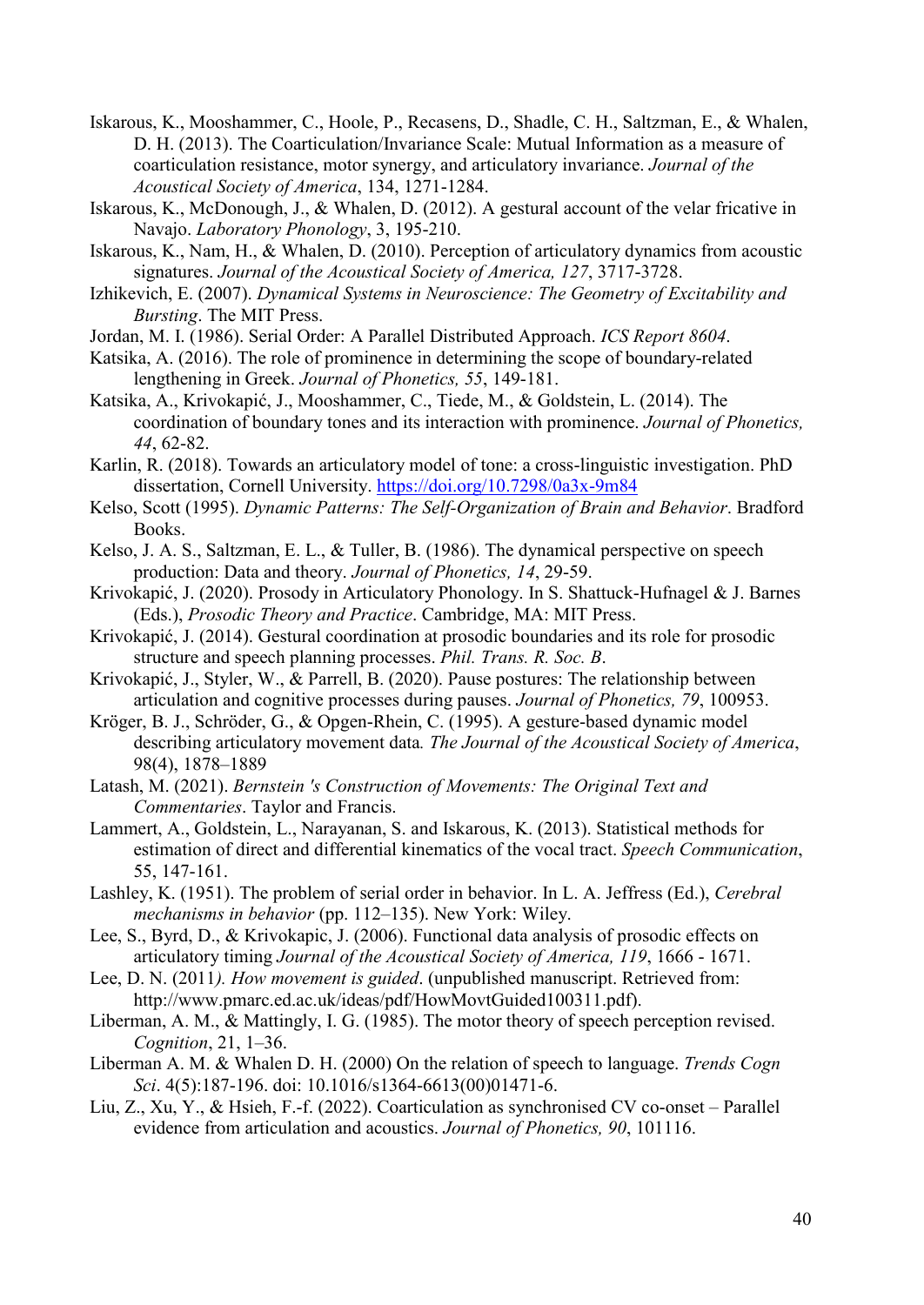- Lloyd, J., Stavness, I. & Fels, S. (2012) ArtiSynth: A Fast Interactive Biomechanical Modeling Toolkit Combining Multibody and Finite Element Simulation. In Y. Payan (Ed.) *Soft Tissue Biomechanical Modeling for Computer Assisted Surgery*, (pp 355-394), Springer.
- Löfqvist, A. , (1990). Speech as audible gestures. In W.J. Hardcastle and A. Marchal (Eds.), *Speech Production and Speech Modeling* (pp. 289–332). Dordrecht: Kluwer Academic Publishers
- Löfqvist, A., & Gracco, V. (1997). Lip and jaw kinematics in bilabial stop consonant production. *Journal of Speech Language and Hearing Research, 40*, 877-893.
- Marin, S., & Pouplier, M. (2014). Articulatory synergies in the temporal organization of liquid clusters in Romanian. *Journal of Phonetics, 42*, 24-36.
- Mattingly, I. (1990). The global character of phonetic gestures. *Journal of Phonetics*, 18, 445- 452.
- McGowan, R., & Saltzman, E. (1995). Incorporating aerodynamic and laryngeal components into Task Dynamics. *Journal of Phonetics, 23*, 255-269.
- Meyer, A. (1992). Investigation of phonological encoding through speech error analyses: Achievements, limitations, and alternatives. *Cognition, 42*, 181-211.
- Mücke, D., Hermes, A., & Tilsen, S. (2020). Incongruencies between phonological theory and phonetic measurement. *Phonology, 37*, 133-170.
- Nam, H. (2007). Syllable-level intergestural timing model: Split-gesture dynamics focusing on positional asymmetry and moraic structure. In J. Cole & J. I. Hualde (Eds.), *Papers in Laboratory Phonology 9* (pp. 483-506). Berlin: Mouton de Gruyter.
- Nam, H., Goldstein, L., Saltzman, E., and Byrd, D. (2004). TADA: An enhanced, portable Task Dynamics model in Matlab. *Journal of the Acoustical Society of America, 115*, 2430 [Abstract].
- Nam, H., Goldstein, L., & Saltzman, E. (2009). Self-organization of syllable structure: A coupled oscillator model. In F. Pellegrino, E. Marisco, I. Chitoran & C. Coupé (Eds.), *Approaches to Phonological complexity* (pp. 299-328). Berlin: Mouton de Gruyter.
- Nam, H., & Saltzman, E. L. (2003). A competitive, coupled oscillator model of syllable structure. *Proceedings of the 15th International Congress of Phonetic Sciences*, Barcelona
- O 'Dell, M., & Nieminen, T. (1999). Coupled oscillator model of speech rhythm. In J. Ohala, Y. Hasegawa, M. Ohala, D. Granville & A. C. Bailey (Eds.), *Proceedings of th XIVth International Congress of Phonetic Sciences* (Vol. 2, pp. 1075-1078). New York: American Institute of Physics.
- O 'Dell, M. L., & Nieminen, T. (2009). Coupled oscillator model for speech timing: overview and examples. *Nordic Prosody: Proceedings of the 10th Conference, Helsinki*, 179-190.
- O 'Keefe, J. & L. Nadel (1978). *The Hippocampus is a Cognitive Map*. Oxford: Clarendon Press.
- Ostry, D. J., & Munhall, K. G. (1985). Control of rate and duration of speech movements. *The Journal of the Acoustical Society of America*, 77(2), 640–648
- Parrell, B. (2021). A potential role for reinforcement learning in speech production. *Journal of Cognitive Neuroscience*, 33, 8, 1450-1486.
- Parrell, B., Ramanarayanan, V., Nagarajan, S., & Houde, J. (2019). The FACTS model of speech motor control: Fusing state estimation and task-based control. *PLOS Computational Biology, 15*, e1007321.
- Pastätter, M. (2017). The effect of coarticulatory resistance and aerodynamic requirements of consonants on syllable organization. PhD dissertation, LMU Munich Germany. http://nbnresolving.de/urn:nbn:de:bvb:19-225843
- Pastätter, M., & Pouplier, M. (2017). Articulatory mechanisms underlying onset-vowel organization. *Journal of Phonetics, 65*, 1-14.
- Pearl, J. (2019) The seven tools of causal inference, with reflections on machine learning. *Communications of the ACM,* 62(3), 54–60.<https://doi.org/10.1145/3241036>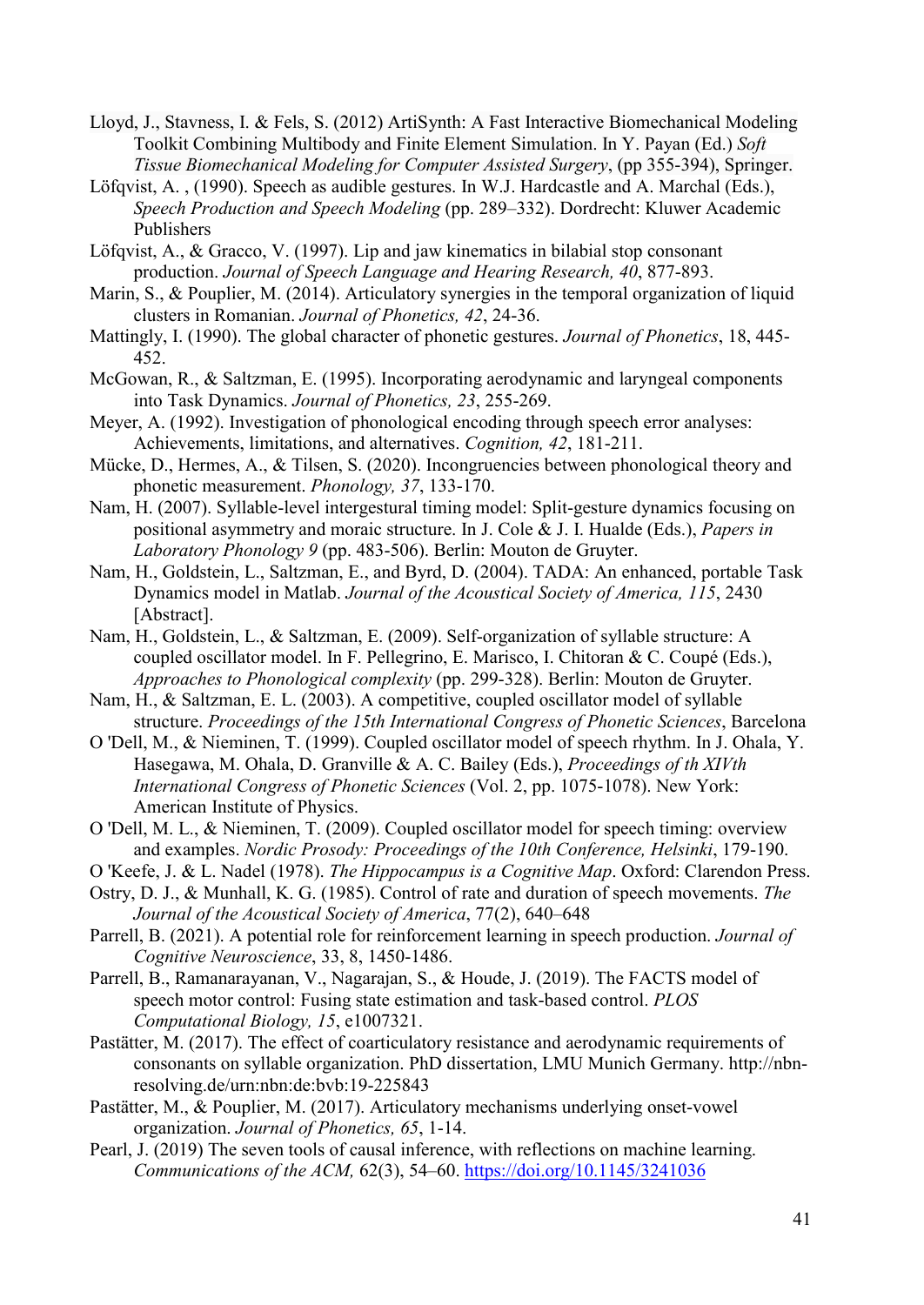- Perrier, P., Abry, C., & Keller, E. (1988). Vers une modelisation des mouvements de la langue. *Bulletin de la Communication Parlee*, 2, 45–63.
- Pikovsky, A., Rosenblum, M., & Kurths, J. (2001). *Synchronization. A Universal Concept in the Nonlinear Sciences*. Cambridge: Cambridge University Press.
- Poeppel, D. & Asseano, M. F. (2020). Speech Rhythms and their neural foundations. *Nature Reviews Neuroscience*, 21, 322-334.
- Prince, A. & Smolensky, P. (2003). Optimality theory in phonology. *International Encyclopedia of Linguistics*, Vol. 3, 2nd edn., William Frawley (Ed) (pp 212–22). Oxford: Oxford University Press.
- Pouplier, M. (2007). Articulatory perspectives on errors. *MIT Working Papers in Linguistics, 53*, 115-132.
- Pouplier, M. (2008). The role of a coda consonant as error trigger in repetition tasks. *Journal of Phonetics, 36*, 114-140.
- Pouplier, M. (2011). The atoms of phonological representations. In M. van Oostendorp, C. J. Ewen, E. Hume & K. Rice (Eds.), *The Blackwell Companion to Phonology* (pp. 107-129). Malden, MA: Wiley-Blackwell.
- Pouplier, M. (2020). Articulatory Phonology. In M. Aronoff (Ed.), *Oxford Research Encyclopedia of Linguistics*. Oxford: Oxford University Press.
- Pouplier, M., Hoole, P., & Scobbie, J. (2011). Investigating the asymmetry of English sibilant assimilation: Acoustic and EPG data. *Journal of Laboratory Phonology, 2*, 1-33.
- Pouplier, M., & Beňuš, Š. (2011). On the phonetic status of syllabic consonants: Evidence from Slovak. *Journal of Laboratory Phonology*, 2(2), 243-273.
- Pouplier, M., & Hoole, P. (2016). Articulatory and acoustic characteristics of German fricative clusters. *Phonetica*, 73, 52-78.
- Ramanarayanan, V., Parrell, B., Goldstein, L., Nagarajan, S., & Houde, J. (2016). *Interspeech 2016 Proceeding,* 3564-3568.
- Roessig, S., & Mücke, D. (2019). Modeling Dimensions of Prosodic Prominence. *Frontiers in Communication, 4*.
- Roon, K. D., & Gafos, A. (2015). Perceptuo-motor effects of response- distractor compatibility in speech: Beyond phonemic identity. *Psychonomic Bulletin & Review*, 22(1), 242–250.
- Roon, K., & Gafos, A. (2016). Perceiving while producing: modeling the dynamics of phonological planning. *Journal of Memory and Language, 89*, 222-243.
- Saltzman, E. (1979). Levels of Sensorimotor Representation. *Journal of Mathematical Psychology*, 20, 2, 91-163.
- Saltzman, E. (1995). Dynamics and coordinate systems in skilled sensorimotor activity. In T. van Gelder & R. Port (Eds.), *Mind as Motion: Dynamics, Behavior, and Cognition* (pp. 149-173). Cambridge, MA: MIT Press.
- Saltzman, E., & Byrd, D. (2000). Task-dynamics of gestural timing: Phase windows and multifrequency rhythms. *Human Movement Science, 19*, 499-526.
- Saltzman, E., & Munhall, K. (1989). A dynamical approach to gestural patterning in speech production. *Ecological Psychology, 1*, 333-382.
- Saltzman, E., Nam, H., Krivokapic, J., & Goldstein, L. (2008). A task-dynamic toolkit for modeling the effects of prosodic structure on articulation. In P. A. Barbosa  $\&$  S. Madureira (Eds.), *Proceedings of the Speech Prosody 2008 Conference, Campinas, Brazil* (pp. 175- 184).
- Schölkopf, B., Locatello, F., Bauer, S., Ke Nan, R., Kalchbrenner, N., Goyal, A., & Bengio, Y. (2021) Towards Causal Representation Learning. *Special Issue of Proceedings of the IEEE - Advances in Machine Learning and Deep Neural Networks* 109(5) 612-634. arXiv:2102.11107.
- Schöner, G., & Spencer, J. P.DFT Research Group. (2016). *Dynamic Thinking: A Primer on*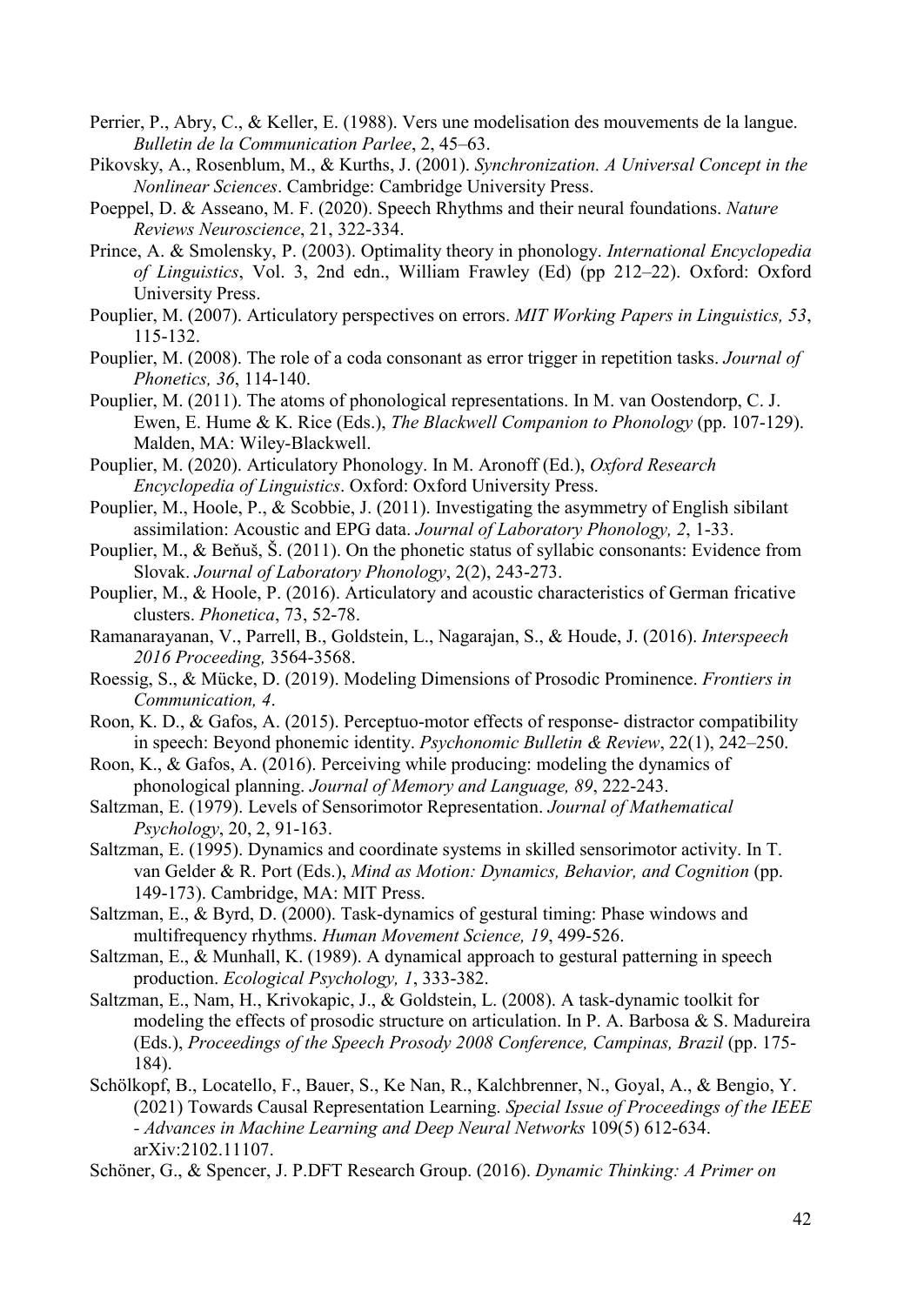*Dynamic Field Theory*. Oxford: Oxford University Press.

- Shattuck-Hufnagel, S. (1979). Speech errors as evidence for a serial-ordering mechanism in sentence production. In W. E. Cooper & E. C. T. Walker (Eds.), *Sentence Processing: Psycholinguistic Studies Presented to Merrill Garrett* (pp. 295-342). Hillsdale, NJ: Lawrence Erlbaum.
- Shaw, J. A., & Chen, W.-r. (2019). Spatially Conditioned Speech Timing: Evidence and Implications. *Frontiers in Psychology, 10*.
- Shaw, J. A., & Gafos, A. I. (2015). Stochastic Time Models of Syllable Structure. *PLoS One, 10*, e0124714.
- Shaw J.A., A.I. Gafos, P. Hoole, & C. Zeroual. (2011) Dynamic invariance in the phonetic expression of syllable structure: a case study of Moroccan Arabic consonant clusters. *Phonology*, 28:3, 455-290.
- Šimko, J., & Cummins, F. (2010). Embodied Task Dynamics. *Psychological Review, 117*(4), 1229-1246. doi:10.1037/a0020490
- Sorensen, T., & Gafos, A. (2016). Autonomous nonlinear gestural dynamics. *Ecological Psychology, 28*, 188-215.
- Sotiropoulou, S., Gibson, M., & Gafos, A. (2020). Global organization in Spanish onsets. *Journal of Phonetics, 82*, 100995.
- Son, M., Kochetov, A., & Pouplier, M. (2007). The role of gestural overlap in perceptual place assimilation in Korean. In J. Cole & J. I. Hualde (Eds.), *Papers in Laboratory Phonology IX* (pp. 507-534). Berlin: Mouton de Gruyter.
- Sorenson, T., Toutios, A., Goldstein, L., & Narayanan, S. (2019). Task-dependence of articulator synergies. *Journal of the Acoustical Society of America*, 145, 3, 1504-1520
- Steriade , D. (1990). Gestures and autosegments: Comments on Browman and Goldstein 's paper. In Kingston, J. & Beckman, M. E. (eds.), *Papers in Laboratory Phonology* (1), 382–397
- Stetson, R. H. (1951). *Motor phonetics: A study of speech movements in action*. Amsterdam: North-Holland.
- Tilsen, S. (2016). Selection and coordination: The articulatory basis for the emergence of phonological structure. *Journal of Phonetics, 55*, 53-77.
- Tilsen, S. (2019). Motoric Mechanisms for the Emergence of Non-local Phonological Patterns. *Frontiers in Psychology, 10*.
- Turk, A., & Shattuck-Hufnagel, S. (1996). A prosody tutorial for investigators of auditory sentence processing. *Journal of Psycholinguistic Research, 25*, 193-247.
- Turk, A. & Shattuck-Hufnagel, S. (2021). Timing Evidence for Symbolic Phonological Representations and Phonology-Extrinsic Timing in Speech Production. *Frontiers in Psychology*, 10, Article 2952
- Turk, A., & Shattuck-Hufnagel, S. (2020). *Speech Timing. Implications for Theories of Phonology, Phonetics, and Speech Motor Control*. Oxford: Oxford University Press.
- Turvey, M. (1977). Preliminaries to a theory of action with reference to vision. In R. Shaw, & J. Bransford (Eds*.), Perceiving, acting, and knowing: Toward an ecological psychology* (pp. 211–265). Hillsdale, NJ: Erlbaum
- Turvey, M. T. (1990). Coordination. *American Psychologist, 45*, 938-953.
- Tyrone, M. E., Nam, H., Saltzman, E., Mathur, G., & Goldstein, L. (2010). Prosody and movement in American Sign Language: A task-dynamics approach. In *Speech Prosody 2010* 100957:1-4, http://sprosig.org/sp2010/papers/100957.pdf
- Vennemann, T. (1988). *Preference Laws for Syllable Structure and the Explanation of Sound Change*. Berlin: Mouton de Gruyter.
- Wilson, H. & Cowan, J. (1973). A mathematical theory of the functional dynamics of cortical and thalamic nervous tissue*. Biophysical Journal*, 12, 1, 1-24.